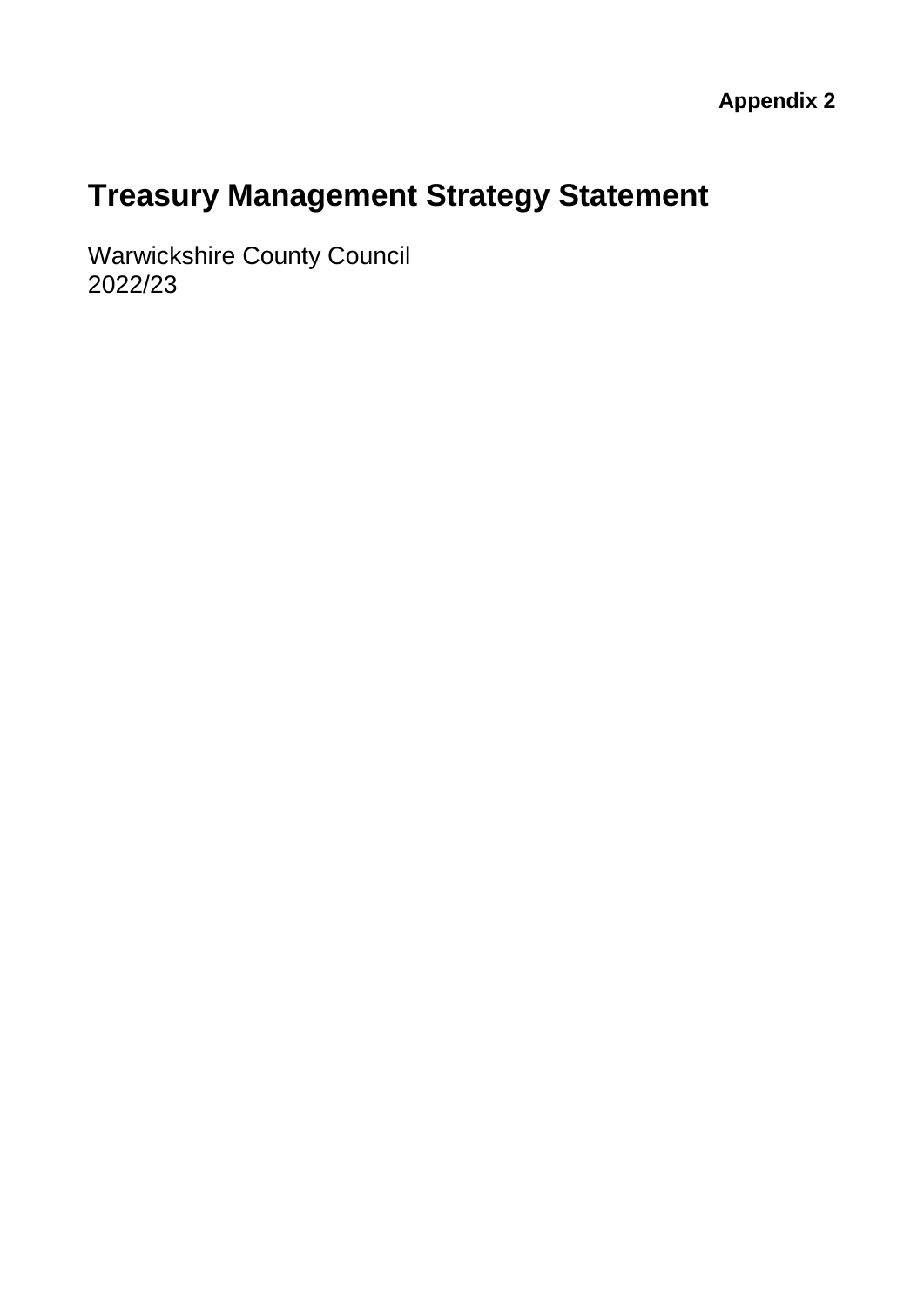# **1.0 Introduction**

# *Background*

1.1 The Chartered Institute of Public Finance and Accountancy (CIPFA) defines treasury management as:

*"The management of the local authority's borrowing, investments and cash flows, its banking, money market and capital market transactions; the effective control of the risks associated with those activities; and the pursuit of optimum performance consistent with those risks."*

- 1.2 The Council is required to operate a balanced budget, which broadly means that cash raised during the year will meet cash expenditure. Part of the treasury management operation is to ensure that this cash flow is adequately planned and managed with cash being available when it is needed. Surplus monies are invested in low-risk counterparties or instruments commensurate with the Council's low risk appetite, providing adequate liquidity initially before considering investment return.
- 1.3 The second main function of the treasury management service is the funding of the Council's capital plans. These capital plans provide a guide to the borrowing need of the Council, essentially the longer-term cash flow planning, to ensure that the Council can meet its capital spending obligations. This management of longer-term cash may involve arranging long or short-term loans or using longer-term cash flow surpluses. On occasion, when it is prudent and economic, any debt previously drawn may be restructured to meet Council risk or cost objectives.
- 1.4 The contribution the treasury management function makes to the authority is critical, as the balance of debt and investment operations ensure cash liquidity and the ability to meet spending commitments as they fall due, either on day-to-day revenue or for larger capital projects. The treasury operations will see a balance of the interest costs of debt and the investment income arising from cash deposits affecting the available budget. Since cash balances generally result from reserves and balances, it is paramount to ensure adequate security of the sums invested, as a loss of principal will in effect result in a loss to the General Fund Balance.

# *Treasury Management reporting*

- 1.5 The Council is currently required to receive and approve, as a minimum, three main treasury reports each year, which incorporate a variety of policies, estimates and actuals:
	- a.) **Prudential and treasury indicators and treasury strategy** (this report) The first, and most important report is forward looking and covers:
		- $\bullet$  the capital plans, (including prudential indicators);
		- a minimum revenue provision (MRP) policy, (how residual capital expenditure is charged to revenue over time);
		- the treasury management strategy, (how the investments and borrowings are to be organised), including treasury indicators; and
		- an investment strategy, (the parameters on how investments are to be managed).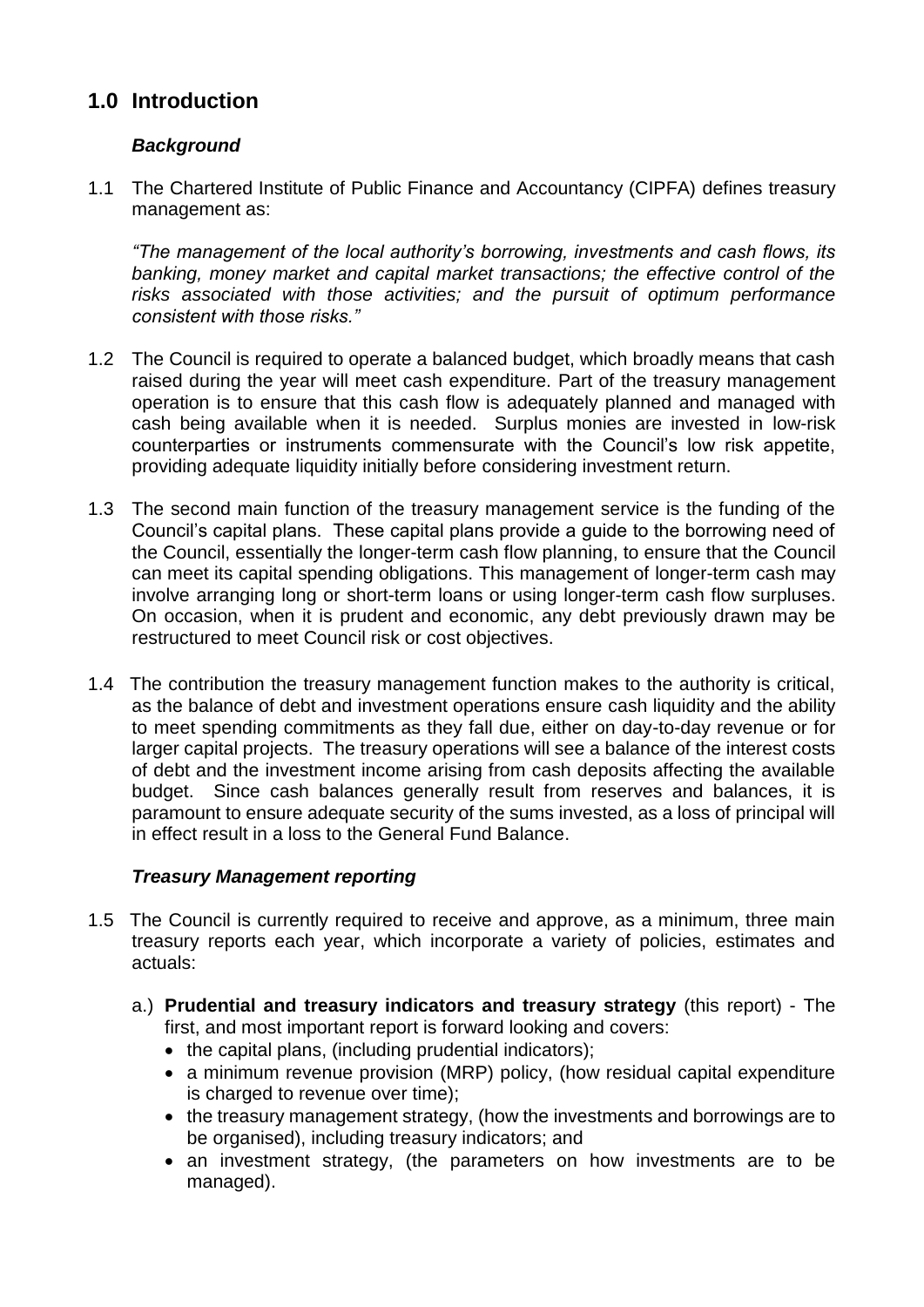- b.) **A mid-year treasury management report** This is primarily a progress report and will update members on the capital position, amending prudential indicators as necessary, and whether any policies require revision.
- c.) **An annual treasury report** This is a backward-looking review document and provides details of a selection of actual prudential and treasury indicators and actual treasury operations compared to the estimates within the strategy.

#### *Capital Strategy and Investment Strategy*

- 1.6 The Treasury Management Strategy Statement (TMSS) interacts with both the Capital Strategy and the Investment Strategy.
	- a.) **Capital Strategy -** The CIPFA 2017 Prudential and Treasury Management Codes require all local authorities to prepare a capital strategy report which will provide the following:
		- a high-level long-term overview of how capital expenditure, capital financing and treasury management activity contribute to the provision of services;
		- an overview of how the associated risk is managed; and
		- the implications for future financial sustainability.

The aim of the capital strategy is to ensure that there is a robust strategy that meets organisational objectives with appropriate governance arrangements, and that the strategy is transparent and understandable to elected members. The Capital Strategy is reported separately, and the headline capital financing requirements (the need to borrow) feed into this Treasury Management Strategy.

- b.) **Investment Strategy -** The Council is required to set out separately an Investment Strategy (IS) in relation to non-treasury investments. Non-treasury investments must consider security, liquidity, and yield, however the relative priority of these 3 factors does not have to follow treasury management principles as non-treasury investments are by their nature not intended to deliver treasury management objectives. The Council's Investment Strategy is a separate document, however it does interrelate with the Treasury Management Strategy and Capital Strategy.
- 1.7 The table below summarises these different strategies.

| <b>Capital Strategy</b>                             | <b>Treasury Management Strategy</b><br>- including Treasury<br><b>Investment Strategy</b> | <b>Investment Strategy</b>                       |
|-----------------------------------------------------|-------------------------------------------------------------------------------------------|--------------------------------------------------|
| <b>Traditional capital</b>                          | Management of cash and debt to                                                            | Non-treasury investments                         |
| expenditure to directly<br>meet service objectives. | service the delivery of day to day<br>operations and the long-term                        | with the primary objective<br>of meeting service |
|                                                     | financing of investments.                                                                 | objectives.                                      |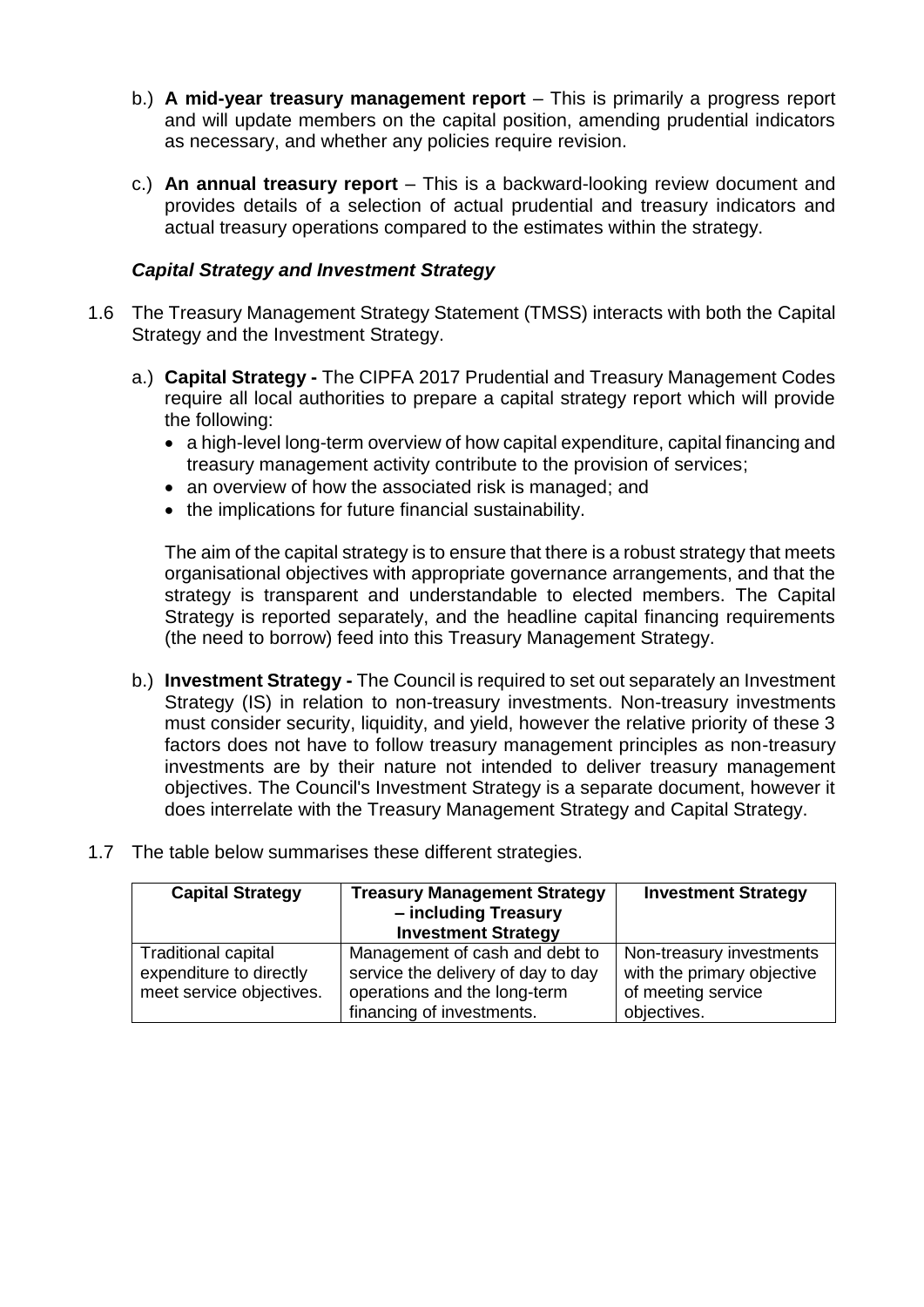# *Treasury Management Strategy for 2022/23*

- 1.8 The strategy for 2022/23 covers two main areas:
	- a.) Capital considerations
		- Capital expenditure plans and the associated prudential indicators; and
		- Minimum revenue provision (MRP) policy.
	- b.) Treasury Management considerations
		- The current treasury position;
		- Treasury indicators which limit the treasury risk and activities of the Council;
		- Prospects for interest rates;
		- Borrowing Strategy;
		- Policy on borrowing in advance of need:
		- Debt rescheduling;
		- Investment Strategy;
		- Creditworthiness policy; and
		- The policy on use of external service providers.
- 1.9 These elements cover the requirements of the Local Government Act 2003, the CIPFA Prudential Code, Ministry of Housing, Communities and Local Government (MHCLG) MRP Guidance, the CIPFA Treasury Management Code and MHCLG Investment Guidance.
- 1.10 The Treasury Management scheme of delegation, and responsibilities of the Section 151 officer are set out in Annex 6 and 7 respectively.

# *CIPFA Treasury Management Code and Prudential Code Changes Impact*

- 1.11 CIPFA recently completed the second round of consultation on the proposed changes to the current editions of the Treasury Management Code and Prudential Code. The revised editions of these Codes were published on the 20 Dec 2021. The Council has to have regard to these codes of practice when we prepare the Treasury Management Strategy Statement and related in-year reports taken to Full Council for approval. CIPFA has agreed a soft launch approach with formal reporting requirements deferred until 2023/24 financial year. We will ensure that we implement these new requirements on or before the 1 April 2023.
- 1.12 As part of these changes, the Council is required to adopt a new Liability Benchmark treasury indicator to support Capital Financing Requirement financing risk management.
- 1.13 There will also be further changes to clarify what CIPFA expect a local authority to borrow for and what they do not view as appropriate. This will include -
	- the requirement to set a proportionate approach to Commercial and Service capital investment and to implement the relevant reporting of these;
	- addressing ESG issues within Capital Strategy;
	- require implementation of a policy to review Commercial Property with a view to divest where appropriate;
	- creation of new Investment Practices to manage risks associated with non-Treasury investment;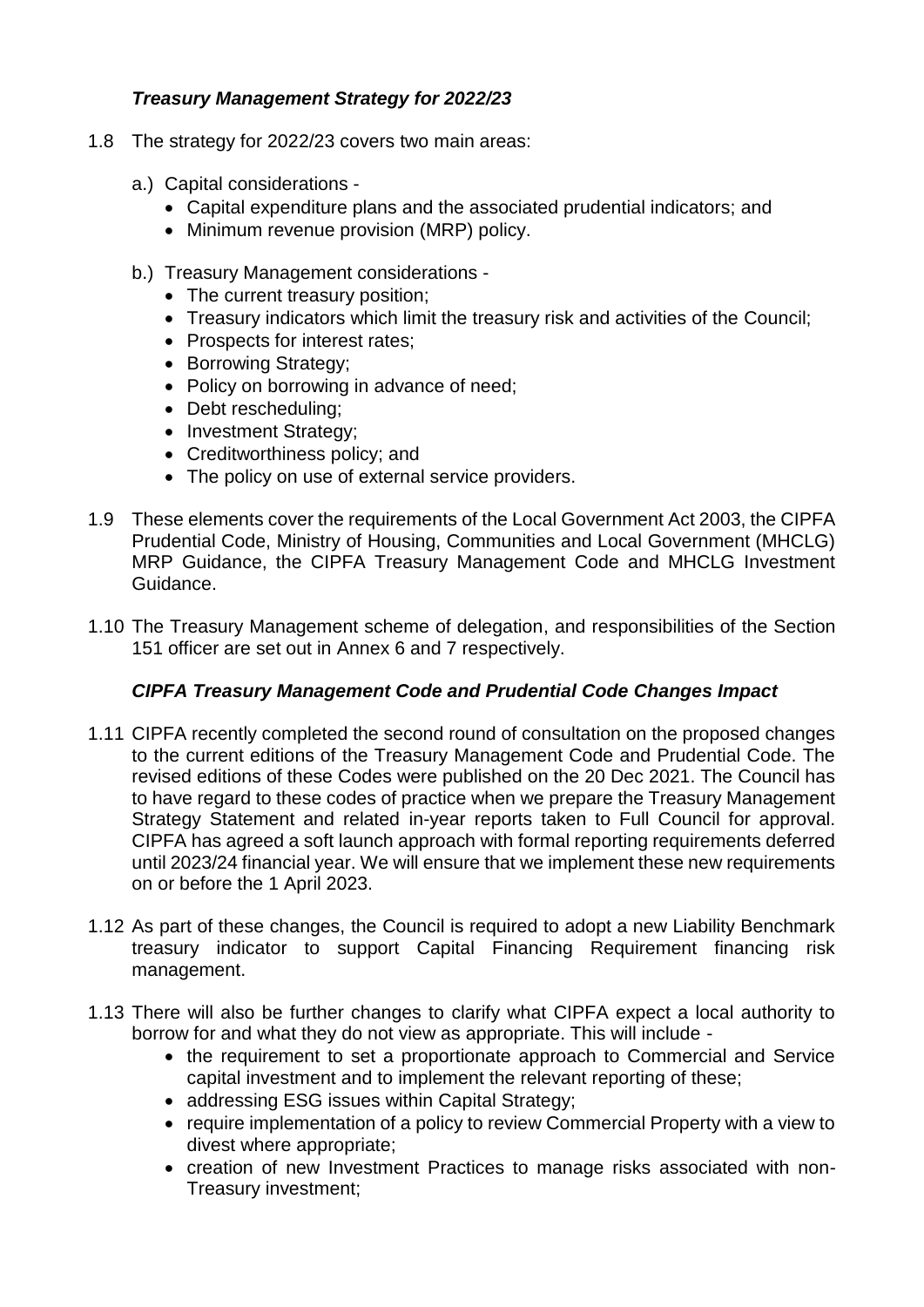- a recommendation that any long term treasury investment is supported by a business model and requirement to effectively manage liquidity and longer term cash flow requirements;
- an amendment to address ESG policy within the treasury management risk framework;
- 1.14 Members will be updated on how these changes will impact our current approach and any changes required will be formally adopted within the 2023/24 TMSS and associated reports.

#### *Training*

1.15 The CIPFA Code requires the responsible officer to ensure that members with responsibility for treasury management receive adequate training in treasury management. This especially applies to members responsible for scrutiny. The training needs of treasury management officers are periodically reviewed and carried out with both formal and on the job training.

#### *Treasury Management Consultants*

- 1.16 The Council currently contracts Link Group, Treasury solutions as its external treasury management advisors.
- 1.17 The Council recognises that responsibility for treasury management decisions remains with the organisation at all times and will ensure that undue reliance is not placed upon the services of our external service providers. All decisions will be undertaken with regards to all available information, including, but not solely, our treasury advisers.
- 1.18 It also recognises that there is value in employing external providers of treasury management services in order to acquire access to specialist skills and resources as and when required. The Council will ensure that the terms of their appointment and the methods by which their value will be assessed are properly contracted, agreed and documented and subjected to regular review.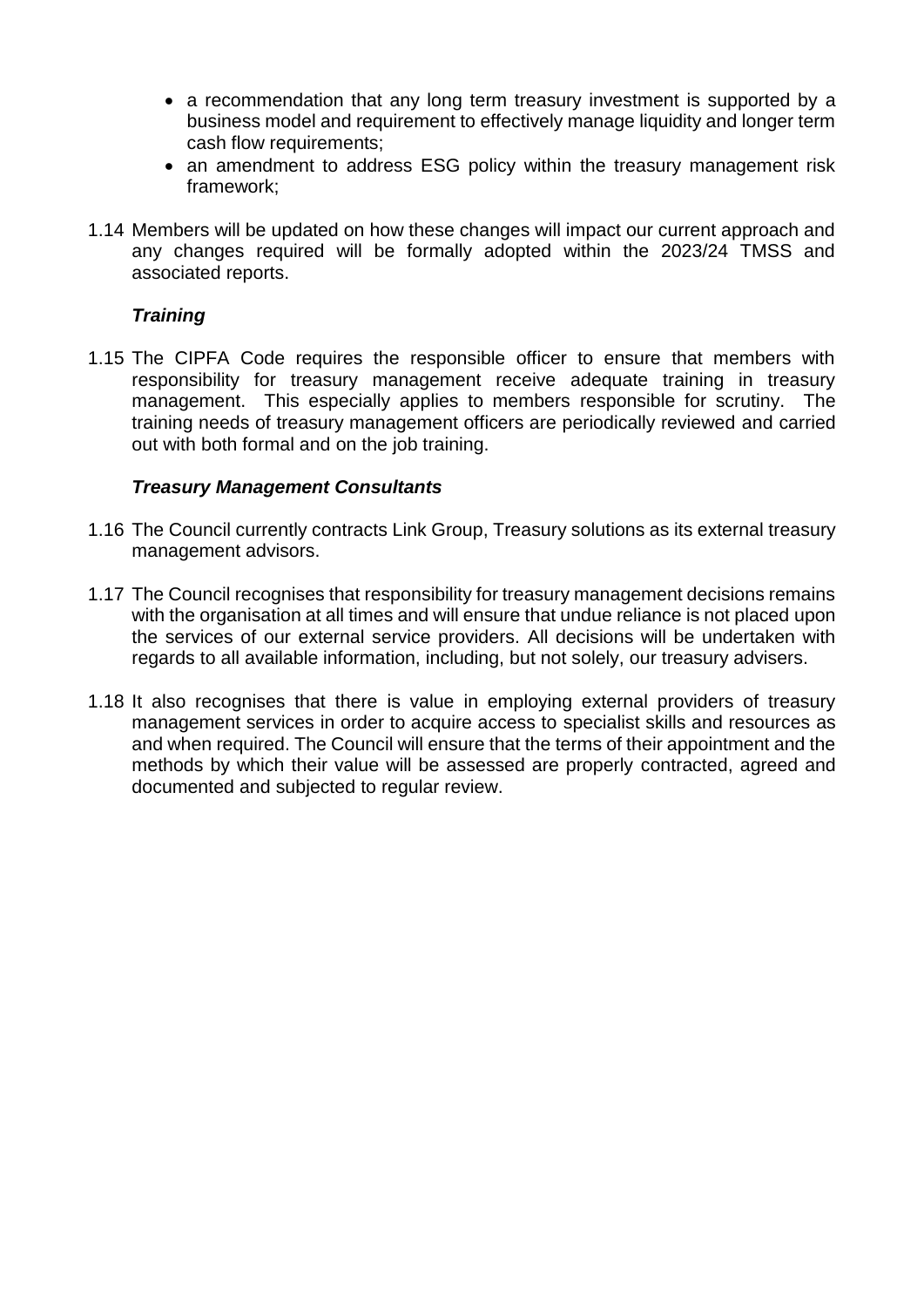# **2.0 The Capital Prudential Indicators 2022/23 – 2024/25**

2.1 The Council's capital expenditure plans are the key driver of treasury management activity. The output of the capital expenditure plans are reflected in the prudential indicators (Annex 1), which are designed to assist members' overview and confirm capital expenditure plans.

#### *Capital Expenditure and Financing*

2.2 This prudential indicator is a summary of the Council's capital expenditure plans, both those agreed previously, and those forming part of this budget cycle. Members are asked to approve the capital expenditure forecasts:

|  |  |  | Table 1 - Total Capital Programme |
|--|--|--|-----------------------------------|
|--|--|--|-----------------------------------|

| £m                               | 2021/22<br><b>Estimate</b> | 2022/23<br><b>Estimate</b> | 2023/24<br><b>Estimate</b> | 2024/25<br><b>Estimate</b> | 2025/26<br><b>Estimate</b> | 2026/27<br><b>Estimate</b> |
|----------------------------------|----------------------------|----------------------------|----------------------------|----------------------------|----------------------------|----------------------------|
| Capital Expenditure              | 98,527.07                  | 100.944.15                 | 100.004.41                 | 100,969.13                 | 100,758.30                 | 101,386.30                 |
| Non-Treasury Investment<br>WPDG* |                            | 4.071.07                   | 11.511.22                  | 8,903.78                   | 22.127.03                  | 21,125.70                  |
| Non-Treasury Investment<br>WRIF* | 2,400.00                   | 30,000.00                  | 30,000.00                  | 30,000.00                  | 30,000.00                  | 7,600.00                   |
| <b>Total</b>                     | 100,927.07                 | 135,015.22                 | 141,515.63                 | 139,872.91                 | 152,885.33                 | 130,112.00                 |

**\*WPDG Warwickshire Property and Development Group**

**\*WRIF Warwickshire Recovery and Investment Fund** 

2.3 The table below summarises the above capital expenditure plans and how these plans are being financed by capital or revenue resources. Any shortfall of resources results in a need to borrow to fund the shortfall.

# **Table 2 – Financing of Capital Expenditure**

|                                            | 2021/22         | 2022/23         | 2023/24                            | 2024/25      | 2025/26         | 2026/27         |
|--------------------------------------------|-----------------|-----------------|------------------------------------|--------------|-----------------|-----------------|
| £m                                         | <b>Estimate</b> | <b>Estimate</b> | <b>Estimate</b><br><b>Estimate</b> |              | <b>Estimate</b> | <b>Estimate</b> |
| Capital receipts                           | 13,619.05       | 22,583.18       | 3,648.00                           |              |                 |                 |
| Capital grants                             | 86,249.02       | 44,534.81       | 29,405.73                          | 32,617.75    | 24,230.36       | 22,739.00       |
| Self Financed Borrowing                    |                 |                 |                                    |              |                 |                 |
| Revenue                                    | 1,059.00        | 111.00          |                                    |              |                 |                 |
| <b>Capital Programme</b><br>Funding/Income | 100,927.07      | 67,228.99       | 33,053.73                          | 32,617.75    | 24,230.36       | 22,739.00       |
| <b>WPDG Receipts</b>                       |                 |                 | 14,532.80                          | 2,029.80     | 19,841.03       | 15,440.10       |
| <b>WRIF Receipts</b>                       |                 |                 | 12,462.32                          | 16,374.57    | 19,697.82       | 17,053.64       |
| Non Treasury Investment<br>Funding/Income  |                 |                 | 26,995.11                          | 18,404.37    | 39,538.85       | 32,493.74       |
| <b>Total Funding/Income</b>                | 100,927.07      | 67,228.99       | 60,048.84                          | 51,022.12    | 63,769.21       | 55,232.74       |
| <b>Total Capital Expenditure</b>           | 100,927.07      | 135,015.22      | 141,515.63                         | 139,872.91   | 152,885.33      | 130,112.00      |
| Net financing need for the<br>year         |                 | 67,786.23       | 81,466.79                          | 88,850.79    | 89,116.12       | 74,879.26       |
| Minimum Revenue Provision<br>(MRP)         | - 10,940.53     | $-10,502.91$    | $-12,794.24$                       | $-15,541.15$ | - 18,473.53     | $-21,299.24$    |
| <b>Borrowing Requirement</b>               | $-10,940.53$    | 57,283.32       | 68,672.55                          | 73,309.64    | 70,642.59       | 53,580.02       |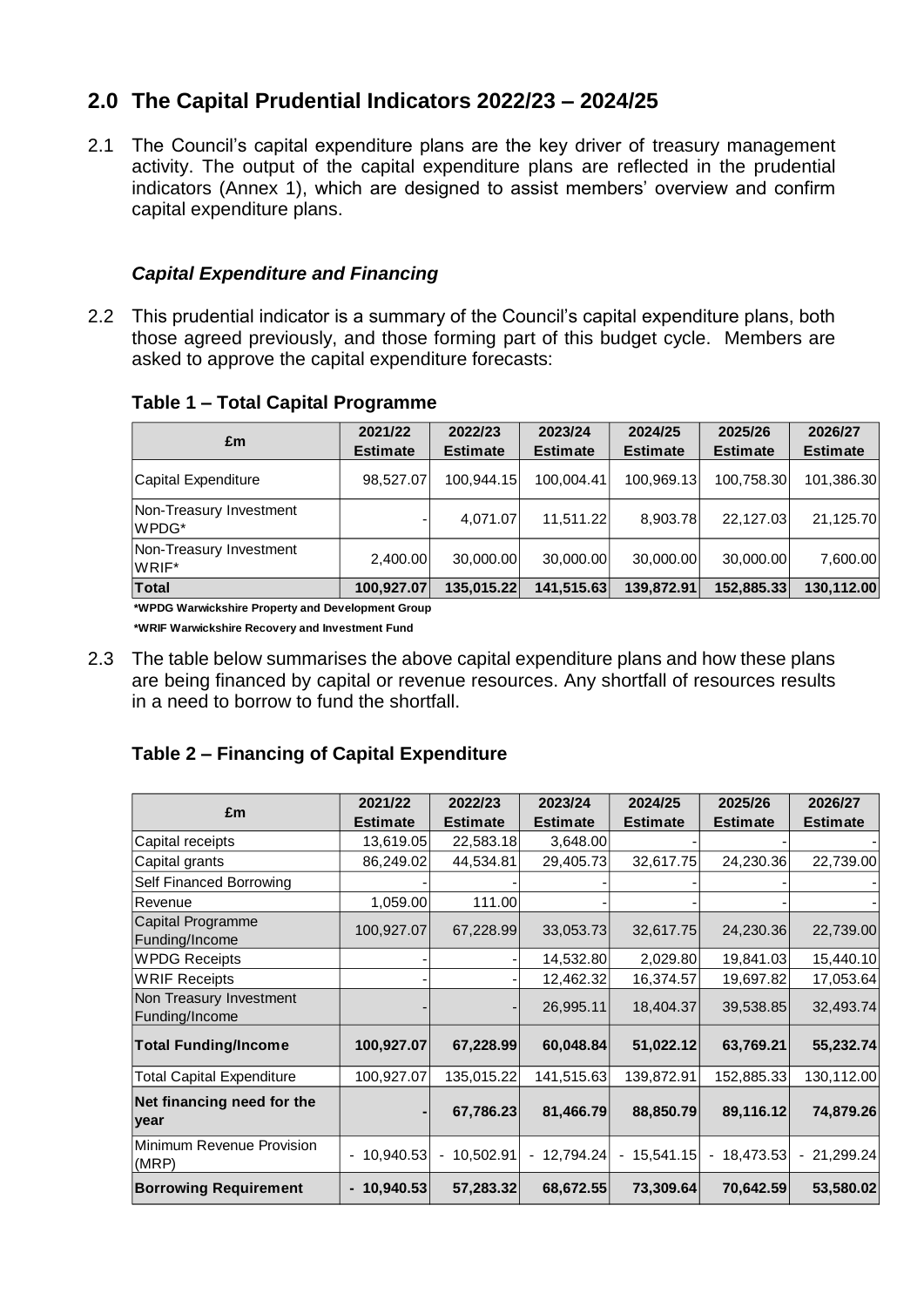2.4 The net financing need split between capital expenditure and non-treasury investments is shown below, to help show the relative scale of non-treasury investments.

| £m                                            | 2021/22<br><b>Estimate</b> | 2022/23<br><b>Estimate</b> | 2023/24<br><b>Estimate</b> | 2024/25<br><b>Estimate</b> | 2025/26<br><b>Estimate</b> | 2026/27<br><b>Estimate</b> |
|-----------------------------------------------|----------------------------|----------------------------|----------------------------|----------------------------|----------------------------|----------------------------|
| <b>WPDG Capital Investment</b>                | 0.000                      | 4.071.070                  | 11,511.220                 | 8,903.780                  | 22,127.030                 | 21,125.700                 |
| Less: WDPG Related Receipts<br>and Repayments | 0.000                      | 0.000                      | 14,532.795                 | 2,029.800                  | 19,841.030                 | 15,440.100                 |
| <b>WRIF Capital Investment</b>                | 2,400.000                  | 30,000.000                 | 30,000.000                 | 30,000.000                 | 30,000.000                 | 7,600.000                  |
| Less: WRIF Related Receipts<br>and Repayments | 0.000                      | 0.000                      | 12,462.317                 | 16,374.567                 | 19,697.815                 | 17,053.644                 |
| Net financing need for the                    | 2,400.000                  | 34,071.070                 | 68,506.332                 | 57,308.147                 | 91,665.875                 | 61,219.444                 |
| year                                          |                            |                            |                            |                            |                            |                            |
| Percentage of total net<br>financing need %   |                            | 50.3%                      | 84.1%                      | 64.5%                      | 102.9%                     | 81.8%                      |

#### **Table 3 – Financing of Non-Treasury Investments**

2.5 Further details in respect of non-treasury investments are set out in the separate Investment Strategy document.

#### *The Council's Borrowing Need (Capital Financing Requirement)*

2.6 The Capital Financing Requirement (CFR) represents capital expenditure financed by external debt and not by capital receipts, revenue contributions, capital grants or thirdparty contributions at the time of spending. The CFR measures the Authority's underlying need to borrow externally for a capital purpose.

|  |  | Table 4 - Capital Financing Requirement |  |  |
|--|--|-----------------------------------------|--|--|
|--|--|-----------------------------------------|--|--|

| £m                                        | 2021/22<br><b>Estimate</b> | 2022/23<br><b>Estimate</b> | 2023/24<br><b>Estimate</b> | 2024/25<br><b>Estimate</b> | 2025/26<br><b>Estimate</b> | 2026/27<br><b>Estimate</b> |
|-------------------------------------------|----------------------------|----------------------------|----------------------------|----------------------------|----------------------------|----------------------------|
| CFR - Capital Programme                   | 264,956.79                 | 288,169.04                 | 342,325.48                 | 395, 135. 71               | 453,190.11                 | 510,538.18                 |
| CFR - WPDG                                | 0.001                      | 4,071.07                   | 1,049.50                   | 7,923.47                   | 10,209.48                  | 15,895.07                  |
| CFR - WRIF                                | 2,400.00                   | 32,400.00                  | 49,937.68                  | 63,563.12                  | 73,865.30                  | 64,411.66                  |
| <b>Total CFR</b>                          | 267,356.79                 | 324,640.11                 | 393,312.66                 | 466,622.30                 | 537,264.89                 | 590,844.91                 |
| Movement in CFR - Capital<br>Programme    |                            | 33,715.16                  | 66,950.68                  | 68,351.37                  | 76,527.94                  | 78,647.30                  |
| Movement in CFR - WPDG                    |                            | 4,071.07                   | (3,021.58)                 | 6,873.98                   | 2,286.00                   | 5,685.60                   |
| Movement in CFR - WRIF                    |                            | 30,000.00                  | 17,537.68                  | 13,625.43                  | 10,302.18                  | (9,453.64)                 |
| <b>Movement in CFR - Total</b>            |                            | 67,786.23                  | 81,466.79                  | 88,850.79                  | 89,116.12                  | 74,879.26                  |
| Movement in CFR represented by            |                            |                            |                            |                            |                            |                            |
| Net financing need for the year           | 0.00                       | 67,786.23                  | 81,466.79                  | 88,850.79                  | 89,116.12                  | 74,879.26                  |
| Less MRP and other financing<br>movements | (10, 940.53)               | (10,502.91)                | (12,794.24)                | (15, 541.15)               | (18, 473.53)               | (21, 299.24)               |
| Movement in CFR net of<br><b>MRP</b>      | (10, 940.53)               | 57,283.32                  | 68,672.55                  | 73,309.64                  | 70,642.59                  | 53,580.02                  |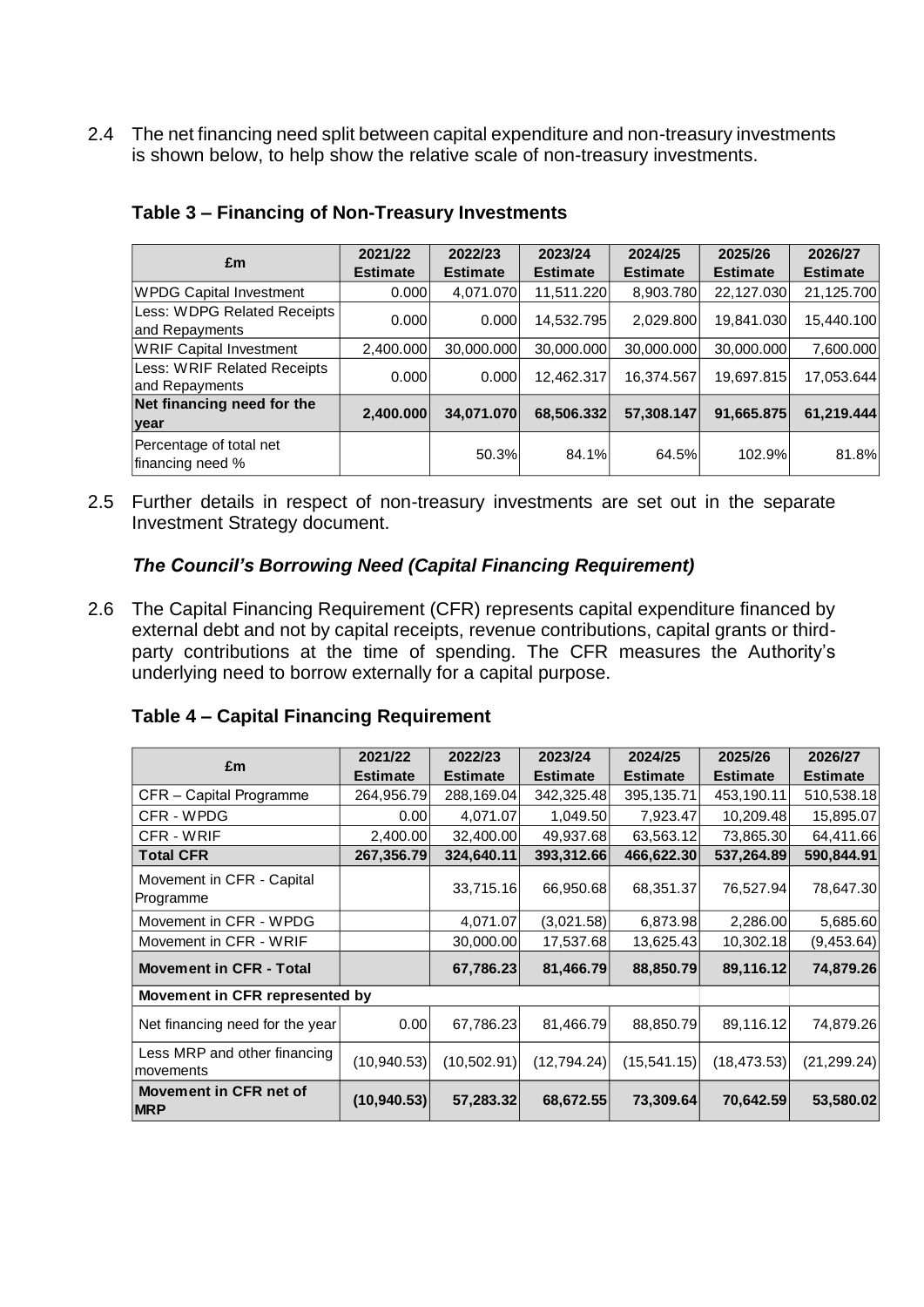# *Core Funds and Expected Investment Balances*

2.7 The application of resources (capital receipts, reserves etc.) to either finance capital expenditure or other budget decisions to support the revenue budget will have an ongoing impact on investments unless resources are supplemented each year from new sources (asset sales etc.). Detailed below are estimates of the year-end balances for each resource and anticipated day-to-day cash flow balances.

| £m                                      | 2021/22<br><b>Estimate</b> | 2022/23<br><b>Estimate</b> | 2023/24<br><b>Estimate</b> | 2024/25<br><b>Estimate</b> | 2025/26<br><b>Estimate</b> | 2026/27<br><b>Estimate</b> |
|-----------------------------------------|----------------------------|----------------------------|----------------------------|----------------------------|----------------------------|----------------------------|
| Fund balances / reserves                | 220,200.00                 | 198,700.00                 | 174,300.00                 | 158,200.00                 | 142,000.00                 | 142,000.00                 |
| Capital receipts                        | 3,037.00                   | 0.00                       | 0.001                      | 0.00                       | 0.00                       | 0.00                       |
| Other                                   | 7,100.00                   | 7,100.00                   | 7,100.00                   | 7,100.00                   | 7,100.00                   | 7,100.00                   |
| <b>Total core funds</b>                 | 230,337.00                 | 205,800.00                 | 181,400.00                 | 165,300.00                 | 149,100.00                 | 149,100.00                 |
| Working capital                         | 125,000.00                 | 125,000.00                 | 125,000.00                 | 125,000.00                 | 125,000.00                 | 125,000.00                 |
| (Under)/over borrowing                  | 54,049.21                  | (3,234.11)                 | (71,906.66)                | (135, 216.30)              | (155, 858.89)              | (159, 438.91)              |
| <b>Expected treasury</b><br>investments | 409,386.21                 | 327,565.89                 | 234,493.34                 | 155,083.70                 | 118.241.11                 | 114,661.09                 |

## **Table 5 – Expected Investments**

\* Working capital balances shown are estimated year-end; these may be higher midyear

# *Minimum Revenue Provision (MRP) Policy Statement*

- 2.8 Capital expenditure is generally expenditure on assets which have a life expectancy of more than one year e.g. buildings, vehicles, machinery etc. It would be impractical to charge the entirety of such expenditure to revenue in the year in which it was incurred and so such expenditure is spread over several years so as to try to match the years over which such assets benefit the local community through their useful life. The manner of spreading these costs is through an annual Minimum Revenue Provision (MRP).
- 2.9 The MRP should be designed to make prudent provision to redeem debt liabilities over a period which is reasonably commensurate with the associated capital expenditure benefits.
- 2.10 Having regard to these requirements, the MRP provision will be calculated as set out below.

#### *MRP for Capital Programme Expenditure.*

- 2.11 The MRP provision will be calculated on the average remaining useful life of the Council's asset portfolio. We will calculate and apply the remaining useful life over two categories of asset:
	- Land, buildings and infrastructure; and
	- Vehicles, plant and equipment and intangible assets.
- 2.12 The proportion of debt outstanding in each category of asset will be determined by the value of assets included in the balance sheet at the end of each financial year.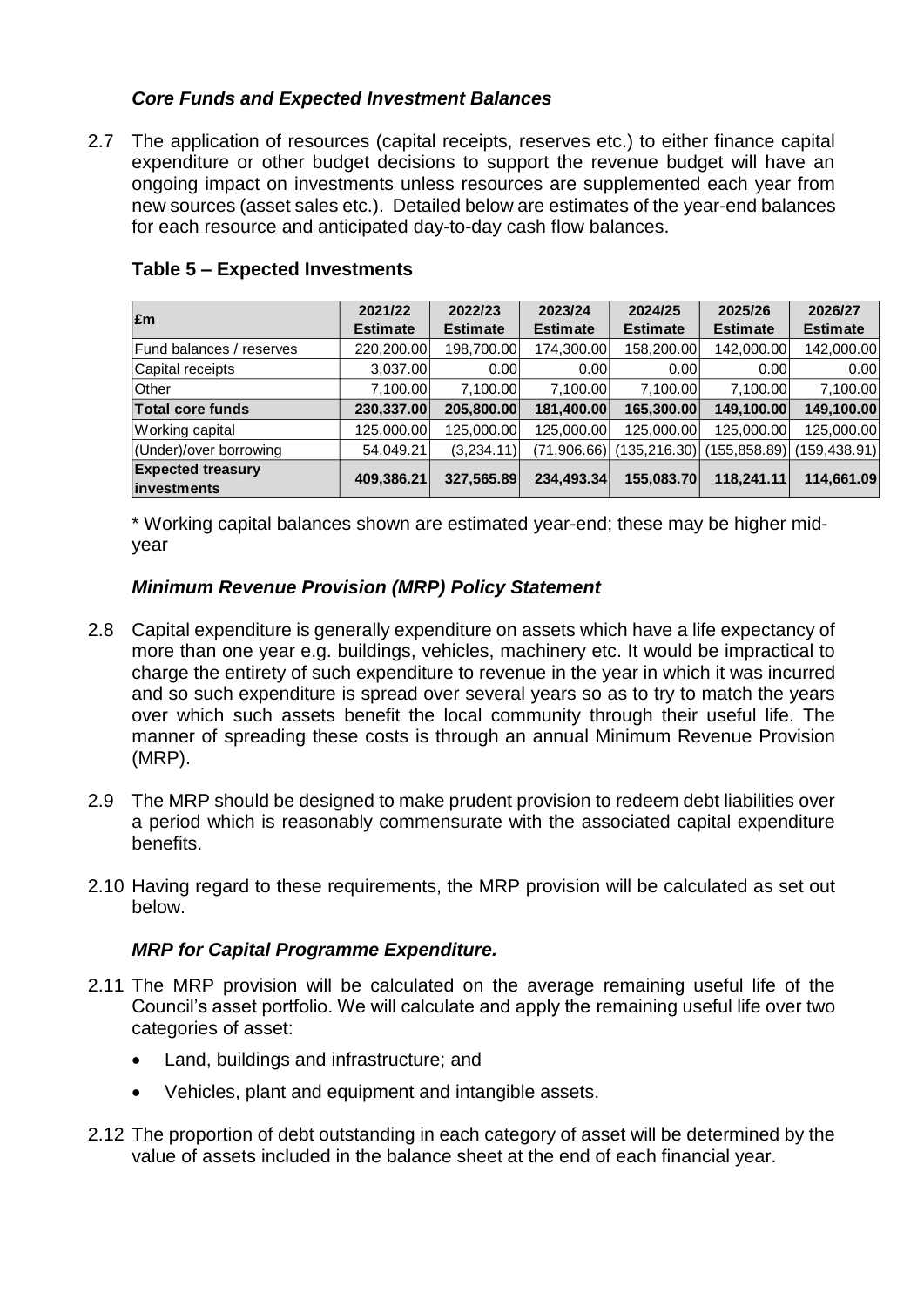- 2.13 The 2020 review shows that the remaining useful life of our assets is now 22 years. By using an average life of 25 years for our assets equates to an annual provision of 4% straight line MRP.
- 2.14 For vehicles, plant and equipment, the remaining useful life is assumed to be 6 years e.g. 5 years average remaining useful life will result in 20% straight line MRP.

## *MRP for the Warwickshire Property Development Group (WPDG)*

- 2.15 Unlike mainstream capital spending where provision for purchase of replacement assets has to be made in order to have funding available for replacement assets, expenditure (investment) in the WPDG will at a later date be repaid in full.
- 2.16 It is possible to assume that these repayments of principal amount to the necessary revenue provision. However, there is a risk that repayment of principal is not made, or not made in full. In order to mitigate this risk, the MRP policy for the WPDG will be to make a provision as follows
	- No MRP will be charged to the revenue account on any equity land or asset transfers into Wholly Owned subsidiaries.
	- No MRP will be charged on working capital loans. Any anticipated impairments will be treated following the relevant accounting standards (namely IFRS9 - Financial Instruments), and not charged through the capital financing regime.
	- MRP on development loans made to DevCo (a subsidiary of WPDG) will be charged over 25 years of equivalent to 4% per year, in line with the existing MRP policy for the capital programme.
	- MRP on loans to ManCo (a subsidiary of WPDG for purchase of assets from DevCo) will be charged to the revenue account over 25 years (4% per year) in order to match the repayment profile of senior lending and operating life of those assets.
	- Any capital receipts then received as repayment of the loan principal from ManCo and Dev Co will be used to offset "traditional" borrowing requirements for financing the wider capital programme.

# *MRP for the Warwickshire Recovery Investment Fund (WRIF)*

- 2.17 Unlike mainstream capital spending where provision for purchase of replacement assets has to be made in order to have funding available for replacement assets, expenditure (investment) in the WRIF will at a later date be repaid in full.
- 2.18 It is possible to assume that these repayments of principal amount to the necessary revenue provision. However, there is a risk that repayment of principal is not made, or not made in full. In order to mitigate this risk the MRP policy for the WRIF will be to make a provision as follows:
	- MRP on WRIF loans that are capital in nature will be 4% per year. This aligns with the intention for MRP to be associated with the underlying asset life rather than the duration of the loan.
	- Any capital receipts then received as repayment of the loan principal from WRIF will be used to offset "traditional" borrowing requirements for financing the wider capital programme.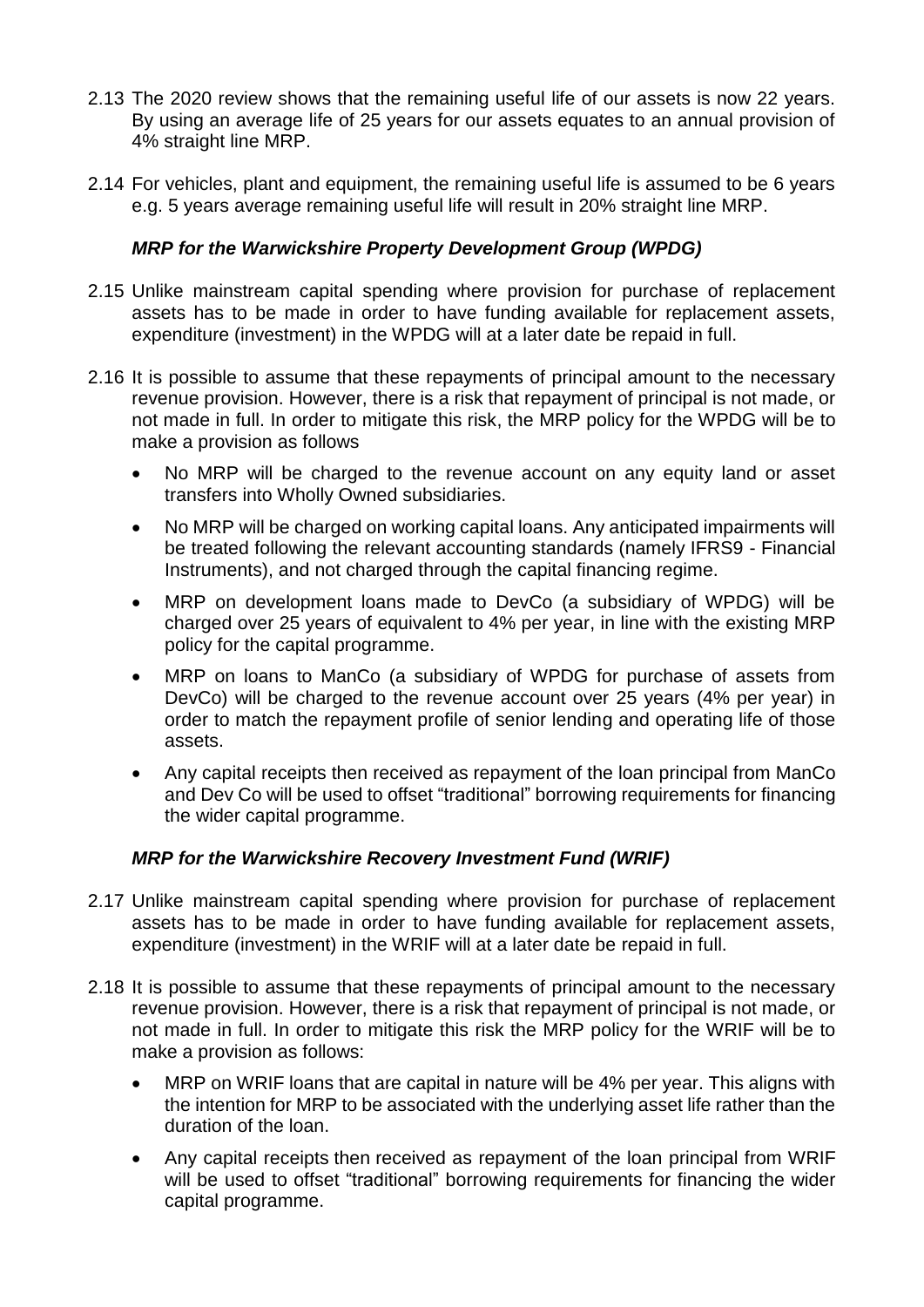#### *MRP Calculation*

- 2.19 The actual calculation of MRP will be based on the [Total Capital Financing Requirement x 4%]. This is deemed to be a prudent overall level of provision based upon the requirements set out above.
- 2.20 The Council has the option to directly and specifically link internal borrowing to specific investments and where this is the case a MRP would not be made. This would mean that repayments associated with the loan would not be capital and would therefore not be ringfenced to financing capital spending. Any anticipated impairments will be treated following the relevant accounting standards (namely IFRS9 - Financial Instruments), and not charged through the capital financing regime. However, the default position is that specific funding sources are not directly linked to specific investments therefore an express decision to link specific funding to a specific investment would need to be made for this to happen.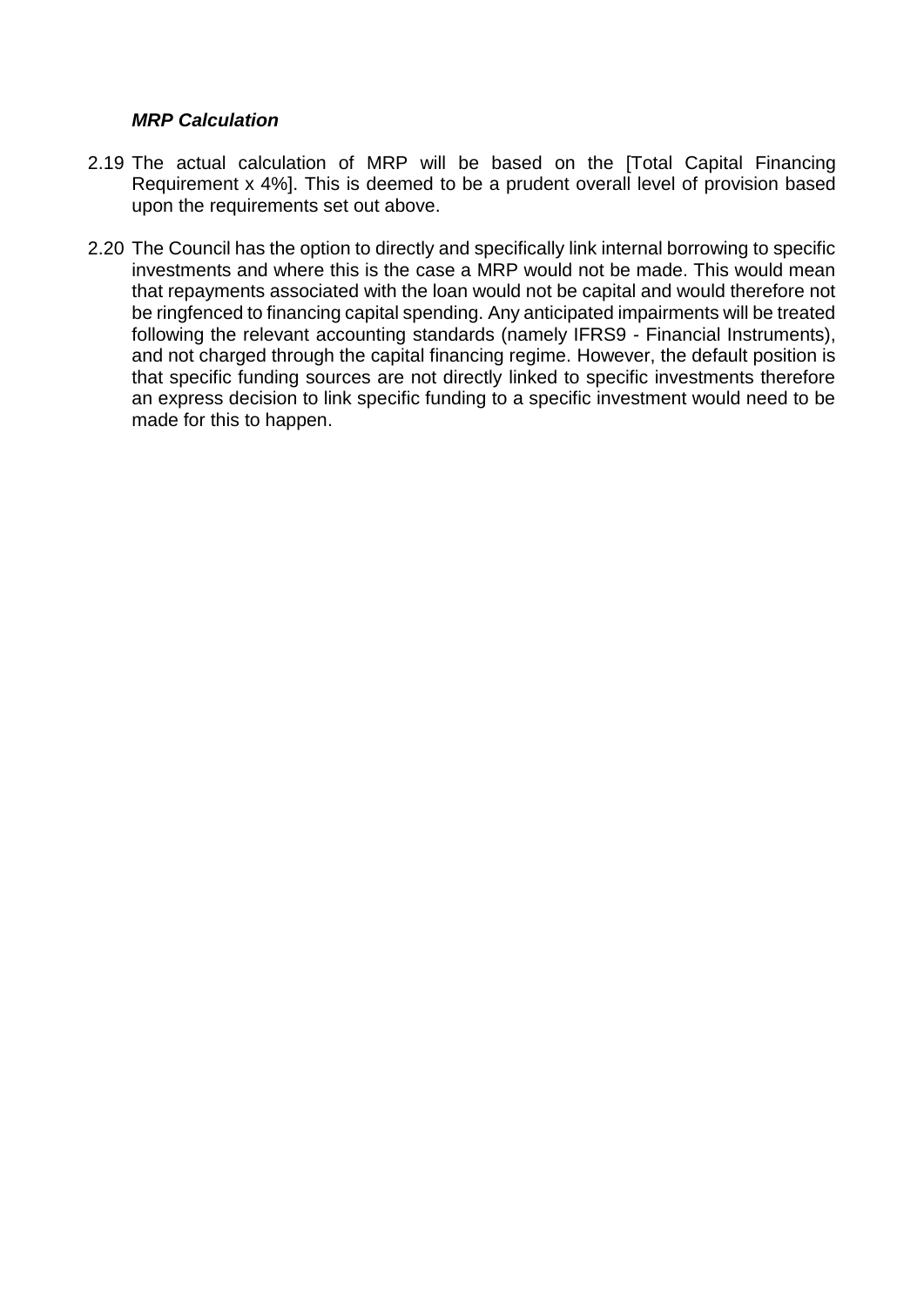# **3.0 BORROWING**

- 3.1 Capital expenditure plans are set out in detail in the Capital Strategy. The treasury management function ensures that the Council's cash is managed in accordance with the relevant professional codes, so that sufficient cash is available to meet the Council's capital strategy and revenue service activity. This will involve both the organisation of the cash flow and, where capital plans require, the organisation of appropriate borrowing facilities. The strategy covers the relevant treasury / prudential indicators, the current and projected debt positions and the annual treasury investment strategy.
- 3.2 The council currently holds an over borrowed position (meaning external borrowing is greater than the total capital financing requirement), however this is forecast to change based on capital expenditure plans in the coming years. The need for further borrowing will be kept under review.

#### *Current Portfolio Position*

3.3 The overall treasury management portfolio as at 31st March 2021 and 31<sup>st</sup> December 2021 are shown below for both borrowing and investments.

| <b>Treasury Portfolio</b>              |                                                    |            |            |            |  |  |  |  |  |
|----------------------------------------|----------------------------------------------------|------------|------------|------------|--|--|--|--|--|
|                                        | <b>Actual</b><br><b>Actual</b><br>Actual<br>Actual |            |            |            |  |  |  |  |  |
|                                        | 31.03.2021                                         | 31.03.2021 | 30.12.2021 | 30.12.2021 |  |  |  |  |  |
|                                        |                                                    |            |            |            |  |  |  |  |  |
|                                        | £m                                                 | $\%$       | £m         | %          |  |  |  |  |  |
| <b>Treasury investments</b>            |                                                    |            |            |            |  |  |  |  |  |
| <b>Banks</b>                           | 20.021                                             | 5%         | 20.000     | 5%         |  |  |  |  |  |
| <b>Building Societies</b>              | 50.004                                             | 13%        | 80.000     | 19%        |  |  |  |  |  |
| <b>Local Authorities</b>               | 128.157                                            | 32%        | 160.000    | 38%        |  |  |  |  |  |
| DMADF (H.M.Treasury)                   |                                                    | 0%         |            | 0%         |  |  |  |  |  |
| Lloyds Secondary Account and Cash      | 5.004                                              | 1%         | 7.060      | 2%         |  |  |  |  |  |
| Subtotal - managed in house            | 203.186                                            | 51%        | 267.060    | 64%        |  |  |  |  |  |
| Money Market Funds                     | 148.702                                            | 38%        | 105.628    | 25%        |  |  |  |  |  |
| <b>CCLA Property Fund</b>              | 10.211                                             | 3%         | 11.474     | 3%         |  |  |  |  |  |
| <b>Threadneedle Social Bond Fund</b>   | 33.520                                             | 8%         | 33.219     | 8%         |  |  |  |  |  |
| Subtotal - managed externally          | 192.433                                            | 49%        | 150.321    | 36%        |  |  |  |  |  |
| <b>Total treasury investments</b>      | 395.619                                            | 100%       | 417.381    | 100%       |  |  |  |  |  |
|                                        |                                                    |            |            |            |  |  |  |  |  |
| <b>Treasury external borrowing</b>     |                                                    |            |            |            |  |  |  |  |  |
| <b>PWLB</b>                            | 321.406                                            | 100%       | 321.406    | 100%       |  |  |  |  |  |
| <b>Total external borrowing</b>        | 321.406                                            |            | 321.406    |            |  |  |  |  |  |
|                                        |                                                    |            |            |            |  |  |  |  |  |
| Net treasury investments / (borrowing) | 74.213                                             |            | 95.975     |            |  |  |  |  |  |

#### **Table 6 – Current Portfolio Position**

3.4 Annex 2 sets out the current maturity profile of investments held, and the borrowing portfolio. Currently there is a significant concentration of debt maturities across the period 2050-2060.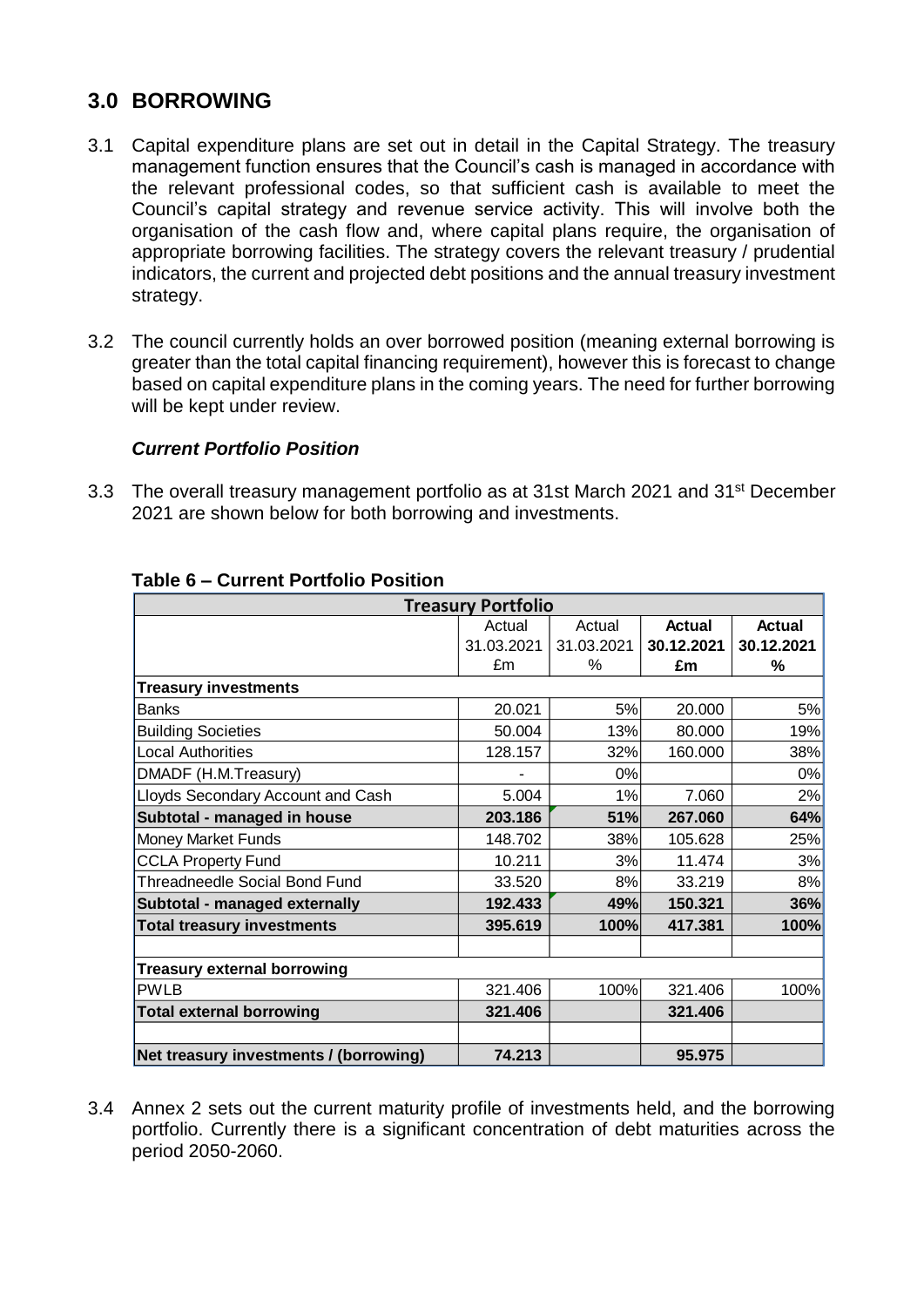3.5 The Council's forward projections for borrowing are summarised below. The table shows the actual external debt, against the underlying capital borrowing need, (the Capital Financing Requirement - CFR), highlighting any over or under borrowing.

| £m                                                                                                                                                                                                                                                                                                                                                                                                                                                                                                                                                                                                                                                                                                                                                                                                                                                                                                           | 2021/22<br><b>Estimate</b> | 2022/23<br><b>Estimate</b> | 2023/24<br><b>Estimate</b> | 2024/25<br><b>Estimate</b> | 2025/26<br><b>Estimate</b> | 2026/27<br><b>Estimate</b> |  |  |  |
|--------------------------------------------------------------------------------------------------------------------------------------------------------------------------------------------------------------------------------------------------------------------------------------------------------------------------------------------------------------------------------------------------------------------------------------------------------------------------------------------------------------------------------------------------------------------------------------------------------------------------------------------------------------------------------------------------------------------------------------------------------------------------------------------------------------------------------------------------------------------------------------------------------------|----------------------------|----------------------------|----------------------------|----------------------------|----------------------------|----------------------------|--|--|--|
| <b>External Debt</b>                                                                                                                                                                                                                                                                                                                                                                                                                                                                                                                                                                                                                                                                                                                                                                                                                                                                                         |                            |                            |                            |                            |                            |                            |  |  |  |
| Debt at 1 April                                                                                                                                                                                                                                                                                                                                                                                                                                                                                                                                                                                                                                                                                                                                                                                                                                                                                              | 321.406                    | 321.406                    | 321.406                    | 321.406                    | 331.406                    | 381.406                    |  |  |  |
| New Debt                                                                                                                                                                                                                                                                                                                                                                                                                                                                                                                                                                                                                                                                                                                                                                                                                                                                                                     |                            |                            |                            | 10.000                     | 50.000                     | 50.000                     |  |  |  |
| Actual gross debt at 31 March                                                                                                                                                                                                                                                                                                                                                                                                                                                                                                                                                                                                                                                                                                                                                                                                                                                                                | 321.406                    | 321.406                    | 321.406                    | 331.406                    | 381.406                    | 431.406                    |  |  |  |
| The Capital Financing Requirement                                                                                                                                                                                                                                                                                                                                                                                                                                                                                                                                                                                                                                                                                                                                                                                                                                                                            | 267.357                    | 324.640                    | 393.313                    | 466.622                    | 537.265                    | 590.845                    |  |  |  |
| Under / (over) borrowing                                                                                                                                                                                                                                                                                                                                                                                                                                                                                                                                                                                                                                                                                                                                                                                                                                                                                     | 54.049                     | 3.234                      | 71.907                     | 135.216                    | 155.859                    | 159.439                    |  |  |  |
| <b>Internal Debt</b><br>The Council will seek to hold efficient levels of cash and will therefore run down<br>external investment balances and use cash to finance a share of the Capital Financing<br>Requirement. This is referred to as internal borrowing and when implemented it will                                                                                                                                                                                                                                                                                                                                                                                                                                                                                                                                                                                                                   |                            |                            |                            |                            |                            |                            |  |  |  |
| improve our annual net interest costs, as the loss of interest on investment is currently<br>lower than the cost of interest on external loans. The level of internal borrowing will be<br>kept under review to ensure that the level of total treasury investments (a liquidity<br>buffer) does not fall below £125m.<br>Table 8 - Internal Debt Forecast                                                                                                                                                                                                                                                                                                                                                                                                                                                                                                                                                   |                            |                            |                            |                            |                            |                            |  |  |  |
| £m                                                                                                                                                                                                                                                                                                                                                                                                                                                                                                                                                                                                                                                                                                                                                                                                                                                                                                           | 2021/22                    | 2022/23                    | 2023/24                    | 2024/25                    | 2025/26                    | 2026/27                    |  |  |  |
|                                                                                                                                                                                                                                                                                                                                                                                                                                                                                                                                                                                                                                                                                                                                                                                                                                                                                                              | <b>Estimate</b>            | <b>Estimate</b>            | <b>Estimate</b>            | <b>Estimate</b>            | <b>Estimate</b>            | <b>Estimate</b>            |  |  |  |
| <b>External Debt</b>                                                                                                                                                                                                                                                                                                                                                                                                                                                                                                                                                                                                                                                                                                                                                                                                                                                                                         | 321.406                    | 321.406                    | 321.406                    | 331.406                    | 381.406                    | 431.406                    |  |  |  |
| Internal Debt (internal borrowing)                                                                                                                                                                                                                                                                                                                                                                                                                                                                                                                                                                                                                                                                                                                                                                                                                                                                           |                            | 3.234                      | 71.907                     | 135.216                    | 155.859                    | 159.439                    |  |  |  |
| Internal borrowing as % of CFR                                                                                                                                                                                                                                                                                                                                                                                                                                                                                                                                                                                                                                                                                                                                                                                                                                                                               | 0.0%                       | 1.0%                       | 18.3%                      | 29.0%                      | 29.0%                      | 27.0%                      |  |  |  |
| Where it is deemed appropriate to add to the level of current external loan finance, any<br>risks associated with such borrowing will be subject to prior appraisal (including borrow<br>now or borrow later analysis) and subsequent reporting through the mid-year or annual<br>reporting mechanism.<br>Within the range of prudential indicators there are a number of key indicators to ensure<br>that the Council operates its activities within well-defined limits. One of these is that<br>the Council needs to ensure that its gross debt does not, except in the short term, exceed<br>the total of the CFR in the preceding year plus the estimates of any additional CFR for<br>2022/23 and the following two financial years. This allows some flexibility for limited early<br>borrowing for future years but ensures that borrowing is not undertaken for revenue or<br>speculative purposes. |                            |                            |                            |                            |                            |                            |  |  |  |
| The Assistant Director - Finance reports that the Council complied with this prudential<br>indicator in the current year and does not envisage difficulties for the future. This view<br>takes into account current commitments, existing plans, and the proposals in this<br>budget report.                                                                                                                                                                                                                                                                                                                                                                                                                                                                                                                                                                                                                 |                            |                            |                            |                            |                            |                            |  |  |  |

#### **Table 7 – External Debt Forecast**

#### *Internal Debt*

3.6 The Council will seek to hold efficient levels of cash and will therefore run down external investment balances and use cash to finance a share of the Capital Financing Requirement. This is referred to as internal borrowing and when implemented it will improve our annual net interest costs, as the loss of interest on investment is currently lower than the cost of interest on external loans. The level of internal borrowing will be kept under review to ensure that the level of total treasury investments (a liquidity buffer) does not fall below £125m.

| Table 8 - Internal Debt Forecast |  |
|----------------------------------|--|
|                                  |  |

|                                    | 2021/22                  | 2022/23         | 2023/24         | 2024/25         | 2025/26         | 2026/27         |
|------------------------------------|--------------------------|-----------------|-----------------|-----------------|-----------------|-----------------|
| £m                                 | <b>Estimate</b>          | <b>Estimate</b> | <b>Estimate</b> | <b>Estimate</b> | <b>Estimate</b> | <b>Estimate</b> |
| <b>External Debt</b>               | 321.406                  | 321.406         | 321.406         | 331.406         | 381.406         | 431.406         |
| Internal Debt (internal borrowing) | $\overline{\phantom{0}}$ | 3.234           | 71.907          | 135.216         | 155.859         | 159.439         |
|                                    |                          |                 |                 |                 |                 |                 |
| Internal borrowing as % of CFR     | 0.0%                     | 1.0%            | 18.3%           | 29.0%           | 29.0%           | 27.0%           |

- 3.7 Where it is deemed appropriate to add to the level of current external loan finance, any risks associated with such borrowing will be subject to prior appraisal (including borrow now or borrow later analysis) and subsequent reporting through the mid-year or annual reporting mechanism.
- 3.8 Within the range of prudential indicators there are a number of key indicators to ensure that the Council operates its activities within well-defined limits. One of these is that the Council needs to ensure that its gross debt does not, except in the short term, exceed the total of the CFR in the preceding year plus the estimates of any additional CFR for 2022/23 and the following two financial years. This allows some flexibility for limited early borrowing for future years but ensures that borrowing is not undertaken for revenue or speculative purposes.
- 3.9 The Assistant Director Finance reports that the Council complied with this prudential indicator in the current year and does not envisage difficulties for the future. This view takes into account current commitments, existing plans, and the proposals in this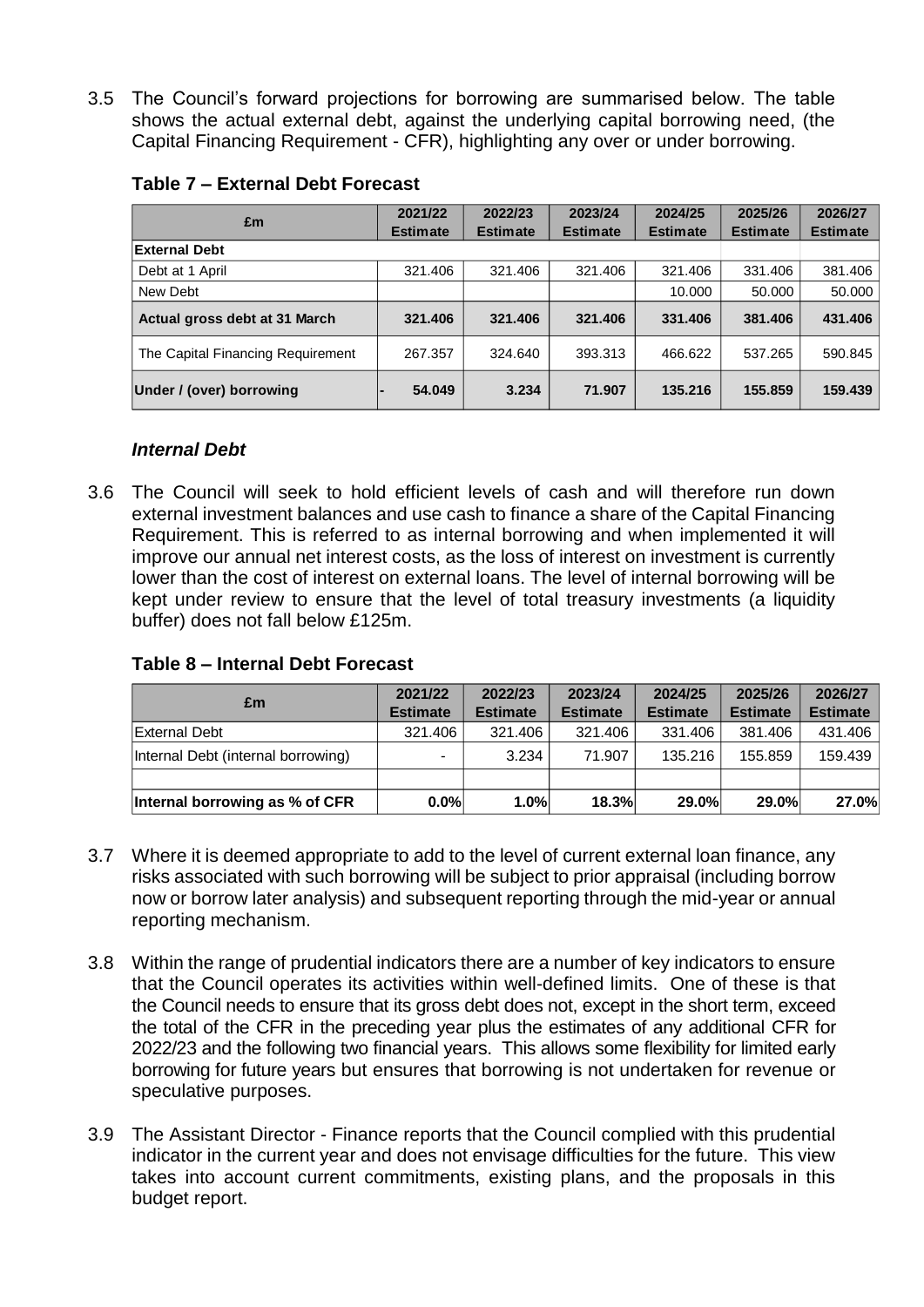## *Treasury Indicators: Limits to Borrowing Activity*

3.10 **The operational boundary** – This is the limit beyond which external debt is not normally expected to exceed. In most cases, this would be a similar figure to the CFR, but may be lower or higher depending on the levels of actual debt and the ability to fund under-borrowing by other cash resources.

#### **Table 9 – Operational Boundary**

| £m                    | 2021/22 | 2022/23 | 2023/24 | 2024/25 | 2025/26 | 2026/27 |
|-----------------------|---------|---------|---------|---------|---------|---------|
| <b>IExternal Debt</b> | 321.406 | 357.104 | 432.644 | 513.285 | 590.991 | 649.929 |
| Total                 | 321.406 | 357.104 | 432.644 | 513.285 | 590.991 | 649.929 |

#### *The Authorised Limit for External Debt*

- 3.11 This is a key prudential indicator and represents a control on the maximum level of borrowing. This represents a legal limit beyond which external debt is prohibited, and this limit needs to be set or revised by the full Council. It reflects the level of external debt which, while not desired, could be afforded in the short term, but is not sustainable in the longer term.
- 3.12 This is the statutory limit determined under section 3 (1) of the Local Government Act 2003. The Government retains an option to control either the total of all councils' plans, or those of a specific council, although this power has not yet been exercised.
- 3.13 The Council is asked to approve the following authorised limit.

#### **Table 10 – Authorised Limit**

| £m                    | 2021/22 | 2022/23 | 2023/24 | 2024/25 | 2025/26 | 2026/27 |
|-----------------------|---------|---------|---------|---------|---------|---------|
| <b>IExternal Debt</b> | 386,000 | 449.000 | 585,000 | 673,000 | 713.000 | 739,000 |
| <b>Total</b>          | 386,000 | 449.000 | 585.000 | 673.000 | 713.000 | 739.000 |



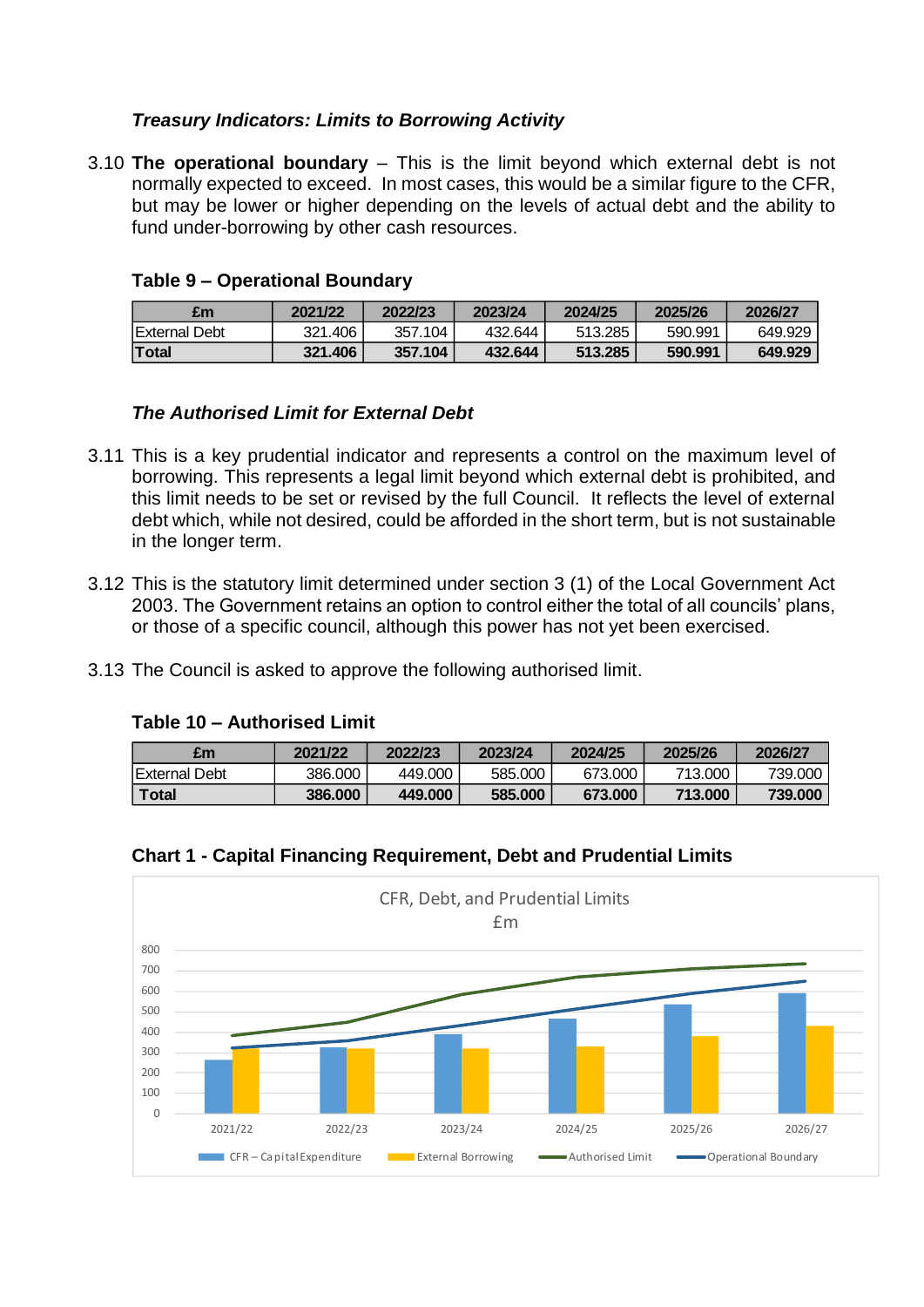#### *Prospects for Interest Rates*

3.14 The Council has appointed Link Group as its treasury advisor and part of their service is to assist the Council to formulate a view on interest rates. Link provided the following forecasts on 8 November 2021. These are forecasts for certainty rates, gilt yields plus 80 bps.

| <b>Link Group Interest Rate View</b> |        | 8.11.21 |               |        |               |               |          |        |          |               |               |        |        |               |
|--------------------------------------|--------|---------|---------------|--------|---------------|---------------|----------|--------|----------|---------------|---------------|--------|--------|---------------|
|                                      | Dec-21 | Mar-22  | <b>Jun-22</b> | Sep-22 | <b>Dec-22</b> | <b>Mar-23</b> | $Jun-23$ | Sep-23 | $Dec-23$ | <b>Mar-24</b> | <b>Jun-24</b> | Sep-24 | Dec-24 | <b>Mar-25</b> |
| <b>BANK RATE</b>                     | 0.25   | 0.25    | 0.50          | 0.50   | 0.50          | 0.75          | 0.75     | 0.75   | 0.75     | 1.00          | 1.00          | 1.00   | 1.00   | 1.25          |
| 3 month ave earnings                 | 0.30   | 0.40    | 0.50          | 0.50   | 0.50          | 0.60          | 0.80     | 0.90   | 1.00     | 1.00          | 1.00          | 1.00   | 1.00   | 1.00          |
| 6 month ave earnings                 | 0.40   | 0.50    | 0.60          | 0.60   | 0.70          | 0.80          | 0.90     | 1.00   | 1.10     | 1.10          | 1.10          | 1.10   | 1.10   | 1.10          |
| 12 month ave earnings                | 0.50   | 0.60    | 0.70          | 0.70   | 0.80          | 0.90          | 1.00     | 1.10   | 1.20     | 1.20          | 1.20          | 1.20   | 1.20   | 1.20          |
| 5 yr PWLB                            | 1.50   | 1.50    | 1.60          | 1.60   | 1.70          | 1.70          | 1.70     | 1.80   | 1.80     | 1.80          | 1.90          | 1.90   | 2.00   | 2.00          |
| 10 yr PWLB                           | 1.80   | 1.90    | 1.90          | 2.00   | 2.00          | 2.10          | 2.10     | 2.20   | 2.20     | 2.20          | 2.30          | 2.30   | 2.30   | 2.40          |
| 25 yr PWLB                           | 2.10   | 2.20    | 2.30          | 2.40   | 2.40          | 2.40          | 2.50     | 2.50   | 2.60     | 2.60          | 2.60          | 2.60   | 2.70   | 2.70          |
| 50 yr PWLB                           | 1.90   | 2.00    | 2.10          | 2.20   | 2.20          | 2.20          | 2.30     | 2.30   | 2.40     | 2.40          | 2.40          | 2.40   | 2.50   | 2.50          |

## **Table 11 – Interest Rate Forecasts**

- 3.15 The coronavirus outbreak has done huge economic damage to the UK and to economies around the world. After the Bank of England took emergency action in March 2020 to cut Bank Rate to 0.10%, it left Bank Rate unchanged at its subsequent meetings.
- 3.16 As shown in the forecast table above, the forecast for Bank Rate now includes five increases, one in December 2021 to 0.25%, then quarter 2 of 2022 to 0.50%, quarter 1 of 2023 to 0.75%, quarter 1 of 2024 to 1.00% and, finally, one in quarter 1 of 2025 to 1.25%.
- 3.17 Significant risks to interest rates forecast include:
	- **Labour and supply shortages** prove more enduring and disruptive and depress economic activity.
	- **Mutations** of the virus render current vaccines ineffective, and tweaked vaccines to combat these mutations are delayed, resulting in further national lockdowns or severe regional restrictions.
	- **The Monetary Policy Committee** acts too quickly, or too far, over the next three years to raise Bank Rate and causes UK economic growth, and increases in inflation, to be weaker than we currently anticipate.
	- **The Monetary Policy Committee** tightens monetary policy too late to ward off building inflationary pressures.
	- **The Government** acts too quickly to cut expenditure to balance the national budget.
	- **UK / EU trade arrangements**  if there was a major impact on trade flows and financial services due to complications or lack of co-operation in sorting out significant remaining issues.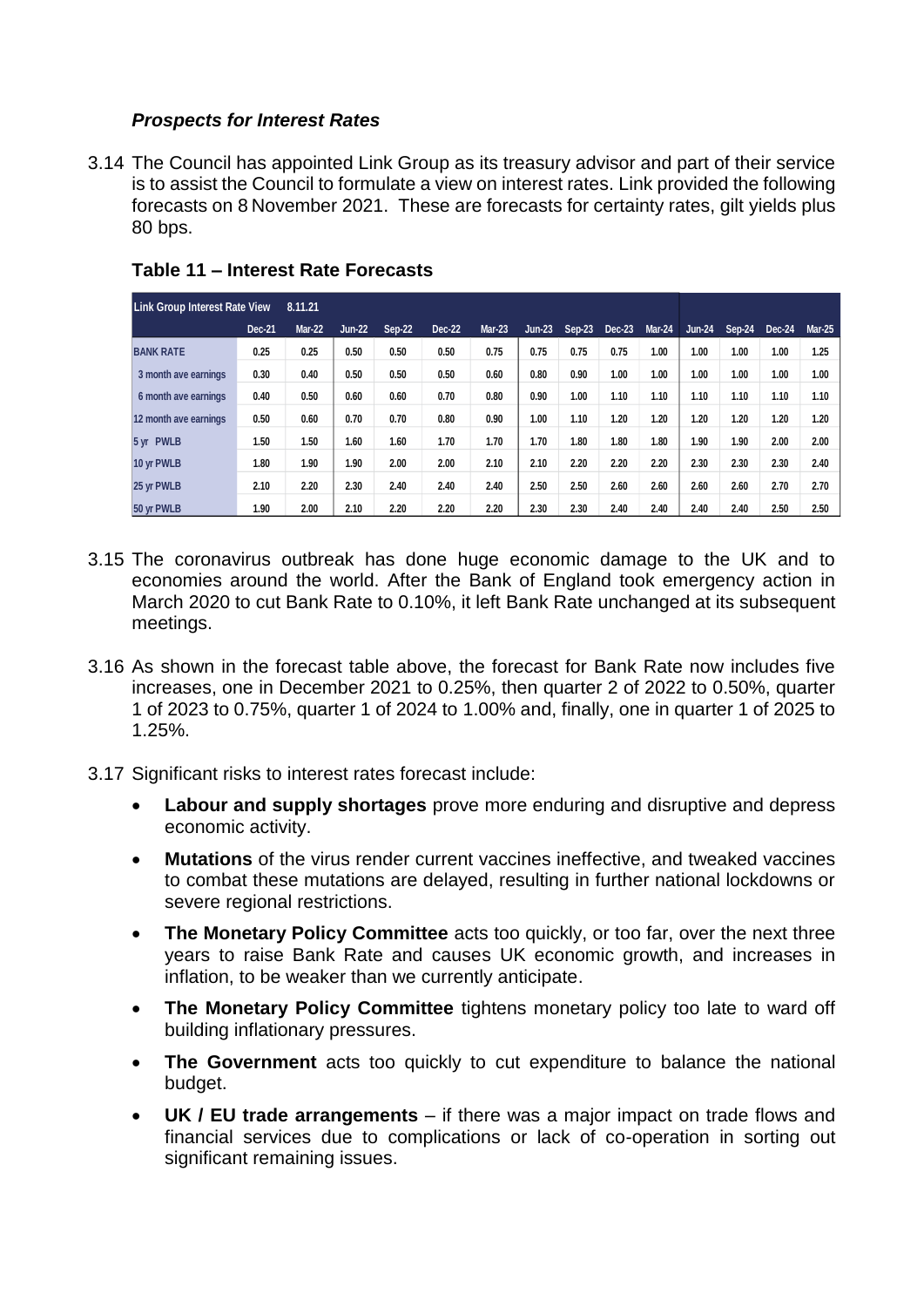- **German general election** in September 2021. Germany faces months of uncertainty while a new coalition government is cobbled together after the indecisive result of the election. Once that coalition is formed, Angela Merkel's tenure as Chancellor will end and will leave a hole in overall EU leadership.
- **Longer term US treasury yields** rise strongly and pull gilt yields up higher than forecast.
- **Major stock markets** e.g., in the US, become increasingly judged as being overvalued and susceptible to major price corrections. Central banks become increasingly exposed to the "moral hazard" risks of having to buy shares and corporate bonds to reduce the impact of major financial market selloffs on the general economy.
- **Geopolitical risks,** for example in Iran, North Korea, but also in Europe and Middle Eastern countries; on-going global power influence struggles between Russia/China/US. These could lead to increasing safe-haven flows.

# *The Balance of Risks to the UK Economy*

3.18 The overall balance of risks to economic growth in the UK is now lessening, including residual risks from Covid and its variants - both domestically and their potential effects worldwide.

# *Forecasts for Bank Rate*

- 3.19 It is not expected that Bank Rate will go up fast after the initial rate rise as the supply potential of the economy is not likely to have taken a major hit during the pandemic. The economy should, therefore, be able to cope well with meeting demand after supply shortages subside over the next year, without causing inflation to remain elevated in the medium-term, or to inhibit inflation from falling back towards the MPC's 2% target after the spike up to around 5%. The forecast includes five increases in Bank Rate over the three-year forecast period to March 2025, ending at 1.25%. However, it is likely that these forecasts will need changing within a relatively short timeframe for the following reasons:
	- There are increasing grounds for viewing the economic recovery as running out of steam during the summer and now into the autumn. This could lead into stagflation which would create a dilemma for the MPC as to whether to focus on combating inflation or supporting economic growth through keeping interest rates low.
	- Will some current key supply shortages spill over into causing economic activity in some sectors to take a significant hit?
	- Rising gas and electricity prices in October and next April and increases in other prices caused by supply shortages and increases in taxation next April, are already going to deflate consumer spending power without the MPC having to take any action on Bank Rate to cool inflation.
	- On the other hand, consumers are sitting on over £160bn of excess savings left over from the pandemic so when will they spend this sum, in part or in total?
	- It is estimated that there were around 1 million people who came off furlough at the end of September; how many of those would not have had jobs on 1st October and would therefore be available to fill labour shortages which are creating a major headache in many sectors of the economy? So, supply shortages which have been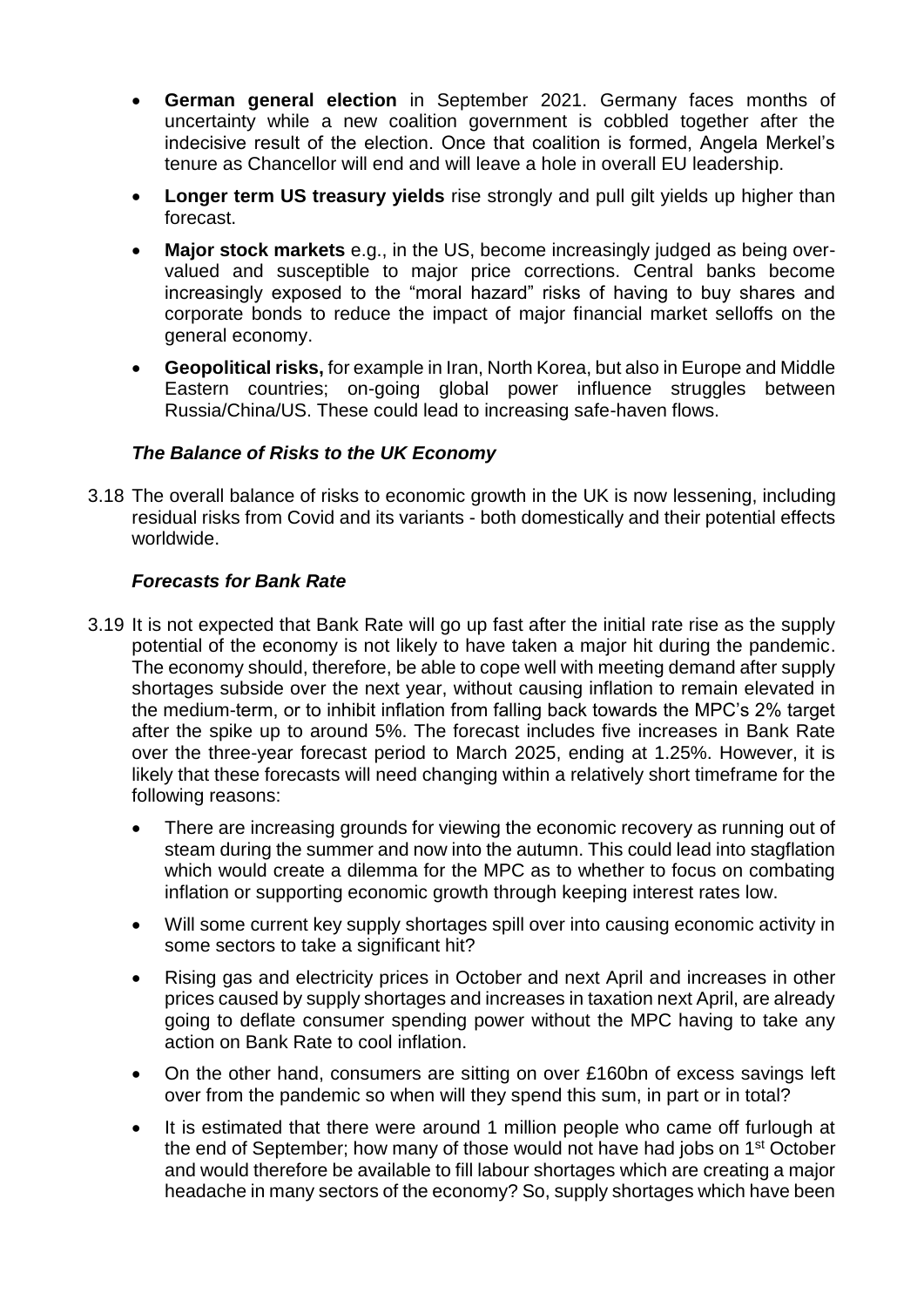driving up both wages and costs, could reduce significantly within the next six months or so and alleviate one of the MPC's key current concerns.

- We also recognise there could be further nasty surprises on the Covid front, on top of the flu season this winter, and even the possibility of another lockdown, which could all depress economic activity.
- 3.20 In summary, with the high level of uncertainty prevailing on several different fronts, it is likely that these forecasts will be revised again over the next few months as things evolve and clarify.
- 3.21 It should also be borne in mind that the bank rate being cut to 0.10% was an emergency measure to deal with the Covid crisis hitting the UK in March 2020. At any time, the MPC could decide to simply take away that final emergency cut from 0.25% to 0.10% on no other grounds than it being no longer warranted and as a step forward in the return to normalisation. In addition, any Bank Rate under 1% is both highly unusual and highly supportive of economic growth.

#### *Forecasts for PWLB Rates and Gilt and Treasury Yields*

- 3.22 As the interest forecast table for PWLB certainty rates above shows, there is likely to be a steady rise over the forecast period, with some degree of uplift due to rising treasury yields in the US.
- 3.23 There is likely to be **exceptional volatility and unpredictability in respect of gilt yields and PWLB rates** due to the following factors:
	- How strongly will changes in gilt yields be correlated to changes in US treasury yields (see below). Over 10 years since 2011 there has been an average 75% correlation between movements in US treasury yields and gilt yields. However, from time to time these two yields can diverge. Lack of spare economic capacity and rising inflationary pressures are viewed as being much greater dangers in the US than in the UK. This could mean that central bank rates will end up rising earlier and higher in the US than in the UK if inflationary pressures were to escalate; the consequent increases in treasury yields could well spill over to cause (lesser) increases in gilt yields. There is, therefore, an upside risk to forecasts for gilt yields due to this correlation. The Link Group forecasts have included a risk of a 75% correlation between the two yields.
	- Will the US Federal Bank (Fed) take action to counter increasing treasury yields if they rise beyond a yet unspecified level?
	- Would the MPC act to counter increasing gilt yields if they rise beyond a yet unspecified level?
	- How strong will inflationary pressures actually turn out to be in both the US and the UK and so put upward pressure on treasury and gilt yields?
	- How will central banks implement their new average or sustainable level inflation monetary policies?
	- How well will central banks manage the withdrawal of QE purchases of their national bonds i.e., without causing a panic reaction in financial markets as happened in the "taper tantrums" in the US in 2013?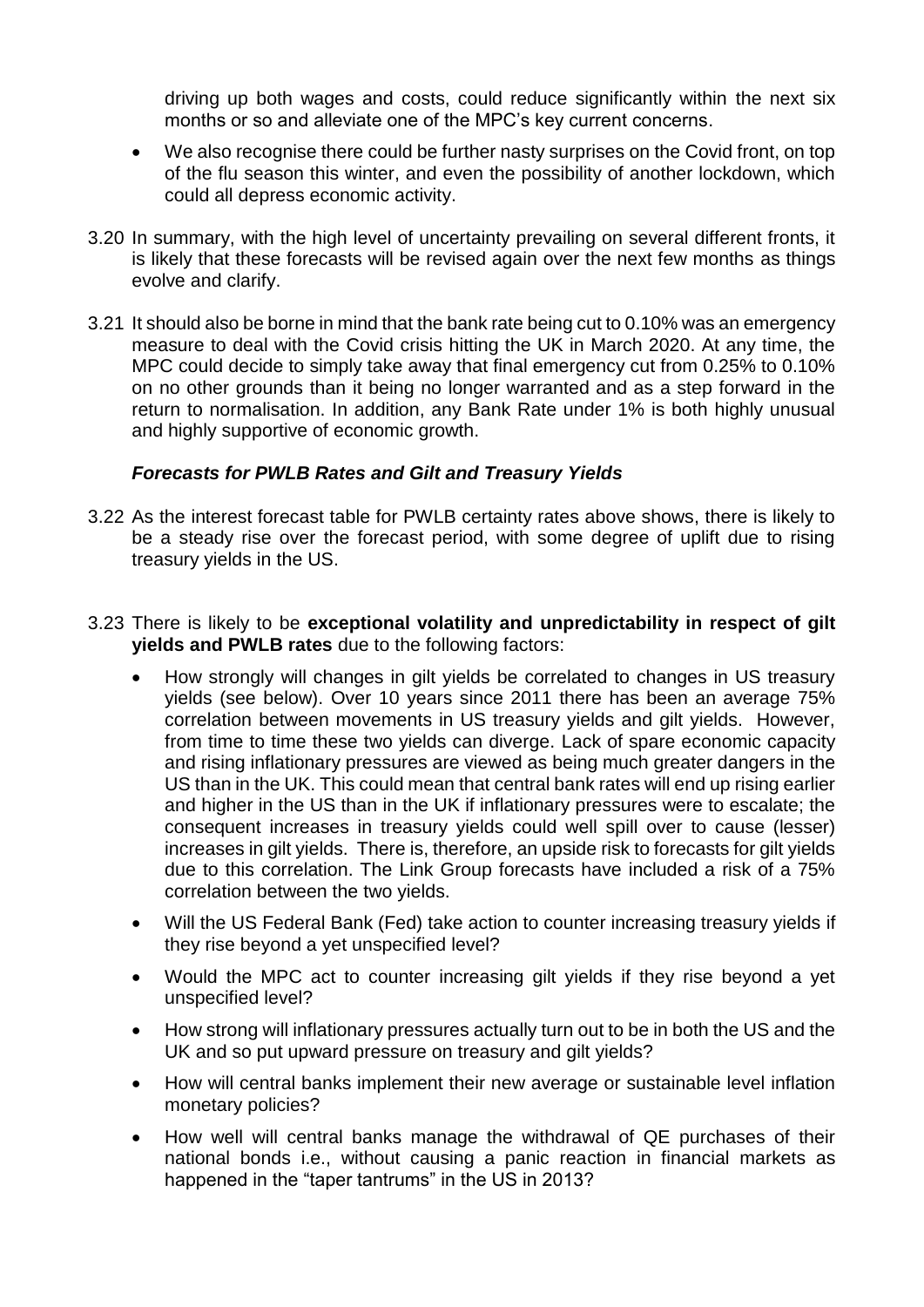- Will exceptional volatility be focused on the short or long-end of the yield curve, or both?
- 3.24 The forecasts are also predicated on an assumption that there is no break-up of the Eurozone or EU within the forecasting period, despite the major challenges that are looming up, and that there are no major ructions in international relations, especially between the US and China / North Korea and Iran, which have a major impact on international trade and world GDP growth.
- 3.25 **Gilt and Treasury Yields** Since the start of 2021, there has been a lot of volatility in gilt yields, and hence PWLB rates. During the first part of the year, US President Biden's, and the Democratic party's, determination to push through a \$1.9trn (equivalent to 8.8% of GDP) fiscal boost for the US economy as a recovery package from the Covid pandemic was what unsettled financial markets. However, this was in addition to the \$900bn support package already passed in December 2020. This was then followed by additional Democratic ambition to spend \$1trn on infrastructure, which has just been passed by both houses, and an even larger sum on an American families plan over the next decade; this is still caught up in Democrat / Republican haggling. Financial markets were alarmed that all this stimulus was happening at a time when:
	- A fast vaccination programme has enabled a rapid opening up of the economy.
	- The economy has been growing strongly during 2021.
	- It started from a position of little spare capacity due to less severe lockdown measures than in many other countries.
	- And the Fed was still providing stimulus through monthly QE purchases.
- 3.26 These factors could cause an excess of demand in the economy which could then unleash strong inflationary pressures. This could then force the Fed to take much earlier action to start increasing the Fed rate from near zero, despite their stated policy being to target average inflation.
- 3.27 At its 3<sup>rd</sup> November meeting, the Fed decided to make a start on tapering QE purchases with the current \$80bn per month of Treasury securities to be trimmed by \$10bn in November and a further \$10bn in December. The \$40bn of MBS purchases per month will be trimmed by \$5bn in each month. If the run-down continued at that pace, the purchases would cease entirely next June but the Fed has reserved the ability to adjust purchases up or down. This met market expectations. These purchases are currently acting as downward pressure on treasury yields and so it would be expected that Treasury yields would rise as a consequence over the taper period, all other things being equal.
- 3.28 However, on the inflation front it was still insisting that the surge in inflation was "largely" transitory. In his post-meeting press conference, Chair Jerome Powell claimed that "the drivers of higher inflation have been predominantly connected to the dislocations caused by the pandemic" and argued that the Fed's tools cannot address supply constraints. However, with the Fed now placing major emphasis on its mandate for ensuring full employment, (besides containing inflation), at a time when employment has fallen by 5 million and 3 million have left the work force, resignations have surged due to the ease of getting better paid jobs and so wage pressures have built rapidly.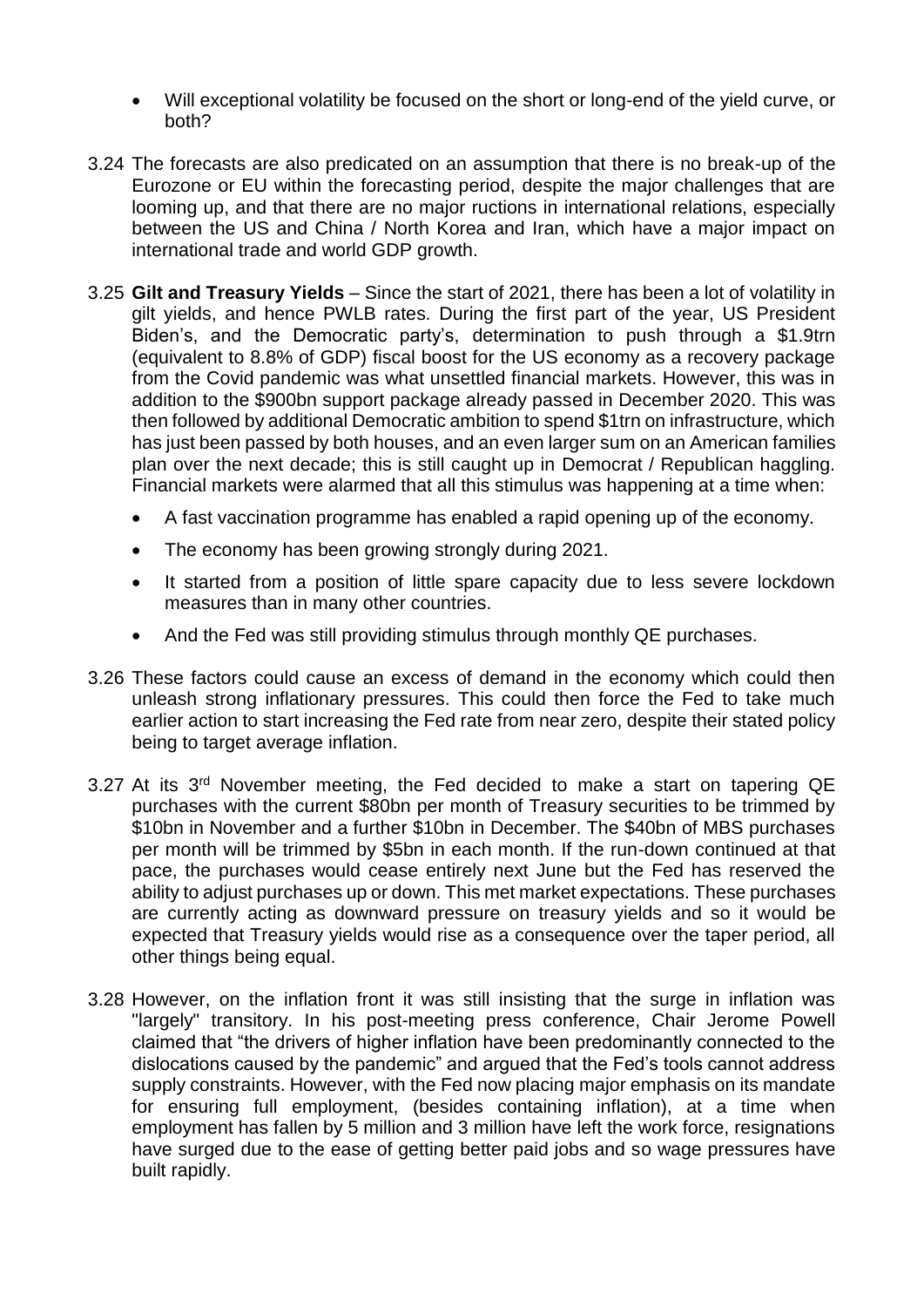- 3.29 With wage growth at its strongest since the early 1980s, inflation expectations rising and signs of a breakout in cyclical price inflation, particularly rents, the FOMC's insistence that this is still just a temporary shock "related to the pandemic and the reopening of the economy", does raise doubts which could undermine market confidence in the Fed and lead to higher treasury yields.
- 3.30 As the US financial markets are, by far, the biggest financial markets in the world, any upward trend in treasury yields will invariably impact and influence financial markets in other countries. Inflationary pressures and erosion of surplus economic capacity look much stronger in the US compared to those in the UK, which would suggest that Fed rate increases eventually needed to suppress inflation, are likely to be faster and stronger than Bank Rate increases in the UK. This is likely to put upward pressure on treasury yields which could then spill over into putting upward pressure on UK gilt yields.
- 3.31 There is a balance of upside risks to forecasts for medium to long term PWLB rates.

# *A New Era, a Fundamental Shift in Central Bank Monetary Policy*

- 3.32 One of the key results of the pandemic has been a fundamental rethinking and shift in monetary policy by major central banks like the US Federal Bank (Fed), the Bank of England (BoE) and the European Central Bank (ECB), to tolerate a higher level of inflation than in the previous two decades when inflation was the prime target to bear down on so as to stop it going above a target rate. There is now also a greater emphasis on other targets for monetary policy than just inflation, especially on 'achieving broad and inclusive "maximum" employment in its entirety' in the US, before consideration would be given to increasing rates.
	- The Fed has gone furthest in adopting a monetary policy based on a clear goal of allowing the inflation target to be symmetrical, (rather than a ceiling to keep under), so that inflation averages out the dips down and surges above the target rate, over an unspecified period of time.
	- The BoE has also amended its target for monetary policy so that inflation should be 'sustainably over 2%' before starting on raising Bank Rate and the ECB now has a similar policy.
- 3.33 For local authorities, this means that investment interest rates and very short term PWLB rates will not be rising as quickly or as high as in previous decades when the economy recovers from a downturn and the recovery eventually runs out of spare capacity to fuel continuing expansion.
- 3.34 Labour market liberalisation since the 1970s has helped to break the wage-price spirals that fuelled high levels of inflation and has now set inflation on a lower path which makes this shift in monetary policy practicable. In addition, recent changes in flexible employment practices, the rise of the gig economy and technological changes, will all help to lower inflationary pressures.
- 3.35 Governments will also be concerned to see interest rates stay lower as every rise in central rates will add to the cost of vastly expanded levels of national debt; (in the UK this is £21bn for each 1% rise in rates). On the other hand, higher levels of inflation will help to erode the real value of total public debt.

#### *Investment and Borrowing Rates*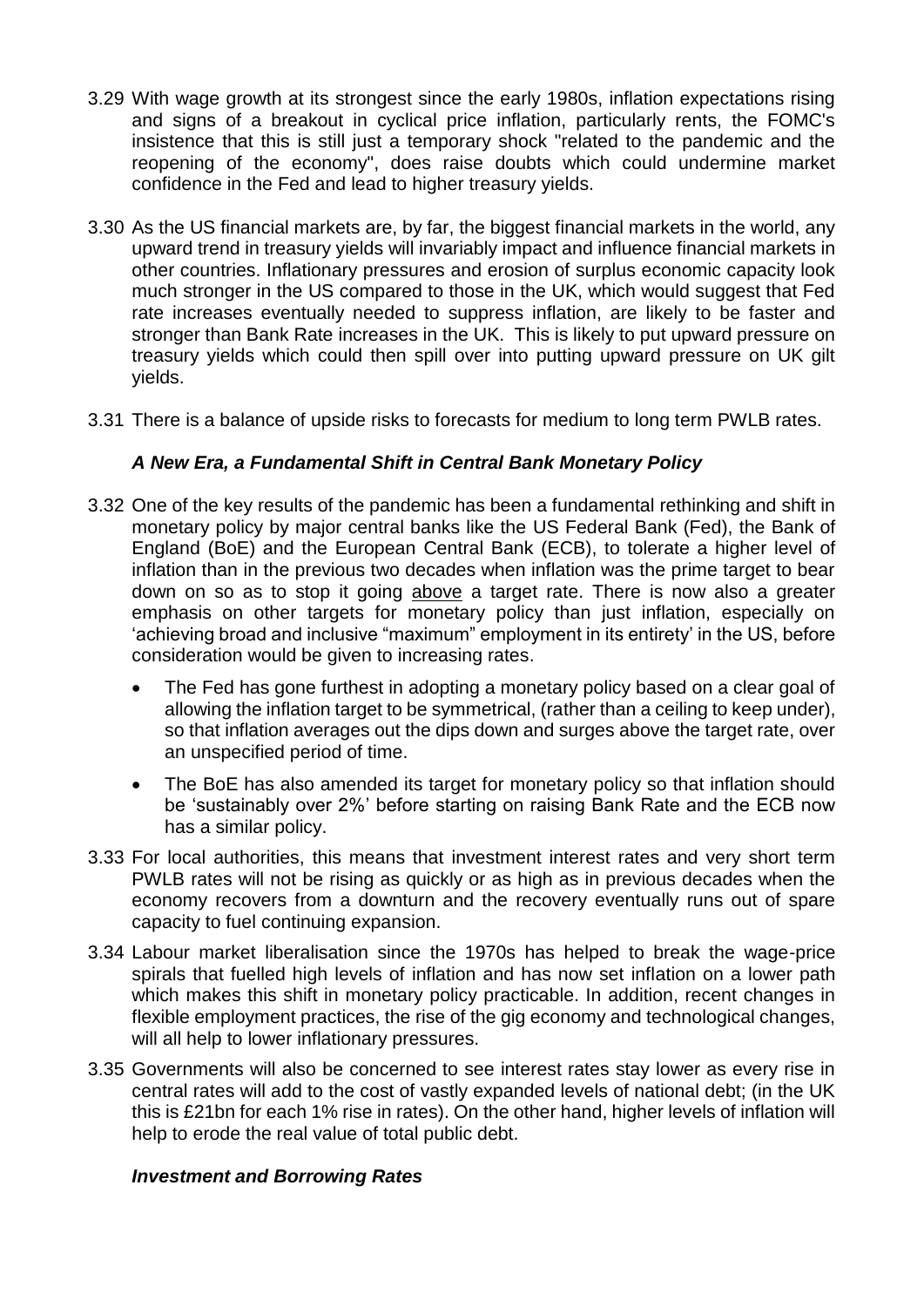- 3.36 **Investment returns** are expected to improve in 2022/23. However, while markets are pricing in a series of Bank Rate hikes, actual economic circumstances may see the Monetary Policy Committee (MPC) fall short of these elevated expectations.
- 3.37 **Borrowing interest rates** fell to historically very low rates as a result of the COVID crisis and the quantitative easing operations of the Bank of England and still remain at historically low levels. The policy of avoiding new borrowing by running down spare cash balances has served local authorities well over the last few years.
- 3.38 On 25.11.20, the Chancellor announced the conclusion to the review of margins over gilt yields for PWLB rates which had been increased by 100 bps in October 2019. The standard and certainty margins were reduced by 100 bps but a prohibition was introduced to deny access to borrowing from the PWLB for any local authority which had purchase of assets for yield in its three-year capital programme. The current margins over gilt yields are as follows:
	- **PWLB Standard Rate** is gilt plus 100 basis points (G+100bps)
	- **PWLB Certainty Rate** is gilt plus 80 basis points (G+80bps)
	- **PWLB HRA Standard Rate** is gilt plus 100 basis points (G+100bps)
	- **PWLB HRA Certainty Rate** is gilt plus 80bps (G+80bps)
	- **Local Infrastructure Rate** is gilt plus 60bps (G+60bps)
- 3.39 **Borrowing for capital expenditure** Our long-term (beyond 10 years), forecast for Bank Rate is 2.00%. As some PWLB certainty rates are currently below 2.00%, there remains value in considering long-term borrowing from the PWLB where appropriate. Temporary borrowing rates are likely, however, to remain near Bank Rate and may also prove attractive as part of a balanced debt portfolio. In addition, there are also some cheap alternative sources of long-term borrowing if an authority is seeking to avoid a "cost of carry" but also wishes to mitigate future re-financing risk. (*Amend as appropriate).*
- 3.40 While this authority will not be able to avoid borrowing to finance new capital expenditure, to replace maturing debt and the rundown of reserves, there will be a cost of carry, (the difference between higher borrowing costs and lower investment returns), to any new borrowing that causes a temporary increase in cash balances.

#### *Borrowing Strategy*

- 3.41 The Council is currently maintaining an over-borrowed position. This means that more external borrowing exists than is necessary which results in higher cash balances being held by the council. However, the borrowing position is forecast to change based on the capital expenditure planned over the next 5 years and beyond, switching to an "under-borrowed" position. This is planned in order to make efficient use of cash balances. By, in effect, borrowing from internal balances the cost of borrowing is lower than borrowing from an external lender.
- 3.42 Against this background and the risks within the economic forecast, caution will be adopted with the 2022/23 treasury operations. The Assistant Director - Finance will monitor interest rates in financial markets and adopt a pragmatic approach to changing circumstances:
	- if it was felt that there was a significant risk of a sharp FALL in borrowing rates, then borrowing will be postponed.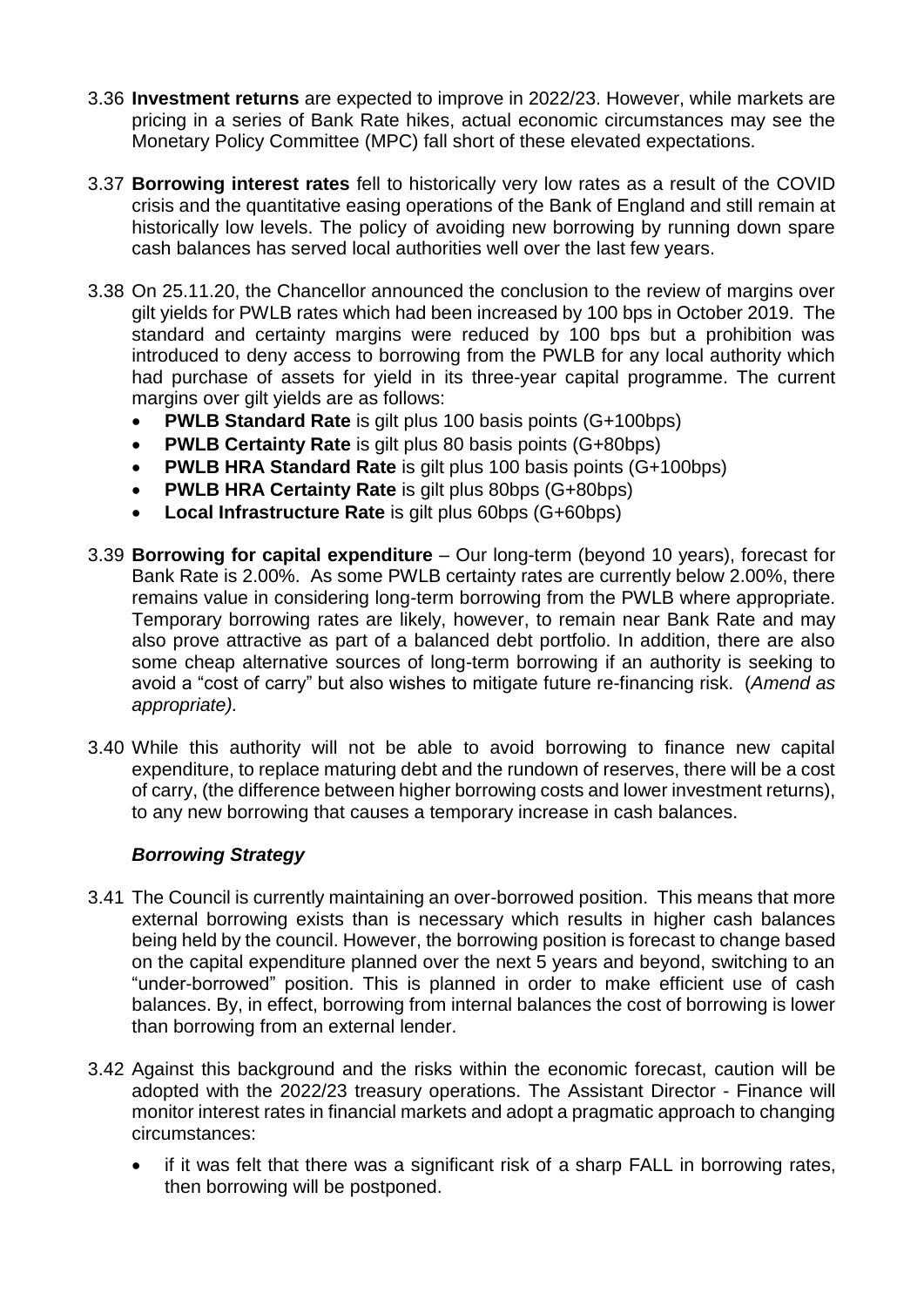- if it was felt that there was a significant risk of a much sharper RISE in borrowing rates than that currently forecast, perhaps arising from an acceleration in the rate of increase in central rates in the USA and UK, an increase in world economic activity, or a sudden increase in inflation risks, then the portfolio position will be reappraised. Most likely, fixed rate funding will be drawn whilst interest rates are lower than they are projected to be in the next few years.
- 3.43 Any decisions will be reported to the appropriate decision-making body at the next available opportunity.
- 3.44 With the current over-borrowed position, but also being mindful of the economic outlook for 2022/23 (annex 8) the following assumptions will be adopted in the borrowing strategy:
	- The cheapest borrowing will be internal borrowing by running down cash balances and foregoing interest earned at historically low rates.
	- Internal borrowing will be weighed against potential long-term costs that will be incurred if market loans at long term rates are higher in future years.
	- Long term fixed rate market loans at rates significantly below PWLB rates will be considered where available, to ensure the best rates and to maintain an appropriate balance between PWLB and market debt in the debt portfolio.
	- PWLB borrowing for periods under ten years will be considered where rates are expected to be significantly lower than rates for longer periods. This offers a range of options for new borrowing which will spread debt maturities away from a current concentration in longer dated debt.
	- To ensure that the Council considers all options to secure long-term certainty, the Council may also look to make use of forward starting loans as this will allow us to lock into a known financing rate out of a future date. These loans tend to be offered by Financial institutions (primarily insurance companies and pension funds but also some banks, where the objective is to use the forward loan with a mix of internal loans/temporary borrowing to avoid a "cost of carry" or to achieve refinancing certainty over the next few years).

# *Policy on Borrowing in Advance of Need*

- 3.45 The Council will not borrow more than or in advance of its needs purely in order to profit from the investment of the extra sums borrowed. Any decision to borrow in advance will be within forward approved Capital Financing Requirement estimates and will be considered carefully to ensure that value for money can be demonstrated and that the Council can ensure the security of such funds.
- 3.46 However, the Council may borrow in advance of need for risk management or borrowing efficiency purposes. In determining whether borrowing will be undertaken in advance of need, the Council will:
	- Ensure that there is a clear link between the capital programme and maturity profile of the existing debt portfolio which supports the need to fund in advance of need;
	- Ensure the ongoing revenue liabilities created, and the implications on future plans and budgets have been considered;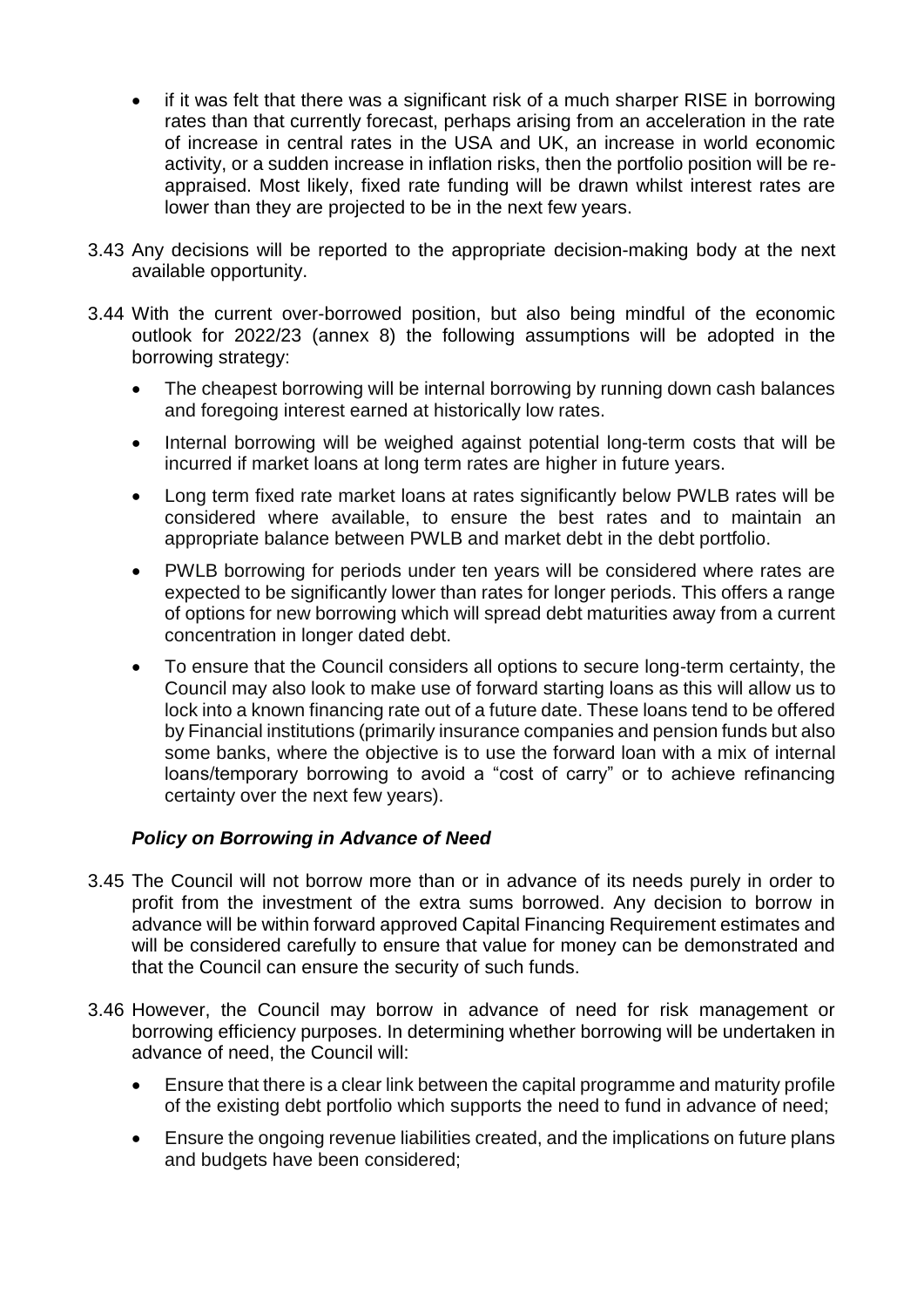- Evaluate the economic and market factors that might influence the manner and timing of any decision;
- Consider the merits and demerits of alternative forms of funding;
- Consider the alternative interest rate bases available, the most appropriate time periods and repayment profiles; and
- Consider the impact of temporarily increasing cash balances until cash is required to finance capital expenditure, and the consequent increase in exposure to counterparty and other risks.

# *Debt Rescheduling*

- 3.47 As short-term borrowing rates are cheaper than longer term rates, there may be opportunities to generate savings by switching from long term debt to short term debt. However, these savings will need to be considered in the light of their short-term nature and the cost of debt repayments. Reasons for debt rescheduling would include:
	- The generation of cash savings and/or discounted cash flow savings;
	- Helping to fulfil the strategy; and
	- Enhancing the balance of the portfolio, for example reducing concentration of the debt maturity profile.
- 3.48 The option to make repayment of some external debt to the PWLB in order to reduce the difference between its gross and net debt position will be kept under review. However, the penalty premiums that would be incurred by doing so means there currently is no net financial benefit from such early repayment.

# *New Financial Institutions as a Source of Borrowing and / or Types of Borrowing*

- 3.49 Currently the PWLB Certainty Rate is set at gilts + 80 basis points for both Housing Revenue Account and non-Housing Revenue Account borrowing. However, consideration may still need to be given to sourcing funding from the following sources for the following reasons (for full list see annex 3):
	- Local authorities (primarily shorter dated maturities out to 3 years or so still cheaper than the Certainty Rate).
	- Financial institutions (primarily insurance companies and pension funds but also some banks, out of forward dates where the objective is to avoid a "cost of carry" or to achieve refinancing certainty over the next few years).
	- Municipal Bonds Agency (possibly still a viable alternative depending on market circumstances prevailing at the time).
- 3.50 Our advisors will keep us informed as to the relative merits of each of these alternative funding sources.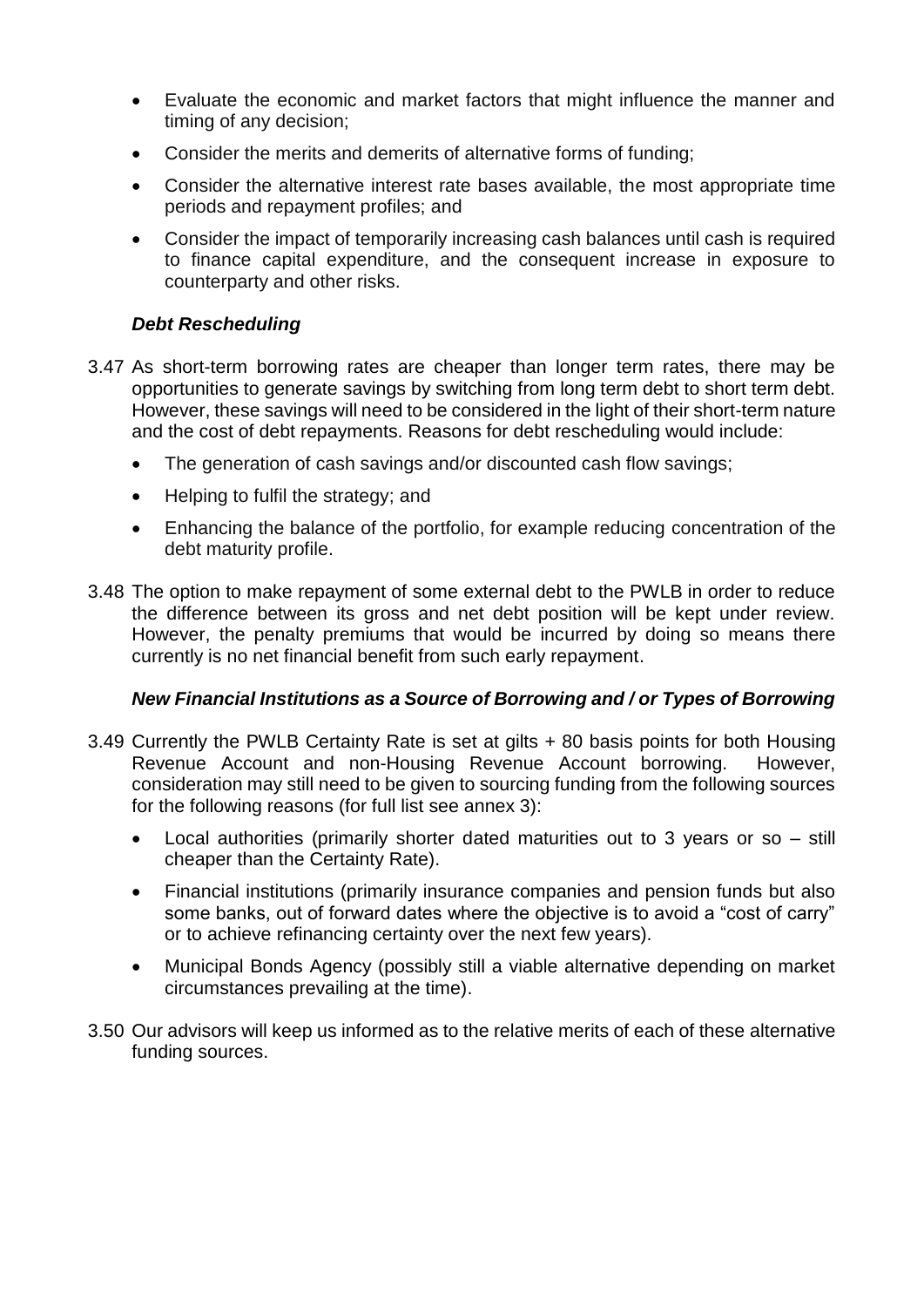# **4.0 ANNUAL INVESTMENT STRATEGY**

## *Investment Policy – Management of Risk*

- 4.1 The Department of Levelling Up, Housing and Communities (DLUHC this was formerly the Ministry of Housing, Communities and Local Government (MHCLG)) and CIPFA have extended the meaning of 'investments' to include both financial and nonfinancial investments. This report deals solely with treasury (financial) investments, (as managed by the treasury management team). Non-financial investments, essentially the purchase of income yielding assets, are covered in the Capital Strategy, (a separate report).
- 4.2 The Council's investment policy has regard to the following:
	- DLUHC's Guidance on Local Government Investments ("the Guidance")
	- CIPFA Treasury Management in Public Services Code of Practice and Cross Sectoral Guidance Notes 2017 ("the Code")
	- CIPFA Treasury Management Guidance Notes 2018
- 4.3 The Council's investment priorities will be security first, portfolio liquidity second and then yield (return). The Council will aim to achieve the optimum return (yield) on its investments commensurate with proper levels of security and liquidity and within the Council's risk appetite. In the current economic climate, it is considered appropriate to keep investments short term to cover cash flow needs. However, where appropriate (from an internal as well as external perspective), the Council will also consider the value available in periods up to 12 months with high credit rated financial institutions, as well as wider range fund options.
- 4.4 The above guidance from the DLUHC and CIPFA places a high priority on the management of risk. This authority has adopted a prudent approach to managing risk and defines its risk appetite by the following means:
	- a.) Minimum acceptable **credit criteria** are applied in order to generate a list of highly creditworthy counterparties. This also enables diversification and thus avoidance of concentration risk. The key ratings used to monitor counterparties are the short term and long-term ratings.
	- b.) **Other information:** ratings will not be the sole determinant of the quality of an institution; it is important to continually assess and monitor the financial sector on both a micro and macro basis and in relation to the economic and political environments in which institutions operate. The assessment will also take account of information that reflects the opinion of the markets. To achieve this consideration the Council will engage with its advisors to maintain a monitor on market pricing such as **"credit default swaps"** and overlay that information on top of the credit ratings.
	- c.) **Other information sources** used will include the financial press, share price and other such information pertaining to the financial sector in order to establish the most robust scrutiny process on the suitability of potential investment counterparties.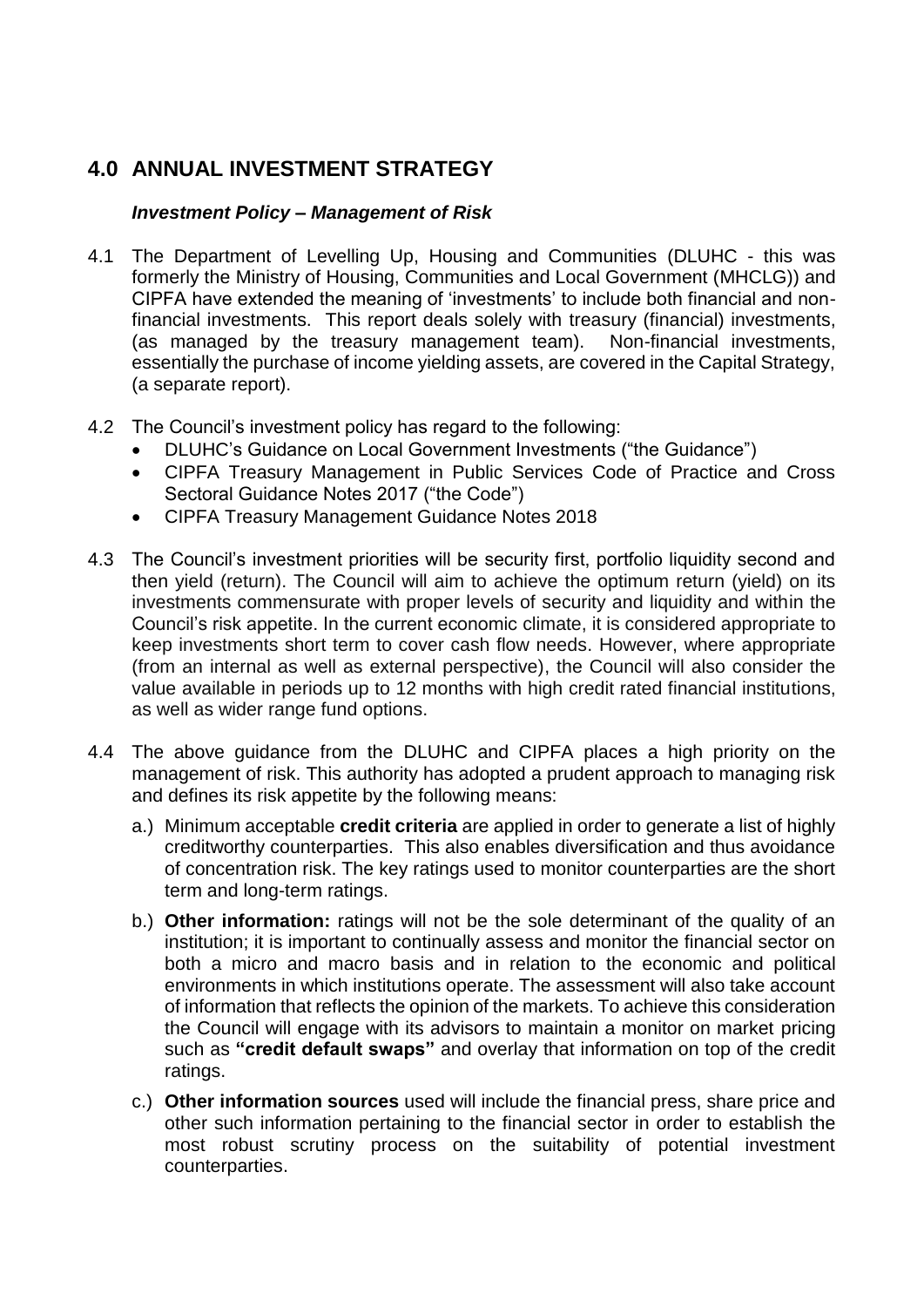- d.) This authority has defined the list of **types of investment instruments** that the treasury management team are authorised to use. There are two lists in annex 4 under the categories of 'specified' and 'non-specified' investments -
	- **Specified investments** are those with a high level of credit quality and subject to a maturity limit of one year or have less than a year left to run to maturity if originally, they were classified as being non-specified investments solely due to the maturity period exceeding one year.
	- **Non-specified investments** are those with less high credit quality, may be for periods in excess of one year, and/or are more complex instruments which require greater consideration by members and officers before being authorised for use.
- e.) **Non-specified and loan investment limits.** The Council has determined that it will set a limit to the maximum exposure of the total treasury management investment portfolio to non-specified treasury management investments of £80m.
- f.) **Lending limits**, (amounts and maturity), for each counterparty will be set through applying the matrix table in Annex 4.
- g.) **Sector Limits.** The Council has determined that it will limit the maximum exposure within difference sectors of investments. These are set out in Annex 4
- h.) **Transaction limits** are set for each type of investment in Annex 4.
- i.) Investments will only be placed with counterparties from countries with a specified minimum **sovereign rating**, (see paragraph 4.10).
- j.) This authority has engaged **external consultants**, (see paragraph 1.11), to provide expert advice on how to optimise an appropriate balance of security, liquidity and yield, given the risk appetite of this authority in the context of the expected level of cash balances and need for liquidity throughout the year.
- k.) As a result of the change in accounting standards for 2022/23 under IFRS 9, this authority will consider the implications of investment instruments which could result in an adverse movement in the value of the amount invested and resultant charges at the end of the year to the General Fund. (In November 2018, the MHCLG, concluded a consultation for a temporary override to allow English local authorities time to adjust their portfolio of all pooled investments by announcing a statutory override to delay implementation of IFRS 9 for five years ending 31.3.23.
- 4.5 However, this authority will also pursue **value for money** in treasury management and will monitor the vield from investment income against appropriate benchmarks for investment performance. Regular monitoring of investment performance will be carried out during the year.
- 4.6 The above risk management policy criteria are **unchanged** from last year.

#### *Creditworthiness Policy*

- 4.7 The primary principle governing the Council's investment criteria is the security of its investments, although the yield or return on the investment is also a key consideration. After this main principle, the Council will ensure that it:
	- Maintains a policy covering both the categories of investment types it will invest in, criteria for choosing investment counterparties with adequate security, and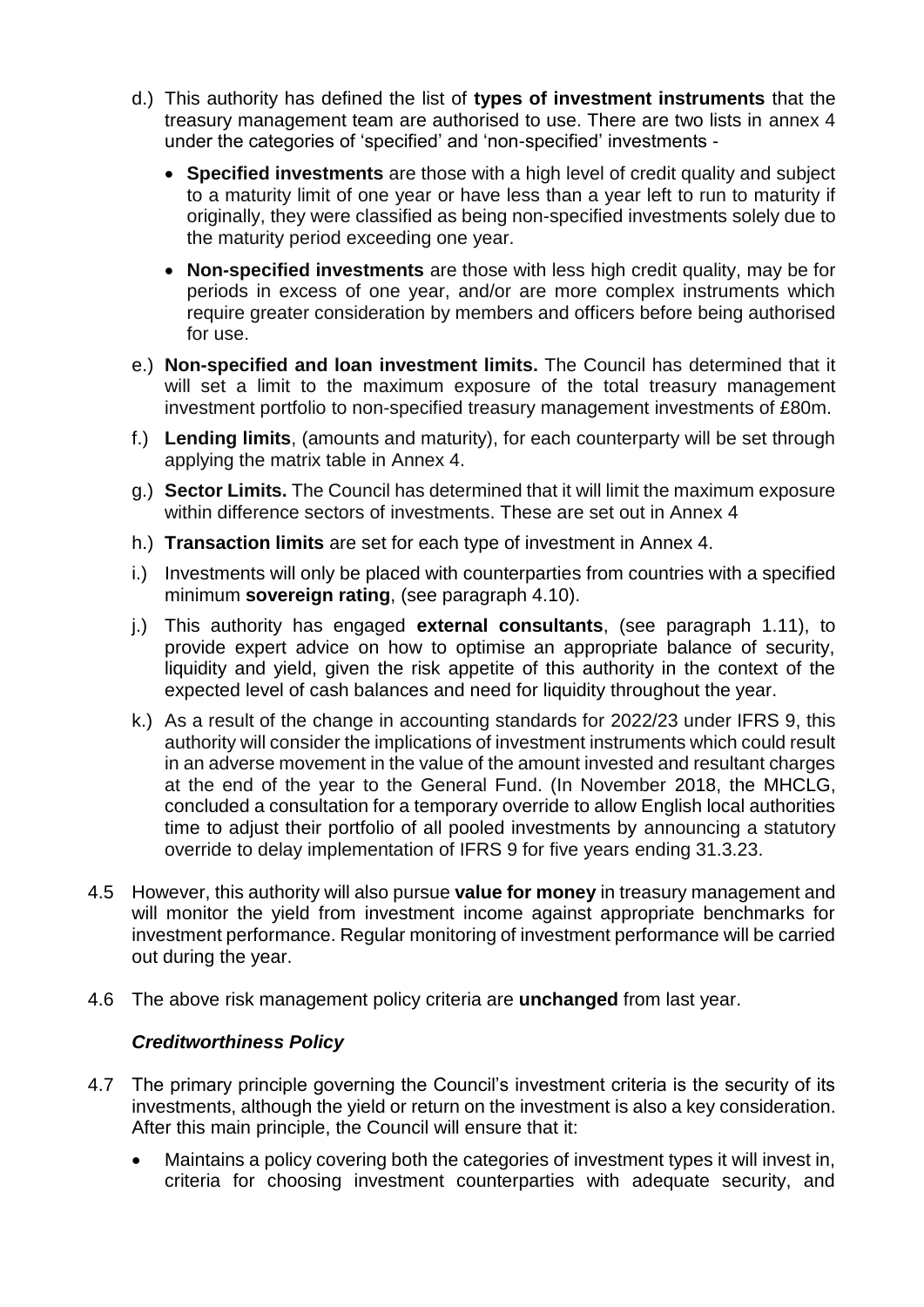monitoring their security. This is set out in the specified and non-specified investment sections below; and

- Has sufficient liquidity in its investments. For this purpose, it will set out procedures for determining the maximum periods for which funds may prudently be committed. These procedures also apply to the Council's prudential indicators covering the maximum principal sums invested.
- 4.8 The Assistant Director Finance will maintain a counterparty list in compliance with the following criteria and will revise the criteria and submit them to Council for approval as necessary. These criteria are separate to that which determines which types of investment instrument are either specified or non-specified as it provides an overall pool of counterparties considered high quality which the Council may use, rather than defining what types of investment instruments are to be used.
- 4.9 Credit rating information is supplied by the Link Group, our treasury advisors, on all active counterparties that comply with the criteria below. Any counterparty failing to meet the criteria would be omitted from the counterparty (dealing) list. Any rating changes, rating Watches (notification of a likely change), rating Outlooks (notification of the longer-term bias outside the central rating view) are provided to officers almost immediately after they occur, and this information is considered before dealing. For instance, a negative rating Watch applying to counterparty at the minimum Council criteria will be suspended from use, with all others being reviewed in light of market conditions.
- 4.10 The criteria for providing a pool of high-quality investment counterparties, (both specified and non-specified investments) is:
	- a.) **Banks of good credit quality –** the Council will only use banks which are:
		- UK banks; or
		- non-UK and domiciled in a country which has a minimum sovereign Long Term rating of A-
		- and have, as a minimum, the following Fitch Ratings:
		- Short Term F1
		- Long Term A-
	- b.) **Council's own Bank** The Council's own banker for transactional purposes if the bank falls below the above criteria, although in this case balances will be minimised in both monetary size and time invested.
	- c.) **Building Societies** The Council will use all societies which meet the ratings for banks outlined above;
	- d.) **Money Market Funds (MMFs)**:
		- CNAV (constant net asset value) AAA rated
		- LVNAV (low volatility net asset value)– AAA rated
		- VNAV (variable net asset value) AAA rated
	- e.) **Property Funds** CCLA (refer to table D and E in annexes)
	- f.) **Social Bond Funds** Threadneedle (refer to table D and E in annexes)
	- g.) **Ultra-Short Dated Bond Funds** at least AA rated
	- h.) **Local Authorities and Parish Council Loans** both spot and forward dates
	- **i.) Housing Association Loans**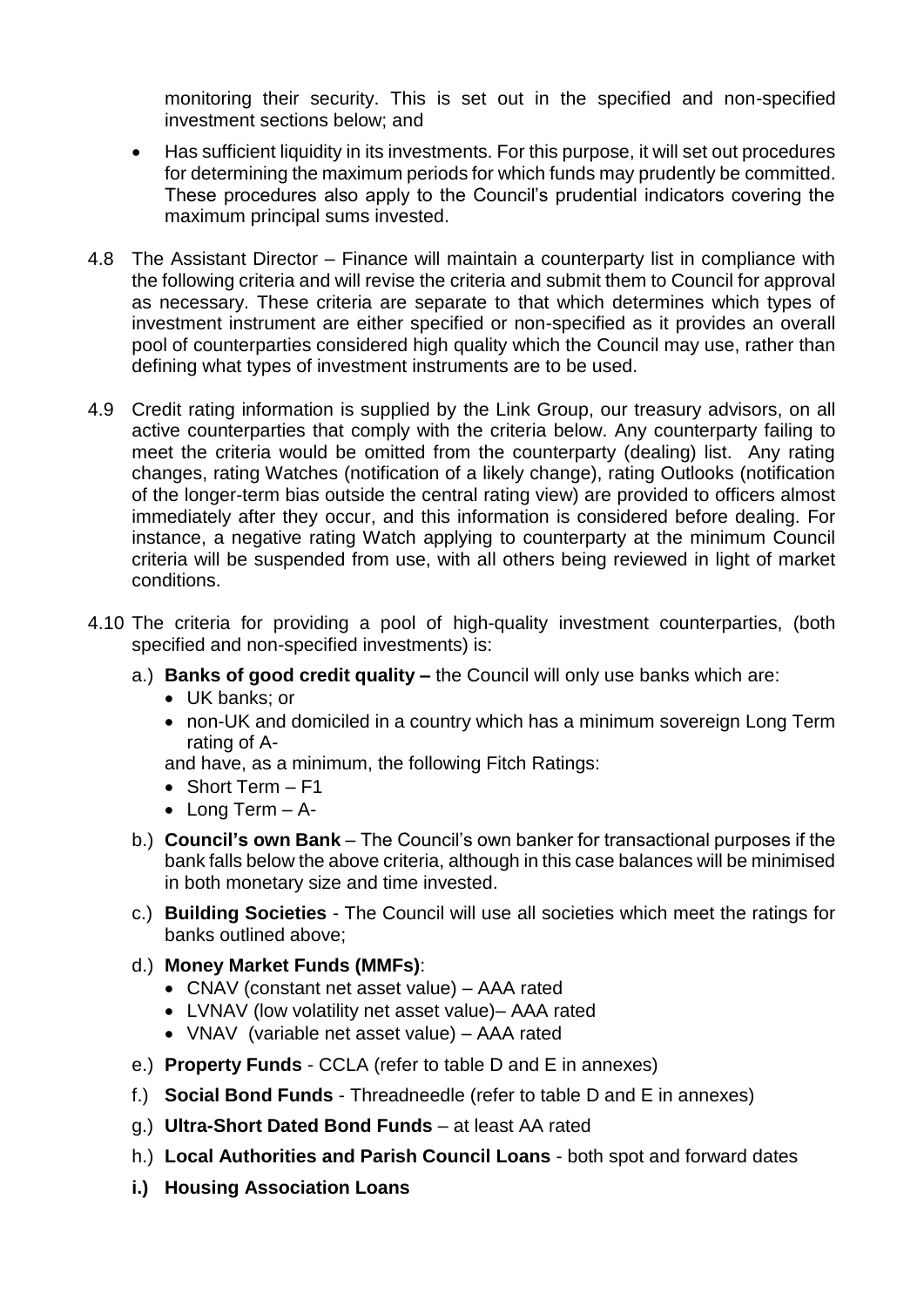- 4.11 **Use of additional information other than credit ratings** Additional requirements under the Code require the Council to supplement credit rating information. Whilst the above criteria relies primarily on the application of credit ratings to provide a pool of appropriate counterparties for officers to use, additional operational market information will be applied before making any specific investment decision from the agreed pool of counterparties. This additional market information (for example Credit Default Swaps, rating Watches/Outlooks) will be applied to compare the relative security of differing investment opportunities.
- 4.12 **Time and monetary limits applying to investments** The time and monetary limits for institutions on the Council's counterparty list are as follows (these will cover both specified and non-specified investments):
- 4.13 **Creditworthiness** Significant levels of downgrades to short- and long-term credit ratings have not materialised since the crisis in March 2020. In the main, where they did change, any alterations were limited to Outlooks. However, as economies are beginning to reopen, there have been some instances of previous lowering of Outlooks being reversed.
- 4.14 **Credit Default Swaps (CDS) prices** Although bank CDS prices (these are market indicators of credit risk) spiked upwards at the end of March / early April 2020 due to the heightened market uncertainty and ensuing liquidity crisis that affected financial markets, they have returned to more average levels since then. However, sentiment can easily shift, so it will remain important to undertake continual monitoring of all aspects of risk and return in the current circumstances. Link monitor CDS prices as part of their creditworthiness service to local authorities and the Council has access to this information via its Link-provided Passport portal.

# *Other Limits*

- 4.15 Due care will be taken to consider the exposure of the Council's total investment portfolio to non-specified investments, countries, groups and sectors:
	- a.) **Country limit** The Council has determined that it will only use approved counterparties from the UK and from countries with a **minimum sovereign credit rating of A-** from Fitch Ratings. The list of countries that qualify using this credit criteria as at the date of this report are shown in Annex 5. This list will be added to, or deducted from, by officers should ratings change in accordance with this policy.
	- b.) **In-house funds** Investments will be made with reference to the core balance and cash flow requirements and the outlook for short-term interest rates (i.e., rates for investments up to 12 months). Greater returns are usually obtainable by investing for longer periods. While most cash balances are required in order to manage the ups and downs of cash flow where cash sums can be identified that could be invested for longer periods, the value to be obtained from longer term investments will be carefully assessed:
		- If it is thought that Bank Rate is likely to rise significantly within the time horizon being considered, then consideration will be given to keeping most investments as being short term or variable.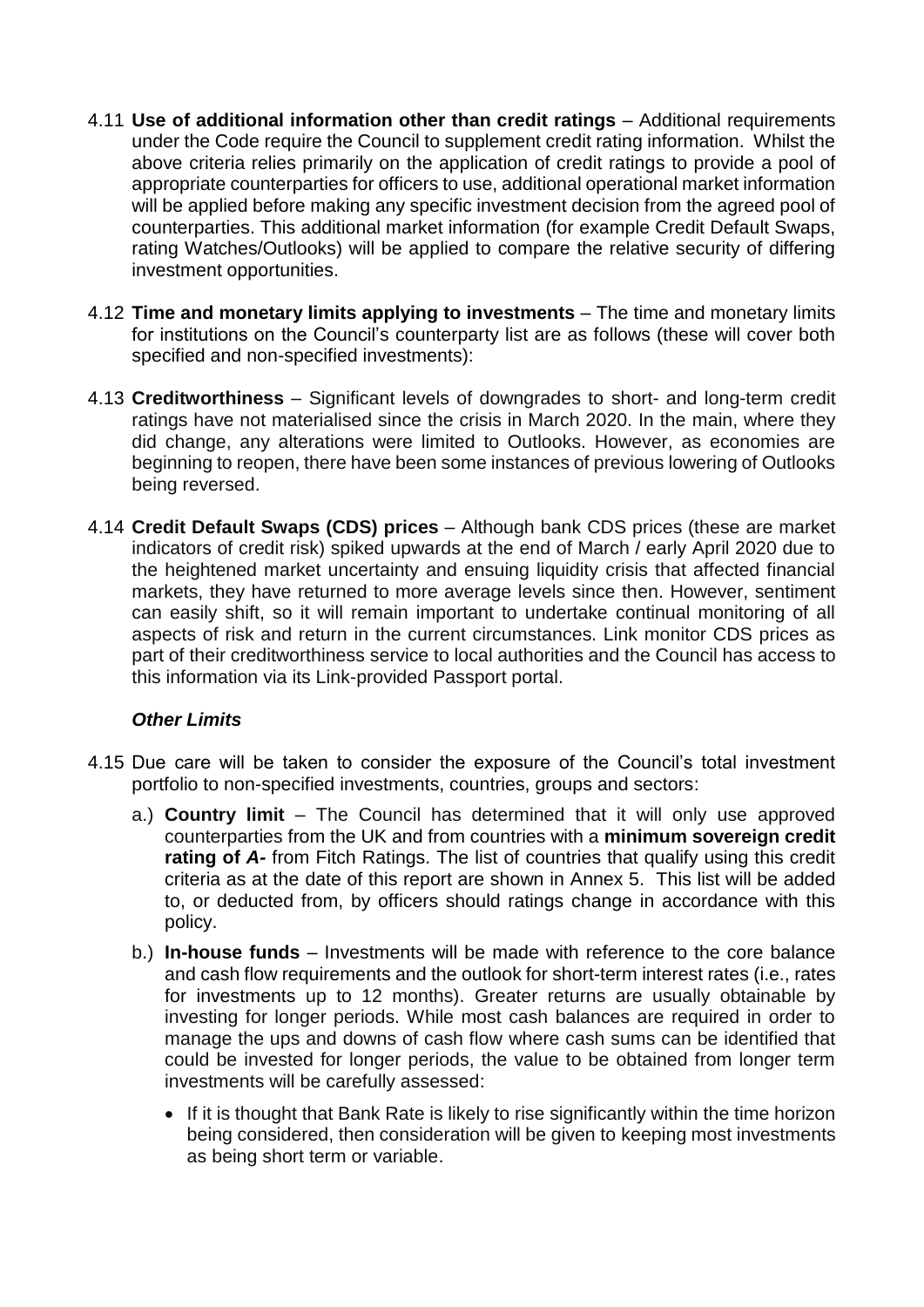Conversely, if it is thought that Bank Rate is likely to fall within that time period, consideration will be given to locking in higher rates currently obtainable, for longer periods.

#### *Investment Returns Expectations*

- 4.16 The current forecast shown in paragraph 3.3, includes a forecast for a first increase in Bank Rate in December 2021 though there is a high risk that it could be delayed until quarter 1 or 2 of 2022.
- 4.17 The suggested budgeted investment earnings rates for returns on investments placed for periods up to about three months during each financial year, (based on a first increase in Bank Rate in quarter 2 of 2022), are as follows:

| Average earnings in each year | <b>Now</b> | <b>Previously</b> |
|-------------------------------|------------|-------------------|
| 2022/23                       | 0.50%      | 0.25%             |
| 2023/24                       | 0.75%      | 0.50%             |
| 2024/25                       | 1.00%      | 0.50%             |
| 2025/26                       | 1.25%      | 1.00%             |
| Long term later years         | 2.00%      | 2.00%             |

# **Table 12 – Estimated Investment Returns for Budgeting Purposes**

#### *Investment Performance / Risk Benchmarking*

4.18 **Benchmarks** are guides to risk, they may be breached depending on movements in interest rates and counterparty criteria. The purpose of the benchmark is so that officers can monitor the current and trend position and amend the operational strategy to manage risk as conditions change. Current advice suggests using the investment benchmark – 'returns above the 7-day SONIA compounded rate'.

#### *Non-Treasury Investment Strategy*

4.19 A separate document entitled "Investment Strategy" covers the Council's position in **respect of non-treasury management investments held for service reasons or commercial reasons.**

# *End of Year Investment Report*

4.20 At the end of the financial year, the Council will report on its investment activity as part of its Annual Treasury Report.

# *External Fund Managers*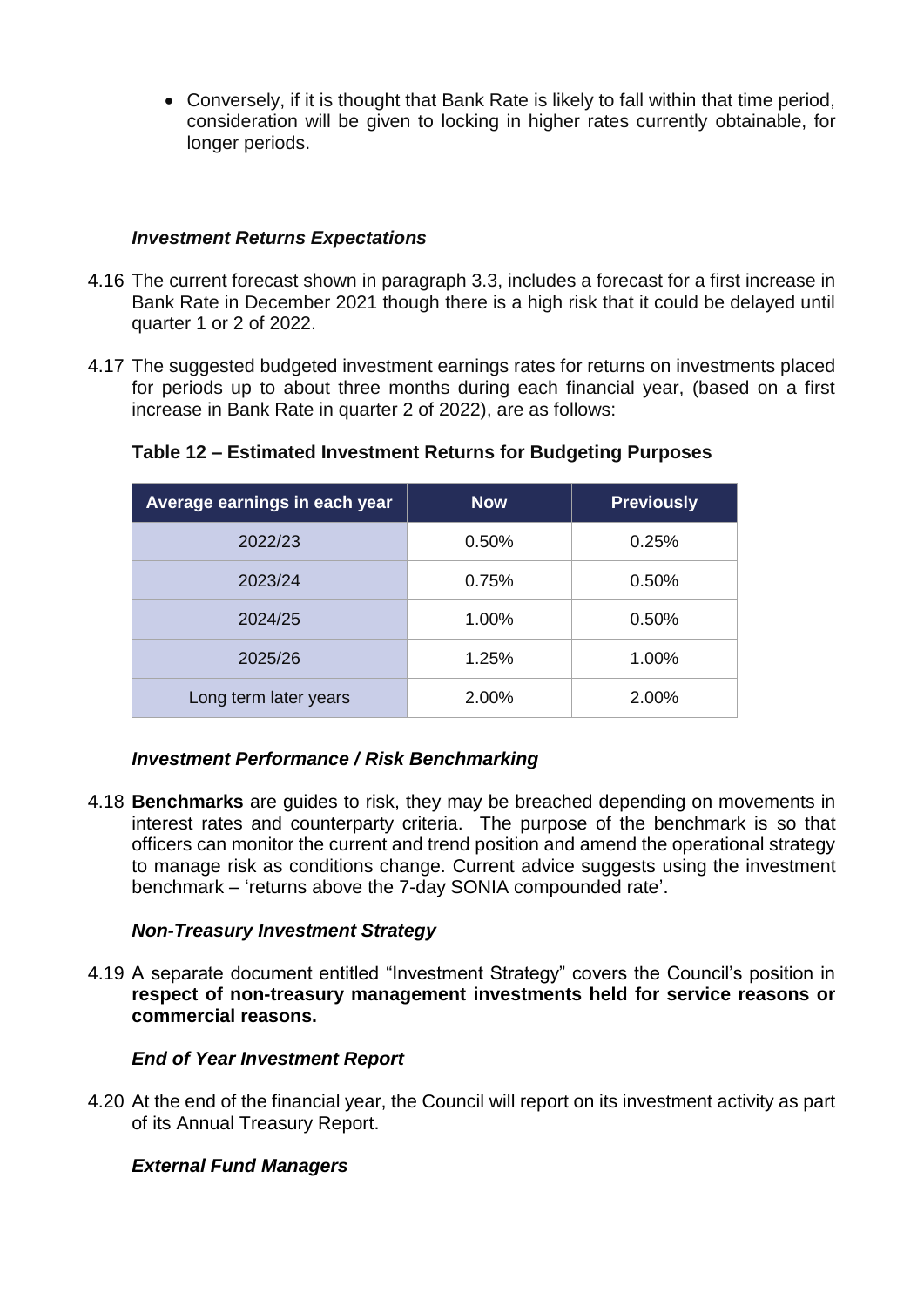- 4.21 The County Council uses a number of external managers to spread risk and obtain maximum market exposure. Current external fund managers actively used during the last year are listed below. This list is not exhaustive and new fund managers may be engaged if necessary. Officers will periodically review the position, performance, and costs of external fund managers, and may meet with client relationship managers or fund managers as appropriate.
	- **Blackrock**
	- Deutsche Bank
	- Goldman Sachs
	- Insight
	- Aberdeen
	- Federated Hermes
	- CCL<sub>A</sub>
	- **Threadneedle**

# *Environmental, Social, and Governance Policy*

- 4.22 As a responsible investor, the Council is committed to considering environmental, social, and governance (ESG) issues, and has a particular interest in taking action against climate change and pursuing activities that have a positive social impact.
- 4.23 However, the treasury management function is controlled by statute and by professional guidelines and the first priorities of treasury must remain security, liquidity, and yield. With those priorities kept in place, the following activity will be undertaken in respect of climate change and responsible investing. Steps will be taken to:
	- Ensure an understanding of the degree to which investments may contribute towards climate change. This may take the form of measuring the carbon footprint or some similar measure.
	- Where appropriate, move cash balances to funds that have are ESG driven targets, or "green funds", to ensure our investment is contributing towards tackling ESG issues.
	- Identify and understand the extent to which investments which are exposed to risks driven by climate change, for example investments in assets at risk of weather change (e.g. property or infrastructure at risk of flooding), assets at risk of becoming stranded (e.g. fossil fuel investments), or assets at risk from geopolitical risks driven by climate change (e.g. water access, the capacity for food production, or economic conflict).
	- Keep abreast of new investment opportunities that have regard to ethical investing and climate change as this is a quickly developing arena.
	- Understand the ESG policies of funds when considering new investment opportunities.

# *Pension Fund Cash*

4.24 This Council will comply with the requirements of The Local Government Pension Scheme (Management and Investment of Funds) Regulations 2009, implemented 1 January 2010. With effect 1 April 2010, the Council does not pool pension fund cash with its own cash balances for investment purposes. Any investments made by the pension fund directly with this local authority after 1 April 2010 must comply with the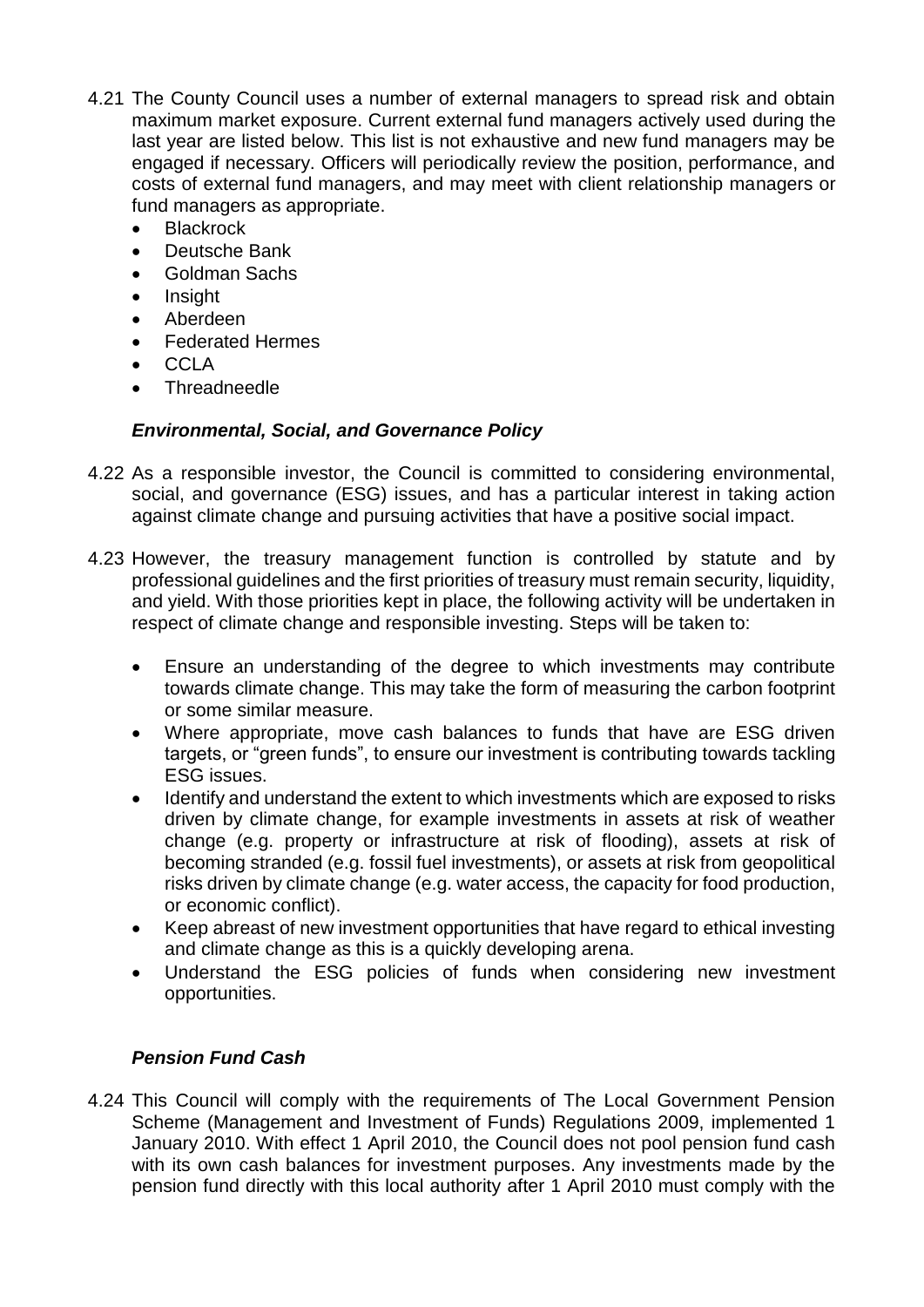requirements of SI 2009 No 393. The council has a separate statement for Pension Fund investment purposes.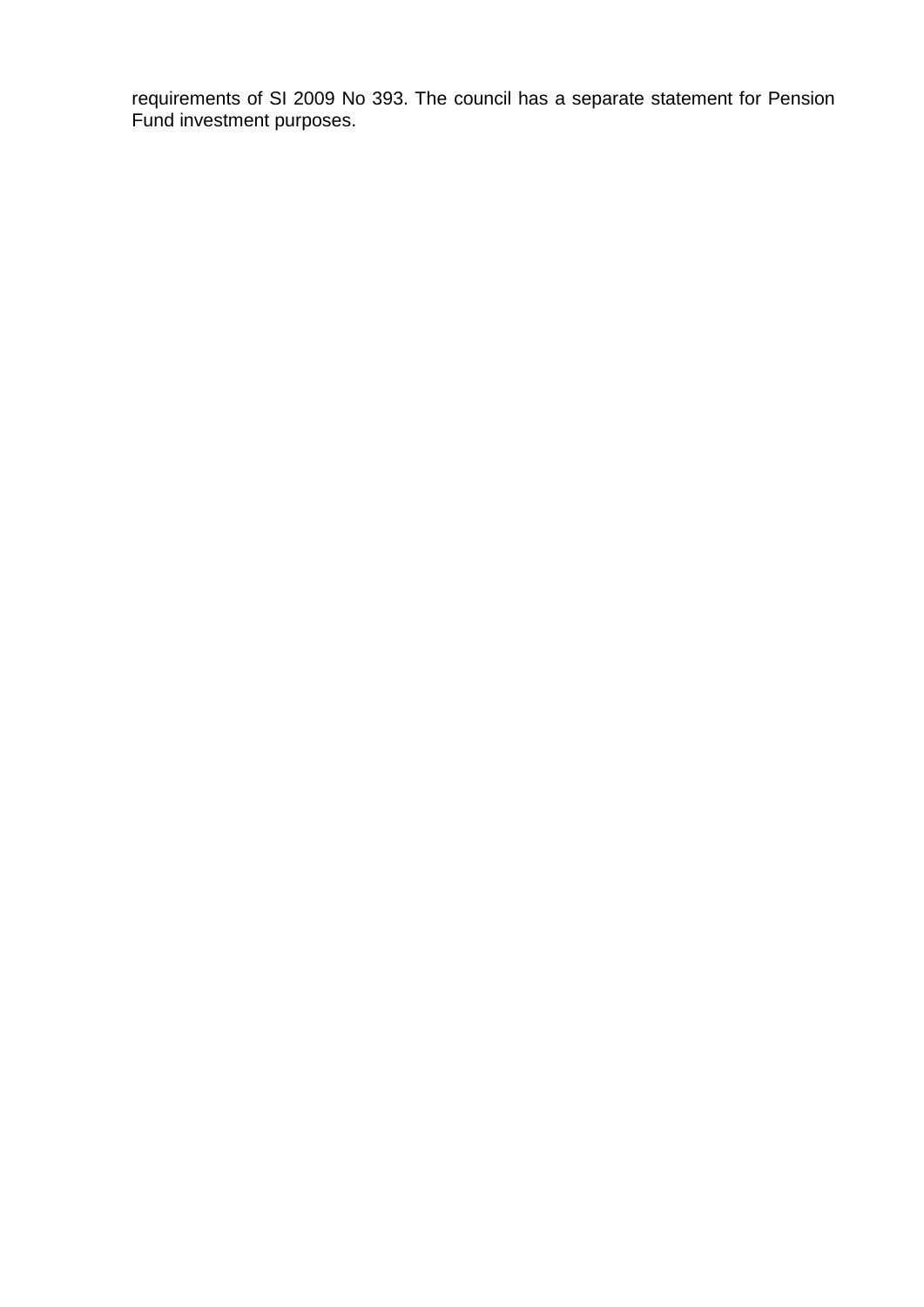# **ANNEXES**

- 1. Prudential and Treasury Indicators
- 2. Treasury Management Portfolio
- 3. Approved Sources of Long and Short Term borrowing
- 4. Treasury management Practice
- 5. Approved Countries for Investments
- 6. Treasury Management Scheme of Delegation
- 7. Treasury management Role of the Section 151 Officer
- 8. Economic background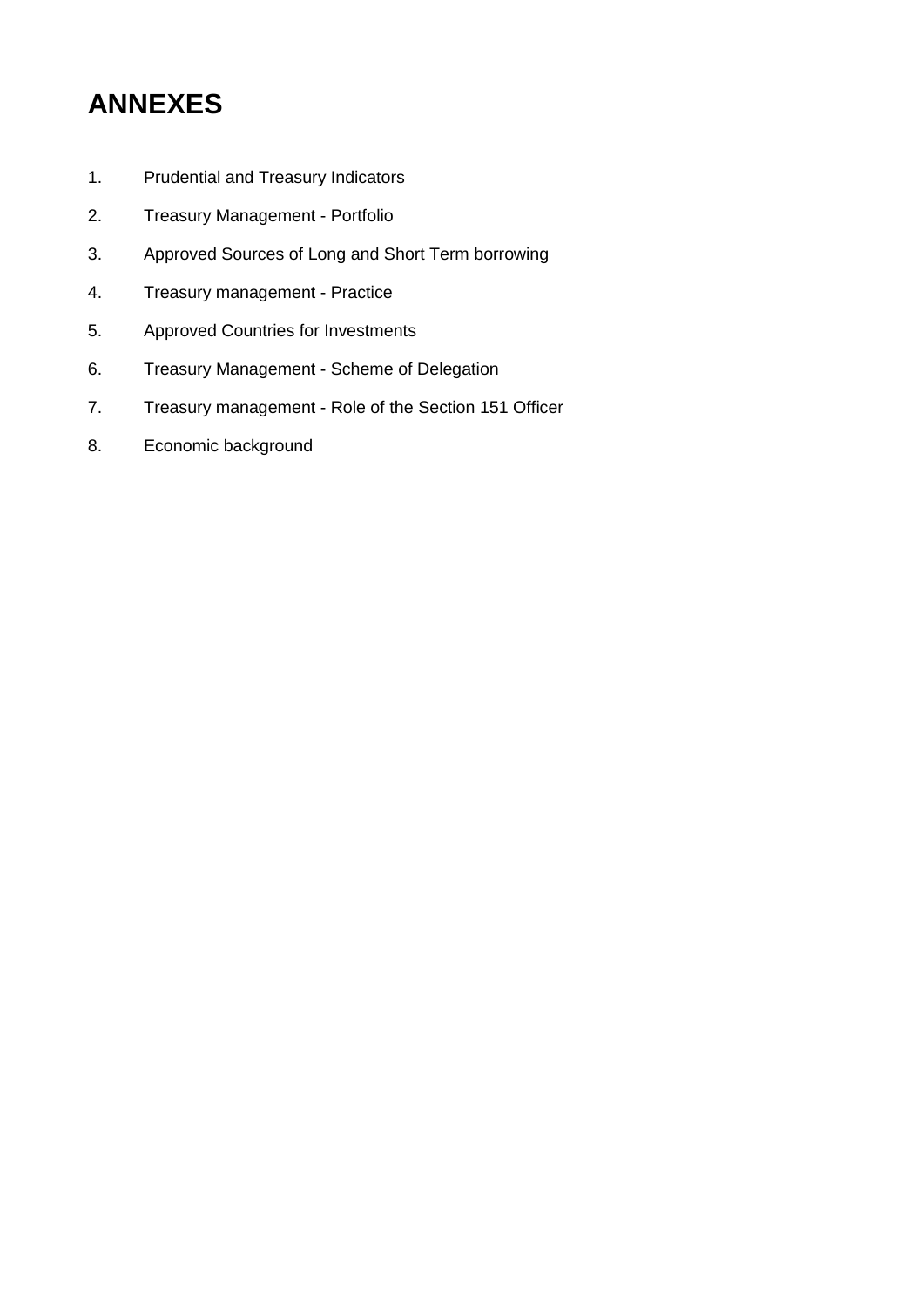# **Prudential and Treasury Indicators**

The Council's capital expenditure plans are the key driver of treasury management activity. The output of the capital expenditure plans is reflected in the prudential indicators, which are designed to assist members' overview and confirm capital expenditure plans.

The following indicators are set out in the main body of the report:

| <b>Prudential Indicator</b>            | <b>Reference</b> |
|----------------------------------------|------------------|
| Capital Expenditure                    | Table 1          |
| Gross Debt                             | Table 2          |
| Capital Financing Requirement          | Table 4          |
| Over/Under Borrowing                   | Table 5          |
| Borrowing - Operational Boundary       | Table 9          |
| Borrowing - Authorised Borrowing Limit | Table 10         |

In addition, the prudential indicators below will be applied.

| TREASURY MANAGEMENT PRUDENTIAL INDICATORS                       | 2021/22 | 2022/23 | 2023/24 | 2024/25 | 2025/26 | 2026/27 |
|-----------------------------------------------------------------|---------|---------|---------|---------|---------|---------|
| Upper limit for fixed interest rate exposure                    |         |         |         |         |         |         |
| Net principal re fixed rate borrowing / fixed term investments  | 100%    | 100%    | 100%    | 100%    | 100%    | 100%    |
| Upper limit for variable rate exposure                          |         |         |         |         |         |         |
| Net principal re fixed rate borrowing / fixed term investments  | 25%     | 25%     | 25%     | 25%     | 25%     | 25%     |
|                                                                 |         |         |         |         |         |         |
|                                                                 |         |         |         |         |         |         |
| Upper limit for total principal sums invested for over 365 days | £'000   | £'000   | £'000   | £'000   | £'000   | £'000   |
| (per maturity date)                                             | 80,000  | 80,000  | 80,000  | 80,000  | 80,000  | 80,000  |

| Maturity structure of new fixed rate borrowing during year |            | upper limit lower limit |
|------------------------------------------------------------|------------|-------------------------|
| under 12 months                                            | <b>20%</b> | $0\%$                   |
| 12 months and within 24 months                             | 40%        | $0\%$                   |
| 24 months and within 5 years                               | 60%        | $0\%$                   |
| 5 years and within 10 years                                | 100%       | $0\%$                   |
| 10 years and above                                         | 100%       | 0%                      |
|                                                            |            |                         |
| Maturity structure of new external borrowing during year   |            | upper limit lower limit |
| under 12 months                                            | 35%        | $0\%$                   |
| 12 months and within 24 months                             | 45%        | $0\%$                   |
| 24 months and within 5 years                               | 65%        | $0\%$                   |
| 5 years and within 10 years                                | 100%       | $0\%$                   |
| 10 years and above                                         | 100%       | 0%                      |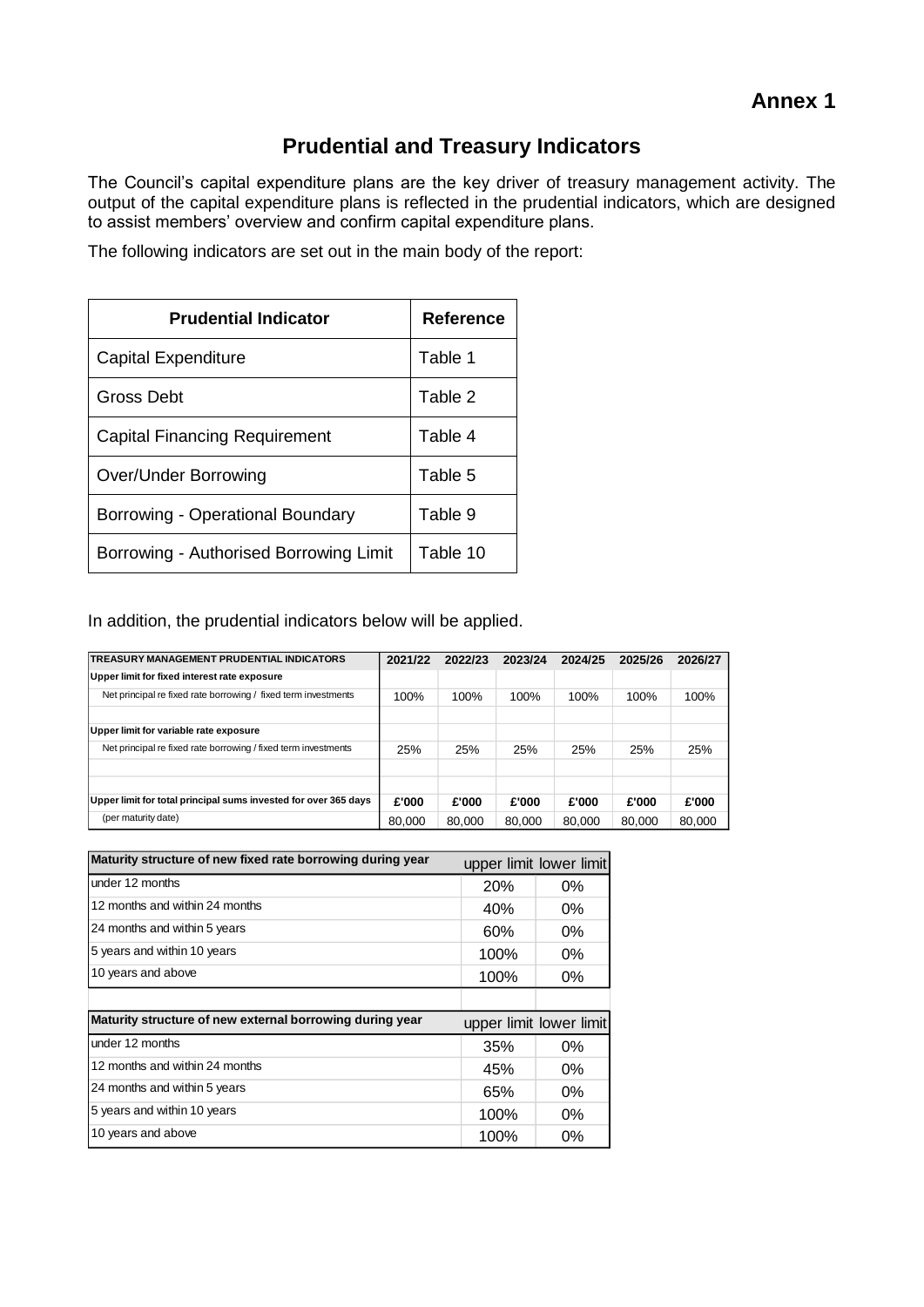**Annex 2**

# **Treasury Management Portfolio**

#### **1. Debt Schedule**

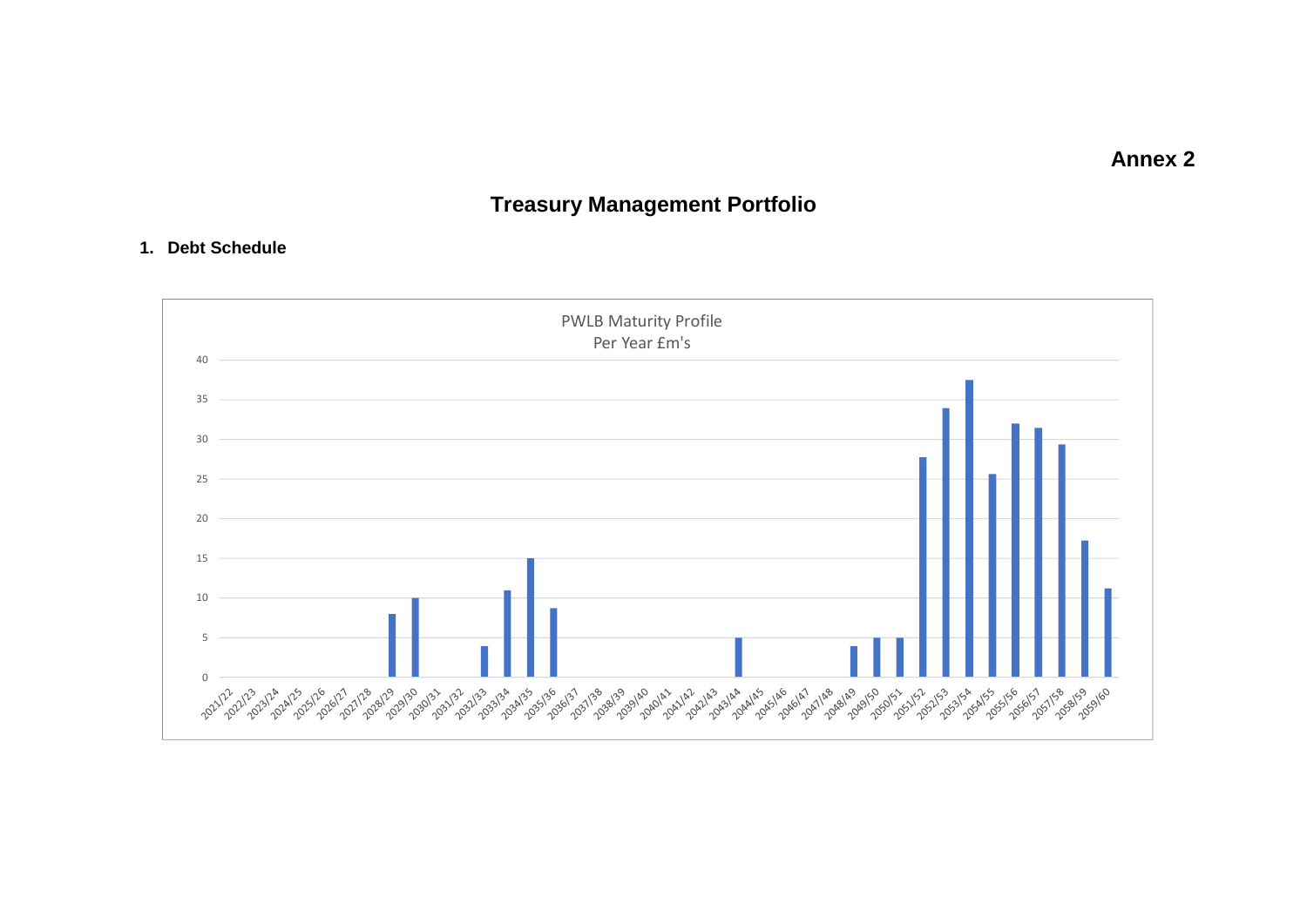

#### **2. Investment Portfolio as at 30 th November 2021**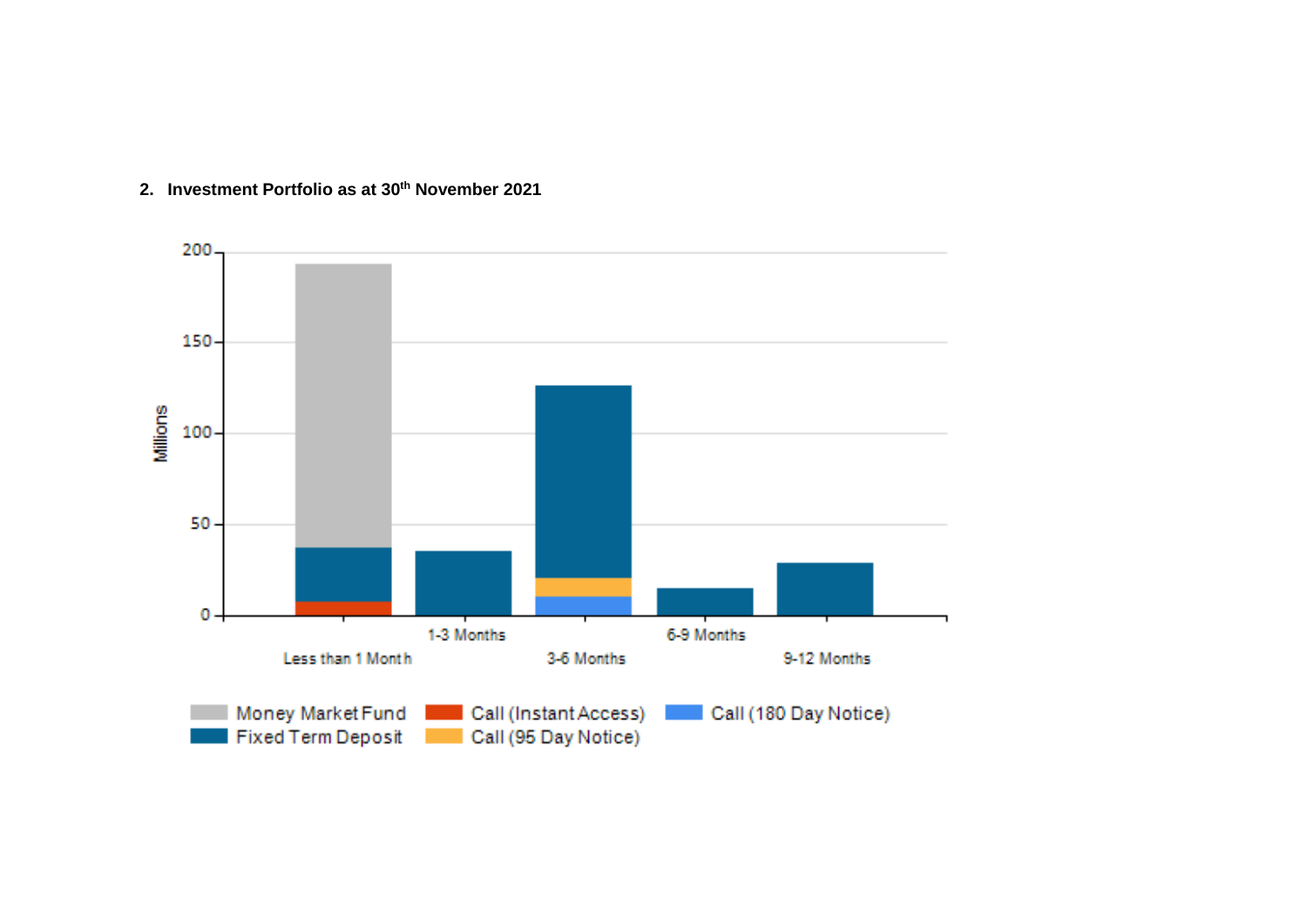#### **3. Balance Sheet Forecast**

# **Warwickshire County Council**

**Balance Sheet Projections**

| 2021/22*<br>(£'000) |                                                            | 2022/23<br>(E'000) | 2023/24<br>(E'000) | 2024/25<br>(E'000) | 2025/26<br>(E'000) | 2026/27<br>(E'000) |
|---------------------|------------------------------------------------------------|--------------------|--------------------|--------------------|--------------------|--------------------|
|                     |                                                            |                    |                    |                    |                    |                    |
|                     | <b>CAPITAL FINANCING REQUIREMENT</b>                       |                    |                    |                    |                    |                    |
| 267,357             | CFR Relating to General Fund                               | 324,640            | 393,313            | 466,622            | 537,265            | 590,845            |
| 267,357             | <b>Total CFR</b>                                           | 324,640            | 393,313            | 466,622            | 537,265            | 590,845            |
|                     | <b>Finance Lease Liabilities</b>                           |                    |                    |                    |                    |                    |
| 267,357             | <b>Underlying Borrowing Requirement</b>                    | 324,640            | 393,313            | 466,622            | 537,265            | 590,845            |
| 321,406             | External Borrowing c/fwd<br>Loan Maturities                | 321,406            | 321,406            | 321,406            | 331,406            | 381,406            |
|                     | New Loans                                                  |                    |                    | 10,000             | 50,000             | 50,000             |
| 321,406             | <b>External Borrowing</b>                                  | 321,406            | 321,406            | 331,406            | 381,406            | 431,406            |
|                     |                                                            |                    |                    |                    |                    |                    |
| (54, 049)           | Under / (Over) Borrowing                                   | 3,234              | 71,907             | 135,216            | 155,859            | 159,439            |
| $-20%$              | Borrowing as a % of Requirement                            | 1%                 | 18%                | 29%                | 29%                | 27%                |
|                     | RESERVES / BALANCES, INVESTMENTS & WORKING CAPITAL (£'000) |                    |                    |                    |                    |                    |
| 21,400              | <b>General Fund Balance</b>                                | 21,400             | 21,400             | 21,400             | 21,400             | 21,400             |
| (12, 100)           | <b>Collection Fund Adjustment Account</b>                  |                    |                    |                    |                    |                    |
| 210,900             | Earmarked reserves                                         | 177,300            | 152,900            | 136,800            | 120,600            | 120,600            |
| 3,037               | <b>Capital Receipts Reserve</b>                            |                    |                    |                    |                    |                    |
| 7,100               | Provisions                                                 | 7,100              | 7,100              | 7,100              | 7,100              | 7,100              |
|                     | <b>Capital Grants Unapplied</b>                            |                    |                    |                    |                    |                    |
| 54,049              | Over / (Under) Borrowing                                   | (3,234)            | (71, 907)          | (135, 216)         | (155, 859)         | (159, 439)         |
| 125,000             | <b>Working Capital</b>                                     | 125,000            | 125,000            | 125,000            | 125,000            | 125,000            |
| 409,386             | <b>Expected Treasury Investments</b>                       | 327,566            | 234,493            | 155,084            | 118,241            | 114,661            |

\*Year end balances currently estimated for 2021/22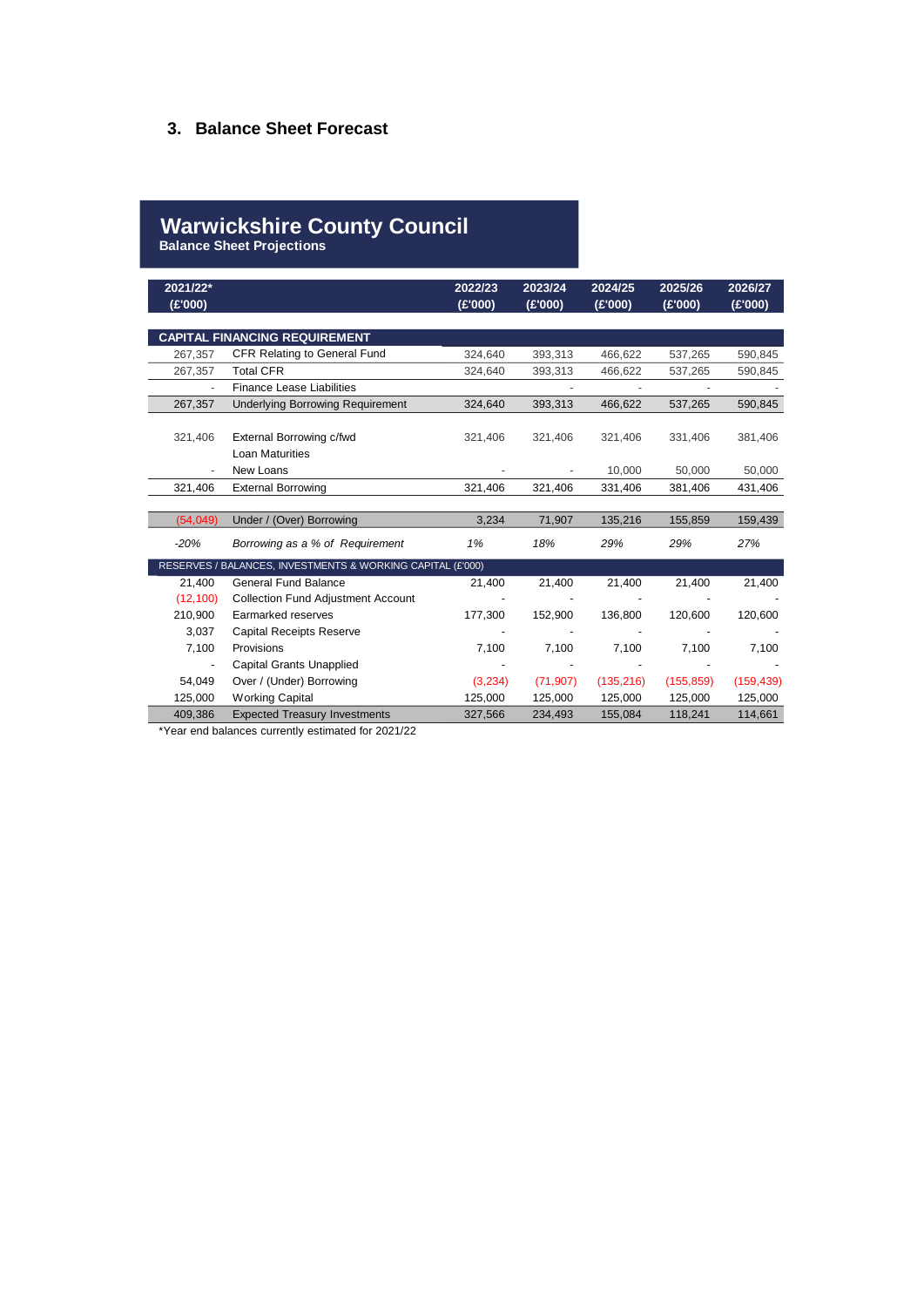# **Annex 3**

| <b>On Balance Sheet</b>                        | <b>Fixed</b> | <b>Variable</b> |
|------------------------------------------------|--------------|-----------------|
| <b>PWLB</b>                                    |              |                 |
| Municipal bond agency                          |              |                 |
| Local authorities                              |              |                 |
| <b>Banks</b>                                   |              |                 |
| Pension funds                                  |              |                 |
| Insurance companies                            |              |                 |
| Market (long-term)                             |              |                 |
| Market (temporary)                             |              |                 |
| Market (LOBOs)                                 |              |                 |
| Stock issues                                   |              |                 |
| Local temporary                                |              |                 |
| <b>Local Bonds</b>                             |              |                 |
| Local authority bills                          |              |                 |
| Overdraft                                      |              |                 |
| <b>Negotiable Bonds</b>                        |              |                 |
| Internal (capital receipts & revenue balances) |              |                 |
| <b>Commercial Paper</b>                        |              |                 |
| <b>Medium Term Notes</b>                       |              |                 |
| <b>Finance leases</b>                          |              |                 |

# **Approved Sources of Long and Short-Term Borrowing**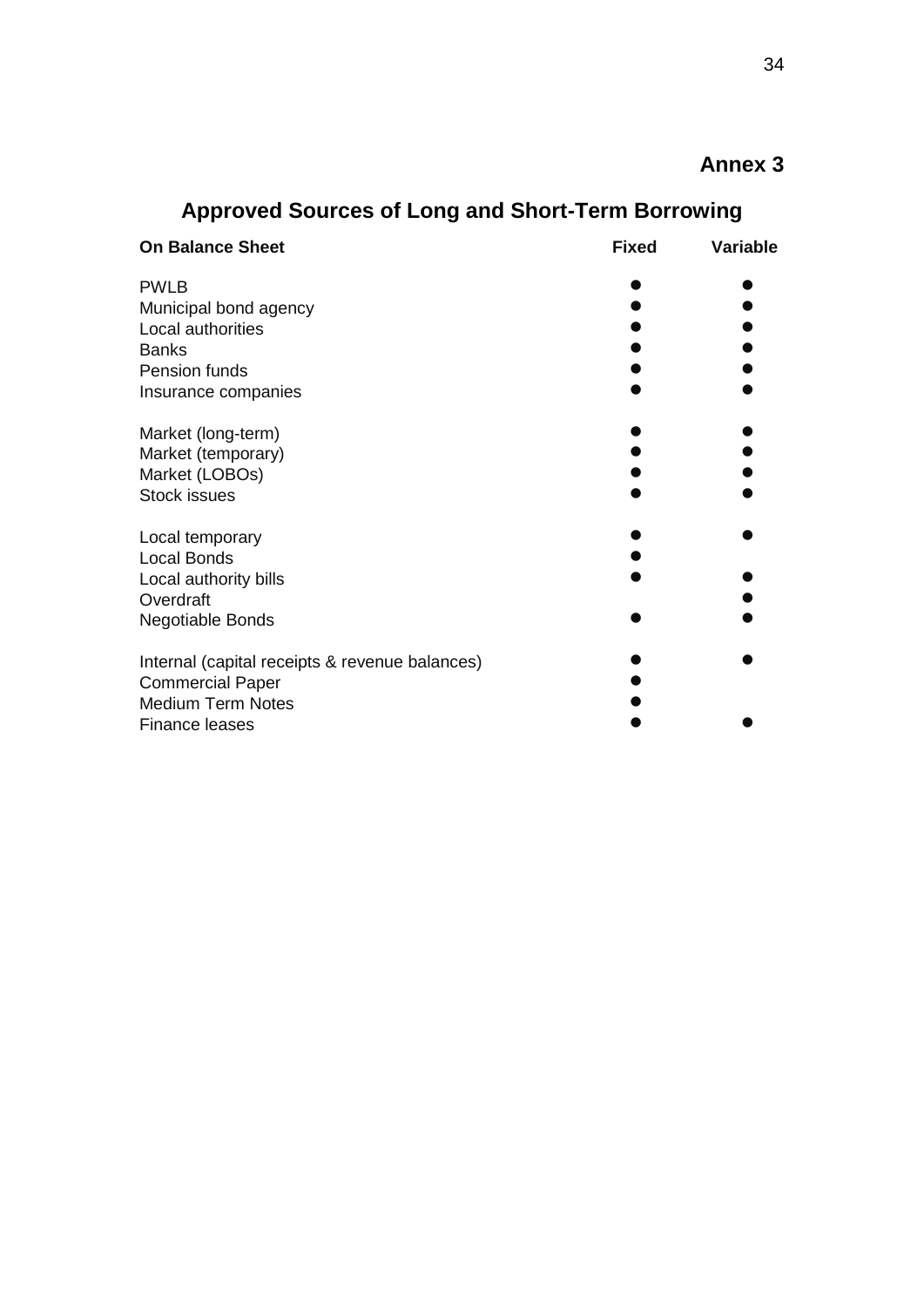# **Annex 4**

# **Treasury Management – Practice**

# **4.1 Counterparty Limits**

|                                               | <b>Fitch Long</b><br>term Rating | <b>Money Limit</b> | <b>Transaction</b><br>limit | <b>Time Limit</b> |
|-----------------------------------------------|----------------------------------|--------------------|-----------------------------|-------------------|
| <b>Banks</b>                                  | А-                               | £20m               | £20m                        | 1yr               |
| <b>Building Societies</b>                     | А-                               | £20m               | £20m                        | 1yr               |
| <b>Local authorities</b>                      | N/A                              | £10m               | £10m                        | 18 months         |
| <b>DMADF</b>                                  | UK<br>sovereign                  | unlimited          | unlimited                   | 6 months          |
| <b>Other Institutions</b><br>limit            | N/A                              | £10m               | £10m                        | 1 yr              |
|                                               | <b>Fund rating**</b>             | <b>Money Limit</b> | <b>Transaction</b><br>Limit | <b>Time Limit</b> |
| <b>Money Market Funds</b><br><b>CNAV</b>      | <b>AAA</b>                       | £60m               | £60m                        | liquid            |
| <b>Money Market Funds</b><br><b>LVNAV</b>     | AAA                              | £60m               | £60m                        | liquid            |
| <b>Money Market Funds</b><br><b>VNAV</b>      | AAA                              | £60m               | £60m                        | liquid            |
| <b>Ultra-Short Dated</b><br><b>Bond Funds</b> | AA                               | £60m               | £60m                        | liquid            |
| <b>Property Fund</b>                          | N/A                              | £15m               | £15m                        | 90 day            |
| <b>Social Bond Funds</b>                      | N/A                              | £40m               | £40m                        | 90 day            |

# **4.2 Sector Limits**

| <b>Sector Type</b>                                                                                      | Limit Applied                                                                                                                                  |
|---------------------------------------------------------------------------------------------------------|------------------------------------------------------------------------------------------------------------------------------------------------|
| Money Market Funds (overnight funds) and Instant Access funds                                           | £250m aggregate                                                                                                                                |
| Money Market Funds (overnight funds) and Instant Access funds                                           | Maximum holding in any one fund should not<br>represent more than 5% of that funds total asset<br>value (this has increased from 2% last year) |
| Short Term Investments 7-95 day<br>(deposits, call and notice accounts, property and social bond funds) | £200m aggregate                                                                                                                                |
| Medium Term Investments 95-365 day<br>(lending, deposit, call and notice accounts)                      | £100m aggregate                                                                                                                                |
| Lending to Local Authorities                                                                            | Maximum £200m total                                                                                                                            |
| Lending to Local Authorities                                                                            | Forward deals (deals agreed in advance of the loan<br>issue date) allowed up to a total of 18 months to<br>include both notice and loan term   |
| Deposits with Building Societies                                                                        | Maximum £100m total                                                                                                                            |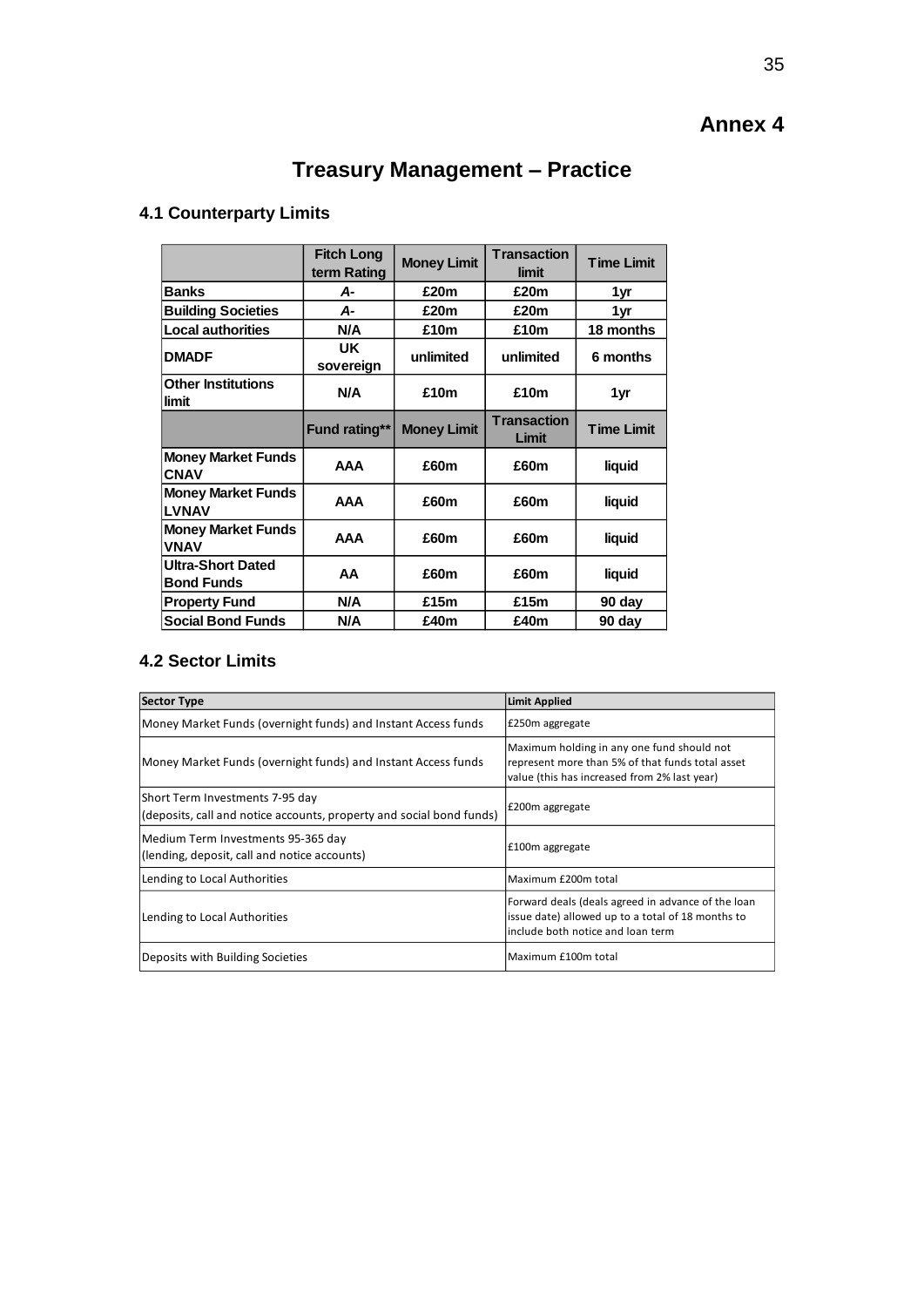# **4.3 Specified Investments**

| <b>Investment Type</b>                                                | Credit Criteria (Fitch Ratings)                                                   | Limits (per<br>institution) | <b>Use</b>                    |
|-----------------------------------------------------------------------|-----------------------------------------------------------------------------------|-----------------------------|-------------------------------|
| <b>DMO Deposit Facility</b>                                           | --                                                                                | No Limit                    | In-house                      |
| Term deposits: Local Authorities                                      | --                                                                                | £10m                        | In-house                      |
| <b>Nationalised Banks</b>                                             | Short-term F1, Support 1                                                          | £20m                        | In-house and External Manager |
| Term deposits: UK Banks                                               | Short-term F1, Long-term A, Viability a,<br>Support 3                             | £20m                        | In-house and External Manager |
| Term deposits: Bank Council uses for current<br>account               |                                                                                   | £20m                        | In-house and External Manager |
| Term deposits: UK Building Societies                                  | Top five largest societies as reported<br>annually. (To be continually monitored) | £20m                        | In-house and External Manager |
| Term deposits: Overseas Banks                                         | Short-term F1+, Long-term AA- Viability aa,<br>Support 1                          | £20m                        | In-house and External Manager |
| Certificates of deposits issued by UK banks<br>and building societies | Short-term F1, Long-term A, Viability a,<br>Support 3                             | £20m                        | <b>External Manager</b>       |
| Money Market Funds                                                    | AAA                                                                               | £60m                        | In-house and External Manager |
| Ultra Short Dated Bond Funds                                          | <b>AA</b>                                                                         | £40m                        | In-house and External Manager |
| UK Government Gilts, Treasury Bills                                   |                                                                                   | No Limit                    | <b>External Manager</b>       |
| Gilt Funds and Bond Funds                                             | Long-term A                                                                       | No Limit                    | <b>External Manager</b>       |

(All such investments will be sterling denominated, with **maturities up to a maximum of 1 year**, meeting the minimum 'high' rating criteria where applicable)

#### **4.4 Non-Specified Investments**

| <b>Investment Type</b>                                                                                                                                                                                        | <b>Credit Criteria (Fitch Ratings)</b>                 | Limits (per<br>linstitution) | <b>Use</b>                    |
|---------------------------------------------------------------------------------------------------------------------------------------------------------------------------------------------------------------|--------------------------------------------------------|------------------------------|-------------------------------|
| Term deposits: UK banks and building<br>societies with maturities in excess of one year Short-term F1, Long-term A, Viability a,<br>with a maximum of three years allowed for in- Support 3<br>house deposits |                                                        | £15m                         | In-house and External Manager |
| Fixed Term Deposit with Variable Rates and<br><b>Variable Maturities</b>                                                                                                                                      | Short-term F1, Long-term A, Viability a+,<br>Support 3 | £15m                         | In-house and External Manager |
| Certificates of Deposits issued by UK banks<br>and building societies                                                                                                                                         | Short-term F1, Long-term A, Viability a,<br>Support 3  | £15m                         | <b>External Manager</b>       |
| UK Government Gilts with maturities in<br>excess of 1 year                                                                                                                                                    | $-$                                                    | £15m                         | <b>External Manager</b>       |
| Local Government Association Municipal<br><b>Bond Agency</b>                                                                                                                                                  | $\sim$                                                 | £15m                         |                               |
| <b>CCLA Property Fund</b>                                                                                                                                                                                     | --                                                     | £15m                         |                               |
| Threadneedle Social Bond Fund                                                                                                                                                                                 | --                                                     | £40m                         |                               |
| Local Authority wholly owned trading company                                                                                                                                                                  |                                                        | £3.9m                        | In-house                      |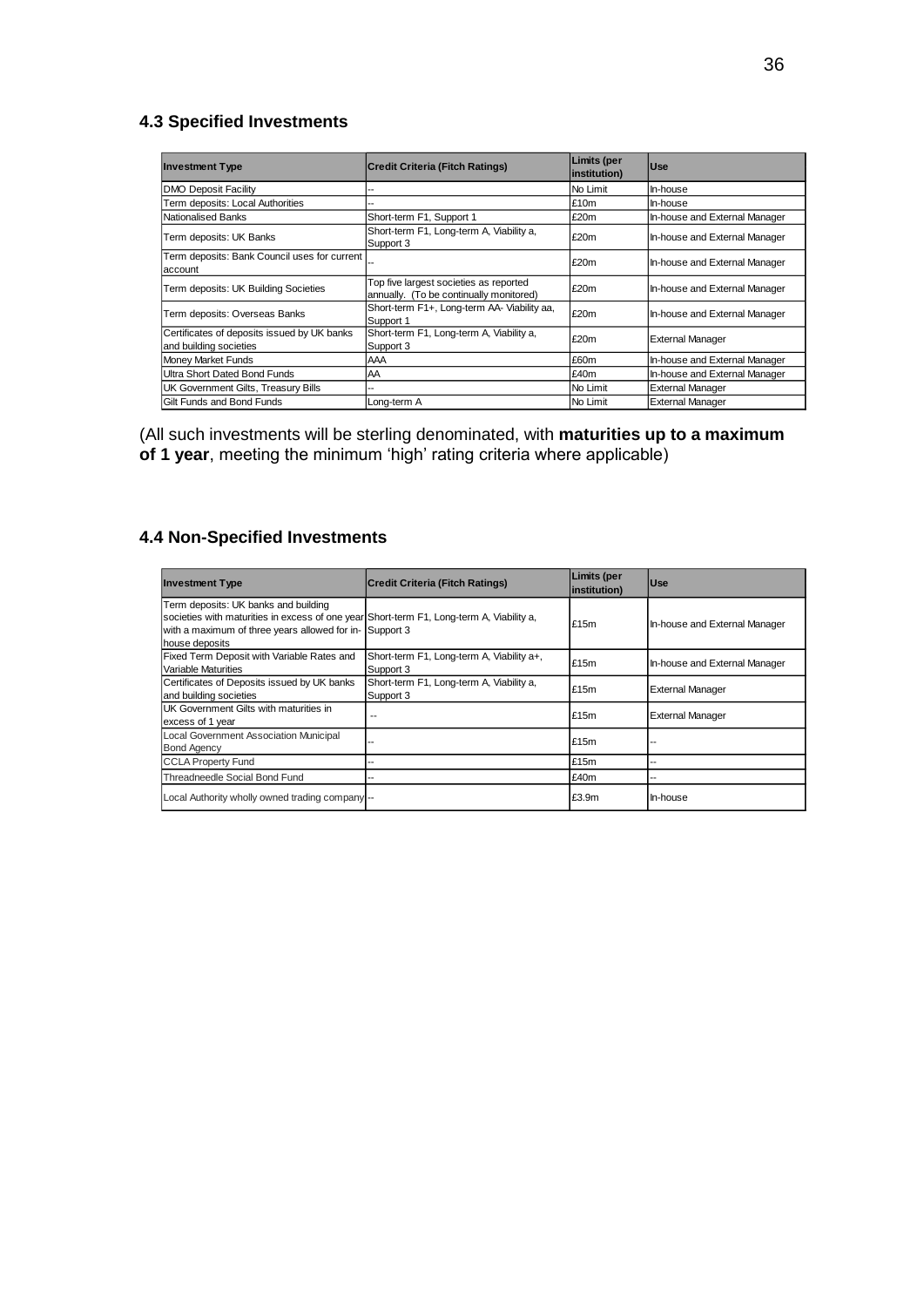# **Annex 5**

# **APPROVED COUNTRIES FOR INVESTMENTS**

This list is based on those countries which have sovereign ratings of AA- or higher, (we show the lowest rating from Fitch, Moody's and S&P) and also, (except - at the time of writing - for Hong Kong, Norway and Luxembourg), have banks operating in sterling markets which have credit ratings of green or above in the Link credit worthiness service.

#### *Based on lowest available rating*

AAA

- Australia
- Denmark
- Germany
- Luxembourg
- Netherlands
- Norway
- Singapore
- Sweden
- **Switzerland**

AA+

- Canada
- Finland
- U.S.A.

#### AA

- Abu Dhabi (UAE)
- France

AA-

- Belgium
- Hong Kong
- Qatar
- **U.K.**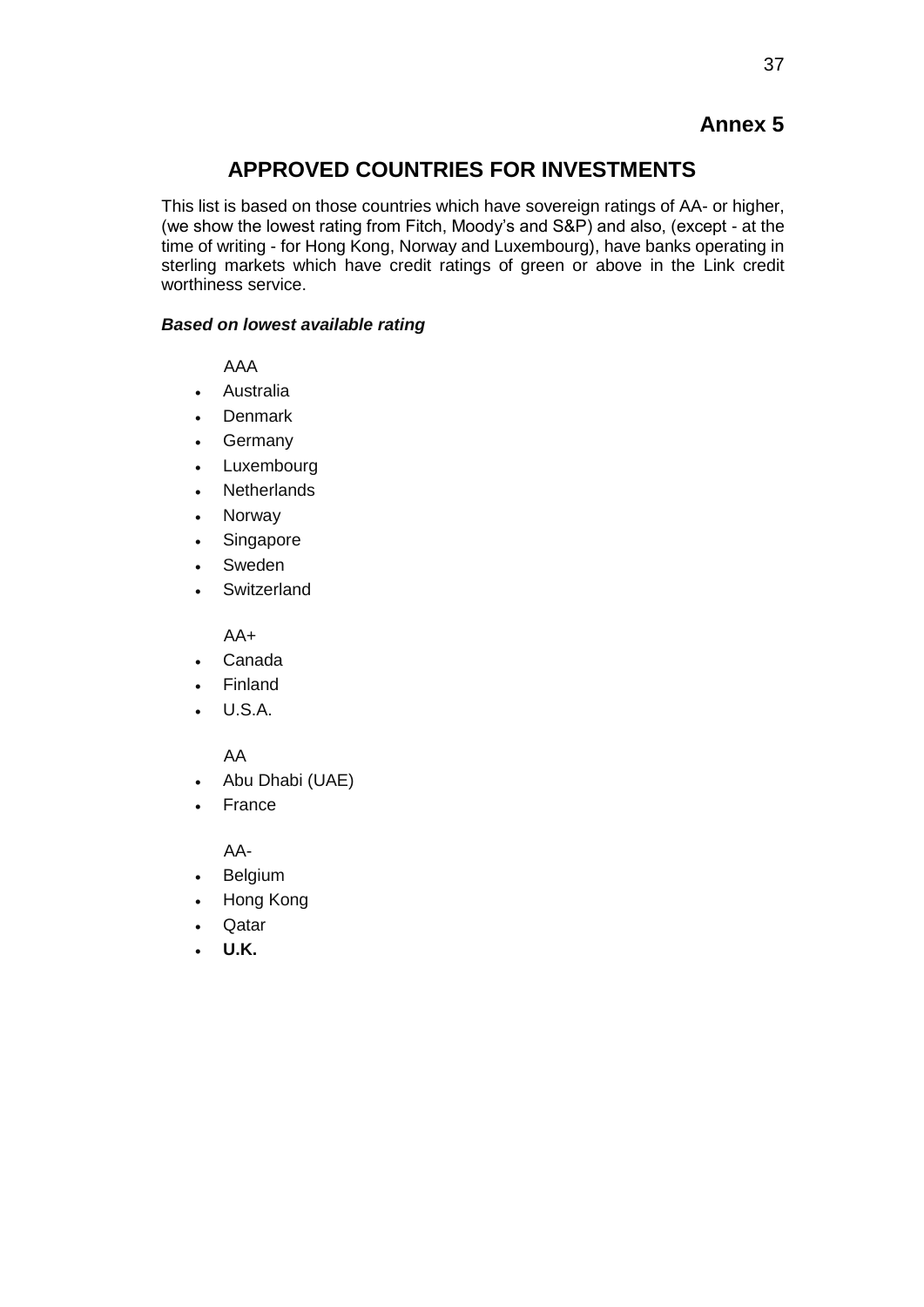# **Annex 6**

# **Treasury Management - Scheme of Delegation**

# **(i) Council**

- approval of annual strategy.
- budget consideration and approval.
- approval of the division of responsibilities.

# **(ii) Cabinet**

- scrutinise the proposed annual strategy.
- approval of/amendments to the organisation's adopted clauses, treasury management policy statement and treasury management practices.
- Receiving and reviewing monitoring reports and acting on recommendations.

# **(iii) Resources and Fire & Rescue Overview and Scrutiny Committee**

 Overview and scrutiny of treasury management policy, practice, and activity as required.

**Annex 7**

# **Treasury Management - Role of the Section 151 Officer**

#### **The S151 (responsible) officer**

- recommending clauses, treasury management policy/practices for approval, reviewing the same regularly, and monitoring compliance;
- submitting regular treasury management policy reports;
- submitting budgets and budget variations;
- receiving and reviewing management information reports;
- reviewing the performance of the treasury management function;
- ensuring the adequacy of treasury management resources and skills, and the effective division of responsibilities within the treasury management function;
- ensuring the adequacy of internal audit, and liaising with external audit;
- recommending the appointment of external service providers.
- preparation of a capital strategy to include capital expenditure, capital financing, non-financial investments and treasury management, with a long term timeframe.
- Recommending the MRP policy.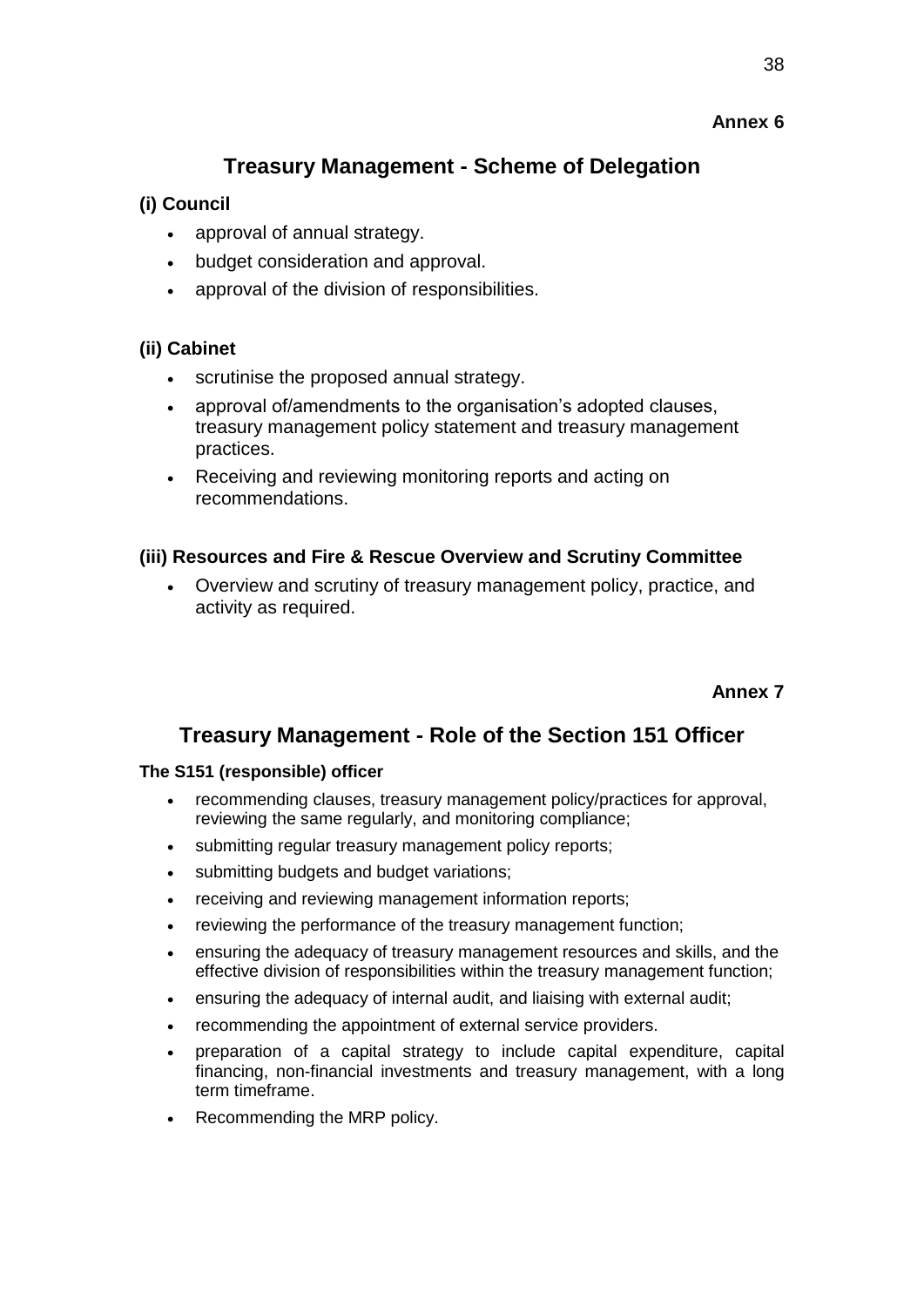# **ECONOMIC BACKGROUND**

#### **MPC meeting 4 th November 2021**

- The Monetary Policy Committee (MPC) voted 7-2 to leave Bank Rate unchanged at 0.10% with two members voting for an increase to 0.25% and made no changes to its programme of quantitative easing purchases due to finish by the end of this year at a total of £895bn by a vote of 6-3.
- After the Governor and other MPC members had made speeches prior to the MPC meeting in which they stressed concerns over inflation, (the Bank is now forecasting inflation to reach 5% in April when the next round of capped gas prices will go up), thus reinforcing the strong message from the September MPC meeting, financial markets had confidently built in an expectation that Bank Rate would go up from 0.10% to 0.25% at this meeting. However, these were not messages that the MPC would definitely increase Bank Rate at the first upcoming MPC meeting as no MPC member can commit the MPC to make that decision ahead of their discussions at the time. The MPC did comment, however, that Bank Rate would have to go up in the short term. It is, therefore, relatively evenly balanced as to whether Bank rate will be increased in December, February or May. Much will depend on how the statistical releases for the labour market after the end of furlough on 30<sup>th</sup> September 2021 turn out.
- Information available at the December MPC meeting will be helpful in forming a picture but not conclusive, so this could cause a delay until the February meeting. At the MPC's meeting in February it will only have available the employment figures for November: to get a clearer picture of employment trends, it would, therefore, need to wait until the May meeting (although it also meets in March) when it would have data up until February. At its May meeting, it will also have a clearer understanding of the likely peak of inflation expected around that time. If the statistics show the labour market coping well during the next six months, then it is likely there will be two increases in these three meetings.
- Over the next year the MPC will be doing a delicate balancing act of weighing combating inflation being higher for longer against growth being held back by significant headwinds. Those headwinds are due to supply shortages (pushing prices up and holding back production directly), labour shortages, surging fuel prices and tax increases. However, those headwinds could potentially be offset – at least partially - by consumers spending at least part of the £160bn+ of "excess savings" accumulated during the pandemic. However, it is also possible that more affluent people may be content to hold onto elevated savings and investments and, therefore, not support the economic recovery to the extent that the MPC may forecast.
- The latest forecasts by the Bank showed inflation under-shooting the 3 years ahead 2% target (1.95%), based on market expectations of Bank Rate hitting 1% in 2022. This implies that rates don't need to rise to market expectations of 1.0% by the end of next year.
- It is worth recalling that the MPC pointedly chose to reaffirm its commitment to the 2% inflation target in its statement after the MPC meeting in September yet at its August meeting it had emphasised a willingness to look through inflation overshooting the target for limited periods to ensure that inflation was 'sustainably over 2%'. On balance, once this winter is over and world demand for gas reduces - so that gas prices and electricity prices fall back - and once supply shortages of other goods are addressed, the MPC is forecasting that inflation would return to just under the 2% target.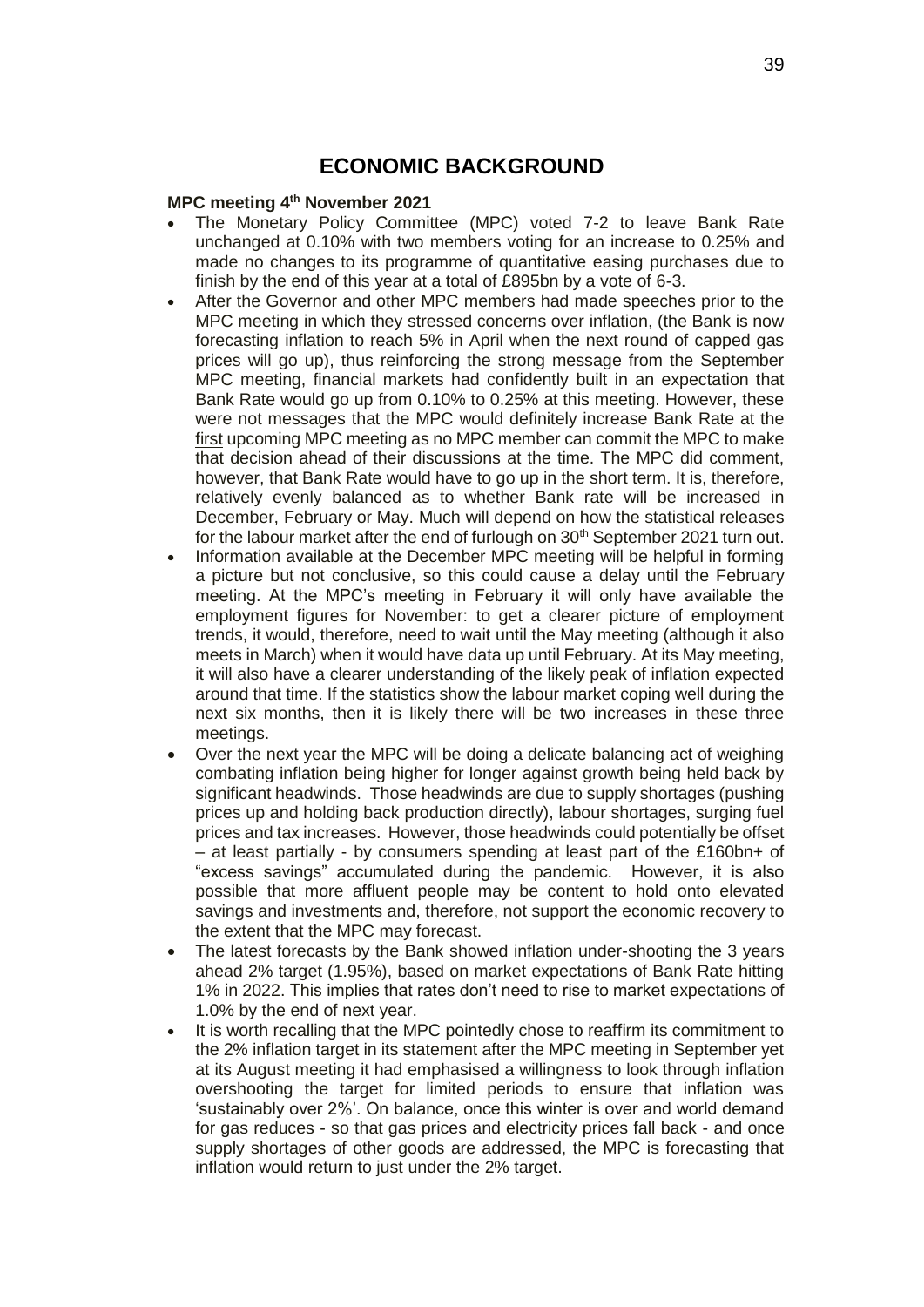**The MPC's forward guidance on its intended monetary policy** on raising Bank Rate versus selling (quantitative easing) holdings of bonds is as follows:

-

- 1. Raising Bank Rate as "the active instrument in most circumstances".
- 2. Raising Bank Rate to 0.50% before starting on reducing its holdings.
- 3. Once Bank Rate is at 0.50% it would stop reinvesting maturing gilts.
- 4. Once Bank Rate had risen to at least 1%, it would start selling its holdings.
- **COVID-19 vaccines.** These have been the game changer which have enormously boosted confidence that **life in the UK could largely return to normal during the summer** after a third wave of the virus threatened to overwhelm hospitals in the spring. With the household saving rate having been exceptionally high since the first lockdown in March 2020, there is plenty of pent-up demand and purchasing power stored up for services in hard hit sectors like restaurants, travel and hotels. The big question is whether mutations of the virus could develop which render current vaccines ineffective, as opposed to how quickly vaccines can be modified to deal with them and enhanced testing programmes be implemented to contain their spread. There is also a potential for the winter flu season combined with Covid to overwhelm NHS hospitals so the UK is not entirely in the clear yet.
- **Since the September MPC meeting**, the economy has been impacted by rising gas and electricity prices which are now threatening to close down some energy intensive sectors of industry – which would then further impact the supply chain to the rest of the economy. Ports are also becoming increasingly clogged up with containers due to a shortage of lorry drivers to take them away. The labour market statistics for August released in mid-October showed a sharp rise in employment but also a continuing steep rise in vacancies. The combination of all these factors is a considerable headwind to a recovery of economic growth in the months ahead.

**US.** Shortages of goods and intermediate goods like semi-conductors, are fuelling increases in prices and reducing economic growth potential. It now also appears that there has been a sustained drop in the labour force which suggests the pandemic has had a longer-term scarring effect in reducing potential GDP. Economic growth may therefore be reduced to between 2 and 3% in 2022 and 2023 while core inflation is likely to remain elevated at around 3% in both years instead of declining back to the Fed's 2% central target. This could well cause the Fed to focus on supporting economic growth by delaying interest rate rises, rather than combating elevated inflation i.e., there may be no rate rises until 2023. *See also comments in paragraph 3.3 under PWLB rates and gilt yields.*

**EU.** The slow role out of vaccines initially delayed economic recovery in early 2021 but the vaccination rate then picked up sharply. After a contraction of -0.3% in Q1, Q2 came in with strong growth of 2%. With Q3 at 2.2%, the EU recovery is nearly complete although countries dependent on tourism are lagging. Recent sharp increases in gas and electricity prices have increased overall inflationary pressures but the ECB is likely to see these as being only transitory after an initial burst through to around 4%, so is unlikely to be raising rates for a considerable time. German general election. With the CDU/CSU and SDP both having won around 24-26% of the vote in the September general election, the composition of Germany's next coalition government may not be agreed by the end of 2021. An SDP-led coalition would probably pursue a slightly less restrictive fiscal policy, but